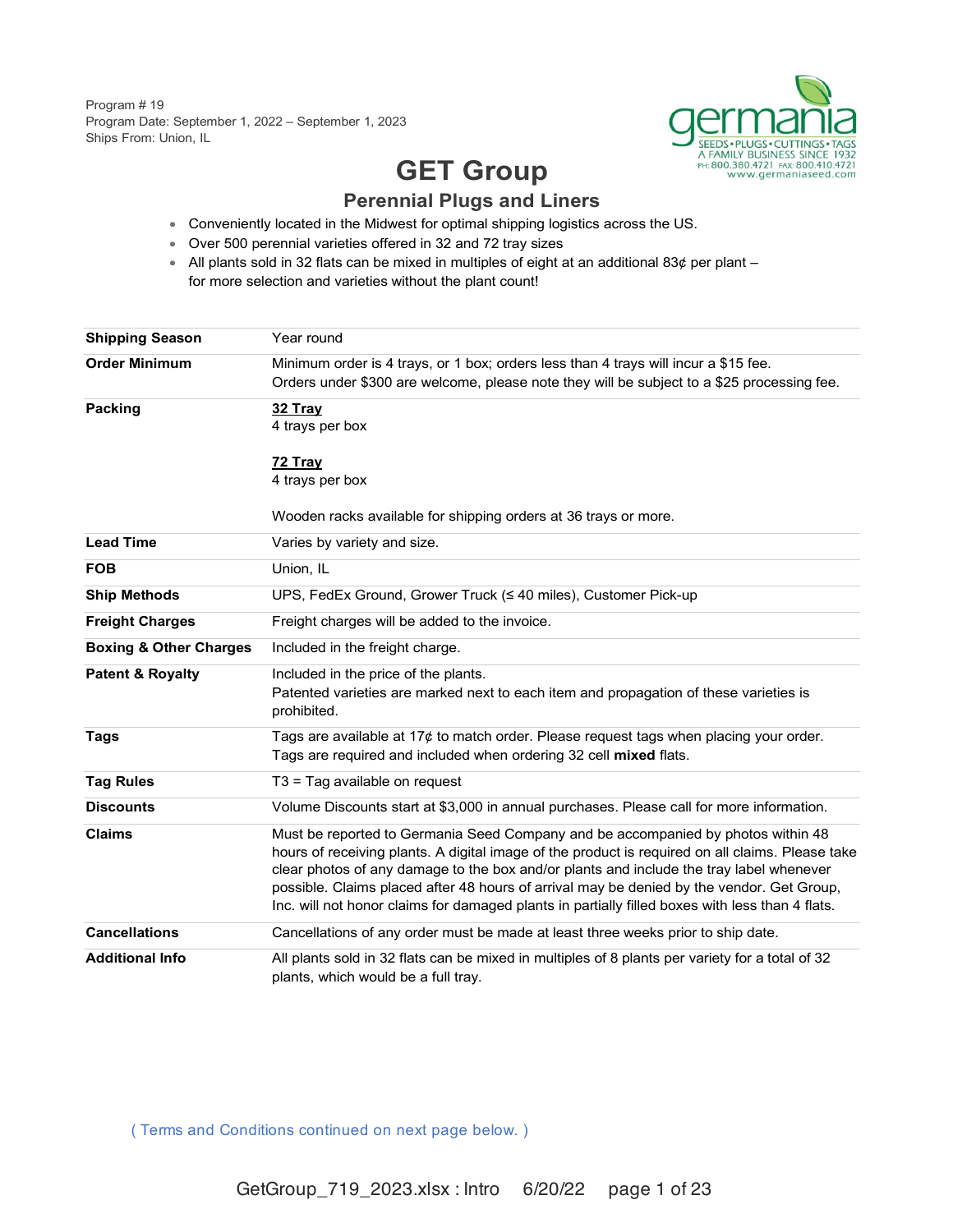## GET Group 2023 Plant Order Form

Ph. 800-380-4721 Fax: 800-410-4721

mail@germaniaseed.com

| Who Placed |                          |                | How Did They    | Customer                        |                                                                                          | Ship Week      |                    |
|------------|--------------------------|----------------|-----------------|---------------------------------|------------------------------------------------------------------------------------------|----------------|--------------------|
|            | The Order                |                | Place The Order | Number                          | Company                                                                                  |                |                    |
|            |                          |                |                 |                                 |                                                                                          |                |                    |
|            | Add Tags to Match Order? |                |                 | Special Instructions:           |                                                                                          | Subtotal       |                    |
|            |                          |                |                 |                                 |                                                                                          |                |                    |
|            |                          |                |                 |                                 |                                                                                          |                |                    |
|            |                          |                |                 |                                 | Volume Discounts start at \$3,000 in annual purchases. Please call for more information. | Volume 1       |                    |
|            |                          |                |                 |                                 |                                                                                          | $EOD = N$      |                    |
| V#         | sku                      | tray           | <b>QTY</b>      | tray                            | ≥ Variety<br>e                                                                           | price          | price              |
|            |                          | code           |                 |                                 |                                                                                          | each           | tray               |
| 719        | 30004                    | IX             |                 | 8 COUNT PARTIAL TRAY            | ACHILLEA MILLEFOLIUM PAPRIKA (Ruby Red)                                                  | 2.355          | \$18.84            |
| 719        | 30004                    | $\mathsf{I}$   |                 | 32 TRAY                         | ACHILLEA MILLEFOLIUM PAPRIKA (Ruby Red)                                                  | 1.527          | \$48.86            |
| 719        | 30004                    | O              |                 | 72 TRAY                         | ACHILLEA MILLEFOLIUM PAPRIKA (Ruby Red)                                                  | 0.946          | \$68.11            |
| 719        | 92979                    | IX             |                 | 8 COUNT PARTIAL TRAY            | ACHILLEA MILLEFOLIUM PRETTY BELINDA (Lilac Pink)                                         | 2.355          | \$18.84            |
| 719        | 92979                    | $\mathsf{I}$   |                 | 32 TRAY                         | ACHILLEA MILLEFOLIUM PRETTY BELINDA (Lilac Pink)                                         | 1.527          | \$48.86            |
| 719        | 65519                    | IX             |                 | 8 COUNT PARTIAL TRAY            | ACHILLEA MILLEFOLIUM RED VELVET                                                          | 2.355          | \$18.84            |
| 719        | 65519                    | $\mathsf{I}$   |                 | 32 TRAY                         | ACHILLEA MILLEFOLIUM RED VELVET                                                          | 1.527          | \$48.86            |
| 719        | 65519                    | O              |                 | 72 TRAY                         | ACHILLEA MILLEFOLIUM RED VELVET                                                          | 0.946          | \$68.11            |
| 719        | 73471                    | IX             |                 | 8 COUNT PARTIAL TRAY            | ACHILLEA MILLEFOLIUM SAUCY SEDUCTION (Rosy Pink w/Yellow Center)                         | 2.517          | \$20.13            |
| 719        | 73471                    | $\mathsf{I}$   |                 | 32 TRAY                         | ACHILLEA MILLEFOLIUM SAUCY SEDUCTION (Rosy Pink w/Yellow Center)                         | 1.690          | \$54.08            |
| 719        | 73471                    | O              |                 | 72 TRAY                         | ACHILLEA MILLEFOLIUM SAUCY SEDUCTION (Rosy Pink w/Yellow Center)                         | 1.311          | \$94.39            |
| 719        | 5508                     | IX             |                 | 8 COUNT PARTIAL TRAY            | ACHILLEA MILLEFOLIUM SUMMER PASTELS MIX                                                  | 2.355          | \$18.84            |
| 719        | 5508                     | $\mathsf{I}$   |                 | 32 TRAY                         | ACHILLEA MILLEFOLIUM SUMMER PASTELS MIX                                                  | 1.527          | \$48.86            |
| 719        | 52968                    | IX             |                 | 8 COUNT PARTIAL TRAY            | ACHILLEA MILLEFOLIUM TERRACOTTA (Clay)                                                   | 2.355          | \$18.84            |
| 719        | 52968                    | $\overline{1}$ |                 | 32 TRAY                         | ACHILLEA MILLEFOLIUM TERRACOTTA (Clay)                                                   | 1.527          | \$48.86            |
| 719        | 30008                    | IX             |                 | 8 COUNT PARTIAL TRAY            | <b>ACHILLEA MOONSHINE (Yellow)</b>                                                       | 2.355          | \$18.84            |
| 719        | 30008                    | $\mathsf{I}$   |                 | 32 TRAY                         | <b>ACHILLEA MOONSHINE (Yellow)</b>                                                       | 1.527          | \$48.86            |
| 719        | 30013                    | IX             |                 | 8 COUNT PARTIAL TRAY            | AEGOPODIUM PODAGRARIA VARIEGATUM (Snow on the Mountain)                                  | 2.558          | \$20.46            |
| 719<br>719 | 30013<br>30013           | $\mathsf{I}$   |                 | 32 TRAY                         | AEGOPODIUM PODAGRARIA VARIEGATUM (Snow on the Mountain)                                  | 1.730          | \$55.36<br>\$82.72 |
| 719        | 71584                    | O<br>IX        |                 | 72 TRAY                         | AEGOPODIUM PODAGRARIA VARIEGATUM (Snow on the Mountain)                                  | 1.149<br>2.734 | \$21.87            |
| 719        | 71584                    | $\mathsf{I}$   |                 | 8 COUNT PARTIAL TRAY<br>32 TRAY | AGASTACHE PURPLE HAZE (Smokey Violet)<br>AGASTACHE PURPLE HAZE (Smokey Violet)           | 1.906          | \$60.99            |
| 719        | 56098                    | IX             |                 | 8 COUNT PARTIAL TRAY            | AGASTACHE RUGOSA BLUE FORTUNE (Blue/Violet)                                              | 2.734          | \$21.87            |
| 719        | 56098                    | $\overline{1}$ |                 | 32 TRAY                         | AGASTACHE RUGOSA BLUE FORTUNE (Blue/Violet)                                              | 1.906          | \$60.99            |
| 719        | 86904                    | IX             |                 | 8 COUNT PARTIAL TRAY            | AGASTACHE RUGOSA LITTLE ADDER                                                            | 2.761          | \$22.08            |
| 719        | 86904                    | $\mathsf{I}$   |                 | 32 TRAY                         | AGASTACHE RUGOSA LITTLE ADDER                                                            | 1.933          | \$61.85            |
| 719        | 90093                    | IX             |                 | 8 COUNT PARTIAL TRAY            | AGASTACHE SUNRISE BLUE                                                                   | 3.031          | \$24.24            |
| 719        | 90093                    | $\mathsf{I}$   |                 | 32 TRAY                         | AGASTACHE SUNRISE BLUE                                                                   | 2.203          | \$70.49            |
| 719        | 90094                    | IX             |                 | 8 COUNT PARTIAL TRAY            | AGASTACHE SUNRISE ORANGE                                                                 | 3.031          | \$24.24            |
| 719        | 90094                    | $\mathsf{I}$   |                 | 32 TRAY                         | AGASTACHE SUNRISE ORANGE                                                                 | 2.203          | \$70.49            |
| 719        | 90095                    | IX             |                 | 8 COUNT PARTIAL TRAY            | AGASTACHE SUNRISE RED                                                                    | 3.031          | \$24.24            |
| 719        | 90095                    |                |                 | 32 TRAY                         | AGASTACHE SUNRISE RED                                                                    | 2.203          | \$70.49            |
| 719        | 40921                    | IX             |                 | 8 COUNT PARTIAL TRAY            | <b>AGASTACHE SUNRISE ROSE</b>                                                            | 3.031          | \$24.24            |
| 719        | 40921                    | $\mathsf{I}$   |                 | 32 TRAY                         | <b>AGASTACHE SUNRISE ROSE</b>                                                            | 2.203          | \$70.49            |
| 719        | 90475                    | IX             |                 | 8 COUNT PARTIAL TRAY            | AGASTACHE SUNRISE SALMON PINK                                                            | 3.031          | \$24.24            |
| 719        | 90475                    | $\mathsf{I}$   |                 | 32 TRAY                         | AGASTACHE SUNRISE SALMON PINK                                                            | 2.203          | \$70.49            |
| 719        | 90098                    | IX             |                 | 8 COUNT PARTIAL TRAY            | AGASTACHE SUNRISE VIOLET                                                                 | 3.031          | \$24.24            |
| 719        | 90098                    | $\mathsf{I}$   |                 | 32 TRAY                         | AGASTACHE SUNRISE VIOLET                                                                 | 2.203          | \$70.49            |
| 719        | 90096                    | IX             |                 | 8 COUNT PARTIAL TRAY            | AGASTACHE SUNRISE WHITE                                                                  | 3.031          | \$24.24            |
| 719        | 90096                    | $\mathsf{I}$   |                 | 32 TRAY                         | AGASTACHE SUNRISE WHITE                                                                  | 2.203          | \$70.49            |
| 719        | 90097                    | IX             |                 | 8 COUNT PARTIAL TRAY            | AGASTACHE SUNRISE YELLOW                                                                 | 3.031          | \$24.24            |
| 719        | 90097                    | $\mathsf{I}$   |                 | 32 TRAY                         | AGASTACHE SUNRISE YELLOW                                                                 | 2.203          | \$70.49            |
| 719        | 68622                    | IX             |                 | 8 COUNT PARTIAL TRAY            | AGASTACHE X HYBRIDA BLACK ADDER (Purple)                                                 | 2.734          | \$21.87            |
| 719        | 68622                    | $\mathbf{I}$   |                 | 32 TRAY                         | AGASTACHE X HYBRIDA BLACK ADDER (Purple)                                                 | 1.906          | \$60.99            |
| 719        | 72568                    | IX             |                 | 8 COUNT PARTIAL TRAY            | AJUGA REPTANS BLACK SCALLOP (Violet w/Green Black Leaves)                                | 2.801          | \$22.40            |
| 719        | 72568                    | $\mathbf{I}$   |                 | 32 TRAY                         | AJUGA REPTANS BLACK SCALLOP (Violet w/Green Black Leaves)                                | 1.973          | \$63.13            |
| 719        | 30017                    | IX             |                 | 8 COUNT PARTIAL TRAY            | AJUGA REPTANS BURGUNDY GLOW (Blue w/Variegated Foliage)                                  | 2.504          | \$20.03            |
| 719        | 30017                    | $\mathsf{I}$   |                 | 32 TRAY                         | AJUGA REPTANS BURGUNDY GLOW (Blue w/Variegated Foliage)                                  | 1.676          | \$53.63            |
| 719        | 58986                    | IX             |                 | 8 COUNT PARTIAL TRAY            | AJUGA REPTANS CHOCOLATE CHIP (Deep Purple Foliage)                                       | 2.504          | \$20.03            |
| 719        | 58986                    | $\mathbf{I}$   |                 | 32 TRAY                         | AJUGA REPTANS CHOCOLATE CHIP (Deep Purple Foliage)                                       | 1.676          | \$53.63            |
| 719        | 66504                    | IX             |                 | 8 COUNT PARTIAL TRAY            | ALCEA (HOLLYHOCK) CREME DE CASSIS (Black Currant w/Veining)                              | 2.531          | \$20.24            |
| 719        | 66504                    | $\mathsf{I}$   |                 | 32 TRAY                         | ALCEA (HOLLYHOCK) CREME DE CASSIS (Black Currant w/Veining)                              | 1.703          | \$54.49            |
| 719        | 2654                     | IX             |                 | 8 COUNT PARTIAL TRAY            | ALCEA (HOLLYHOCK) INDIAN SPRINGS MIX                                                     | 2.261          | \$18.08            |
| 719        | 2654                     | $\mathsf{I}$   |                 | 32 TRAY                         | ALCEA (HOLLYHOCK) INDIAN SPRINGS MIX                                                     | 1.433          | \$45.85            |

GetGroup\_719\_2023.xlsx : Order 6/20/22 page 2 of 23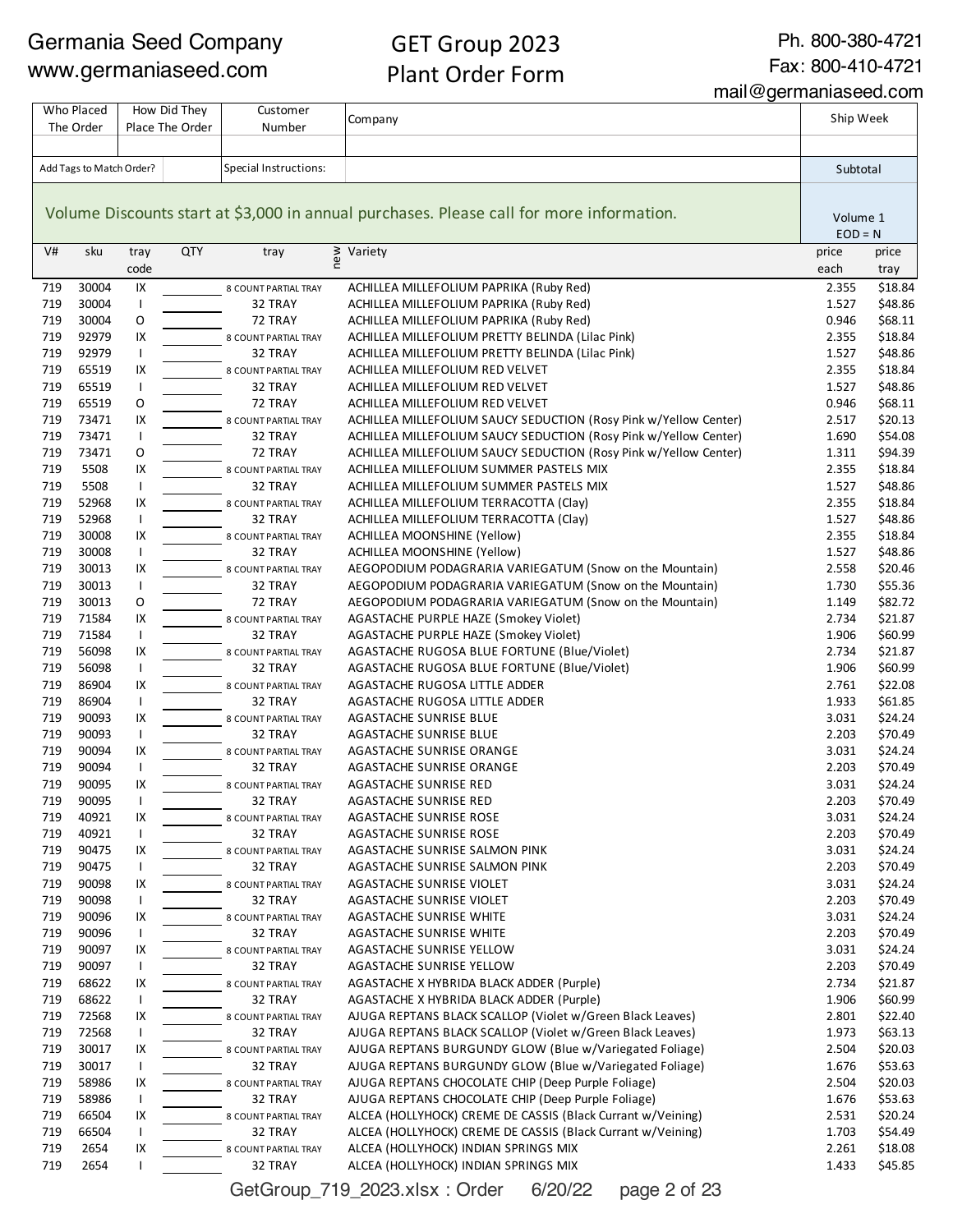Ph. 800-380-4721 Fax: 800-410-4721

mail@germaniaseed.com

| V#  | sku   | tray           | <b>QTY</b> | tray                   | new | Variety                                                     | price | price    |
|-----|-------|----------------|------------|------------------------|-----|-------------------------------------------------------------|-------|----------|
|     |       | code           |            |                        |     |                                                             | each  | tray     |
| 719 | 40195 | IX             |            | 8 COUNT PARTIAL TRAY   |     | ALCHEMILLA MOLLIS THRILLER                                  | 2.152 | \$17.21  |
| 719 | 40195 | $\mathbf{I}$   |            | 32 TRAY                |     | ALCHEMILLA MOLLIS THRILLER                                  | 1.325 | \$42.40  |
| 719 | 40195 | O              |            | 72 TRAY                |     | ALCHEMILLA MOLLIS THRILLER                                  | 0.906 | \$65.23  |
| 719 | 82800 | IX             |            | 8 COUNT PARTIAL TRAY   |     | ALLIUM MILLENIUM (Rosy Purple)                              | 2.788 | \$22.30  |
| 719 | 82800 | $\mathsf{I}$   |            | 32 TRAY                |     | ALLIUM MILLENIUM (Rosy Purple)                              | 1.960 | \$62.72  |
| 719 | 92980 | IX             |            | 8 COUNT PARTIAL TRAY   |     | ALLIUM SCHOENPRAESUM FORESCATE                              | 2.788 | \$22.30  |
| 719 | 92980 | Τ.             |            | 32 TRAY                |     | ALLIUM SCHOENPRAESUM FORESCATE                              | 1.960 | \$62.72  |
| 719 | 64395 | IX             |            | 8 COUNT PARTIAL TRAY   |     | ALLIUM SUMMER BEAUTY                                        | 2.788 | \$22.30  |
| 719 | 64395 | $\mathsf{I}$   |            | 32 TRAY                |     | ALLIUM SUMMER BEAUTY                                        | 1.960 | \$62.72  |
| 719 | 85334 | IX             |            | 8 COUNT PARTIAL TRAY   |     | ALYSSUM (AURINIA) WULFENIANUM GOLDEN SPRING                 | 2.571 | \$20.56  |
| 719 | 85334 | $\mathbf{I}$   |            | 32 TRAY                |     | ALYSSUM (AURINIA) WULFENIANUM GOLDEN SPRING                 | 1.744 | \$55.80  |
| 719 | 92981 | IX             |            | 8 COUNT PARTIAL TRAY   |     | AMSONIA CILIATA HALFWAY TO ARKANSAS                         | 2.842 | \$22.73  |
| 719 | 92981 | $\overline{1}$ |            | 32 TRAY                |     | AMSONIA CILIATA HALFWAY TO ARKANSAS                         | 2.014 | \$64.44  |
| 719 | 54246 | IX             |            | 8 COUNT PARTIAL TRAY   |     | AMSONIA HUBRICHTII (Light Blue)                             | 2.842 | \$22.73  |
| 719 | 54246 | $\mathsf{I}$   |            | 32 TRAY                |     | AMSONIA HUBRICHTII (Light Blue)                             | 2.014 | \$64.44  |
| 719 | 65110 | IX             |            | 8 COUNT PARTIAL TRAY   |     | AMSONIA TABERNAEMONTANA BLUE ICE                            | 2.842 | \$22.73  |
| 719 | 65110 | $\mathsf{I}$   |            | 32 TRAY                |     | AMSONIA TABERNAEMONTANA BLUE ICE                            | 2.014 | \$64.44  |
| 719 | 91024 | IX             |            | 8 COUNT PARTIAL TRAY   |     | ANEMONE ELFIN SWAN                                          | 4.396 | \$35.16  |
| 719 | 91024 | $\mathbf{I}$   |            | 32 TRAY                |     | ANEMONE ELFIN SWAN                                          | 3.568 | \$114.17 |
| 719 | 30040 | IX             |            | 8 COUNT PARTIAL TRAY   |     | ANEMONE HUPEHENSIS SEPTEMBER CHARM (Light Pink)             | 3.990 | \$31.92  |
| 719 | 30040 | $\mathbf{I}$   |            | 32 TRAY                |     | ANEMONE HUPEHENSIS SEPTEMBER CHARM (Light Pink)             | 3.163 | \$101.21 |
| 719 | 40171 | IX             |            | 8 COUNT PARTIAL TRAY   |     | ANEMONE SYLVESTRIS (White)                                  | 2.652 | \$21.21  |
| 719 | 40171 | $\mathsf{I}$   |            | 32 TRAY                |     | ANEMONE SYLVESTRIS (White)                                  | 1.825 | \$58.40  |
| 719 | 33189 | IX             |            | 8 COUNT PARTIAL TRAY   |     | ANEMONE TOMENTOSA ROBUSTISSIMA (Mauve Pink w/Yellow Center) | 3.990 | \$31.92  |
| 719 | 33189 | $\mathsf{I}$   |            | 32 TRAY                |     | ANEMONE TOMENTOSA ROBUSTISSIMA (Mauve Pink w/Yellow Center) | 3.163 | \$101.21 |
| 719 | 30027 | IX             |            | 8 COUNT PARTIAL TRAY   |     | ANEMONE X HYBRIDA HONORINE JOBERT (Single White)            | 3.990 | \$31.92  |
| 719 | 30027 | $\mathsf{I}$   |            | 32 TRAY                |     | ANEMONE X HYBRIDA HONORINE JOBERT (Single White)            | 3.163 | \$101.21 |
| 719 | 30035 | IX             |            | 8 COUNT PARTIAL TRAY   |     | ANEMONE X HYBRIDA PAMINA (Dark Red Semi-Double)             | 3.990 | \$31.92  |
| 719 | 30035 | Τ.             |            | 32 TRAY                |     | ANEMONE X HYBRIDA PAMINA (Dark Red Semi-Double)             | 3.163 | \$101.21 |
| 719 | 5555  | IX             |            | 8 COUNT PARTIAL TRAY   |     | AQUILEGIA ALPINA (Alpine Blue)                              | 2.234 | \$17.87  |
| 719 | 5555  | $\mathsf{I}$   |            | 32 TRAY                |     | AQUILEGIA ALPINA (Alpine Blue)                              | 1.406 | \$44.99  |
| 719 | 5560  | IX             |            | 8 COUNT PARTIAL TRAY   |     | AQUILEGIA CAERULEA BIEDERMEIER MIX                          | 2.234 | \$17.87  |
| 719 | 5560  | $\mathsf{I}$   |            | 32 TRAY                |     | AQUILEGIA CAERULEA BIEDERMEIER MIX                          | 1.406 | \$44.99  |
| 719 | 5562  | IX             |            | 8 COUNT PARTIAL TRAY   |     | AQUILEGIA CANADENSIS (WILD COLUMBINE) (Red w/Yellow)        | 2.234 | \$17.87  |
| 719 | 5562  | $\mathsf{I}$   |            | 32 TRAY                |     | AQUILEGIA CANADENSIS (WILD COLUMBINE) (Red w/Yellow)        | 1.406 | \$44.99  |
| 719 | 91847 | IX             |            |                        |     | 8 COUNT PARTIAL TRAY * AQUILEGIA EARLYBIRD BLUE WHITE       | 2.396 | \$19.16  |
| 719 | 91847 | $\mathsf{I}$   |            | 32 TRAY                |     | * AQUILEGIA EARLYBIRD BLUE WHITE                            | 1.568 | \$50.17  |
| 719 | 91849 | IX             |            |                        |     | 8 COUNT PARTIAL TRAY * AQUILEGIA EARLYBIRD PURPLE BLUE      | 2.396 | \$19.16  |
| 719 | 91849 | $\mathsf{I}$   |            | 32 TRAY                |     | * AQUILEGIA EARLYBIRD PURPLE BLUE                           | 1.568 | \$50.17  |
| 719 | 91854 | IX             |            |                        |     | 8 COUNT PARTIAL TRAY * AQUILEGIA EARLYBIRD WHITE            | 2.396 | \$19.16  |
| 719 | 91854 |                |            | 32 TRAY                |     | * AQUILEGIA EARLYBIRD WHITE                                 | 1.568 | \$50.17  |
| 719 | 91855 | IX             |            | 8 COUNT PARTIAL TRAY * |     | AQUILEGIA EARLYBIRD YELLOW                                  | 2.396 | \$19.16  |
| 719 | 91855 | $\mathbf{I}$   |            | 32 TRAY                |     | * AQUILEGIA EARLYBIRD YELLOW                                | 1.568 | \$50.17  |
| 719 | 90372 | IX             |            | 8 COUNT PARTIAL TRAY   |     | AQUILEGIA KIRIGAMI YELLOW                                   | 2.261 | \$18.08  |
| 719 | 90372 |                |            | 32 TRAY                |     | AQUILEGIA KIRIGAMI YELLOW                                   | 1.433 | \$45.85  |
| 719 | 41311 | IX             |            | 8 COUNT PARTIAL TRAY   |     | AQUILEGIA SPRING MAGIC ROSE AND IVORY                       | 2.598 | \$20.78  |
| 719 | 41311 | $\mathbf{I}$   |            | 32 TRAY                |     | AQUILEGIA SPRING MAGIC ROSE AND IVORY                       | 1.771 | \$56.67  |
| 719 | 60070 | IX             |            | 8 COUNT PARTIAL TRAY   |     | ARMERIA MARITIMA RUBRIFOLIA (Deep Pink)                     | 2.639 | \$21.11  |
| 719 | 60070 | $\mathbf{I}$   |            | 32 TRAY                |     | ARMERIA MARITIMA RUBRIFOLIA (Deep Pink)                     | 1.811 | \$57.95  |
| 719 | 5573  | IX             |            | 8 COUNT PARTIAL TRAY   |     | ARMERIA MARITIMA SPLENDENS (Rose Pink Globe Shaped)         | 2.274 | \$18.19  |
| 719 | 5573  | $\mathsf{I}$   |            | 32 TRAY                |     | ARMERIA MARITIMA SPLENDENS (Rose Pink Globe Shaped)         | 1.446 | \$46.27  |
| 719 | 94650 | IX             |            |                        |     | 8 COUNT PARTIAL TRAY * ARTEMISIA GMELINII SUNFERN ARCADIA   | 2.220 | \$17.76  |
| 719 | 94650 | $\mathbf{I}$   |            | 32 TRAY                |     | <b>* ARTEMISIA GMELINII SUNFERN ARCADIA</b>                 | 1.392 | \$44.54  |
| 719 | 94651 | IX             |            |                        |     | 8 COUNT PARTIAL TRAY * ARTEMISIA GMELINII SUNFERN OLYMPIA   | 2.220 | \$17.76  |
| 719 | 94651 | $\mathbf{I}$   |            | 32 TRAY                |     | * ARTEMISIA GMELINII SUNFERN OLYMPIA                        | 1.392 | \$44.54  |
| 719 | 5578  | IX             |            | 8 COUNT PARTIAL TRAY   |     | ARUNCUS DIOICUS (Creamy White Plumes)                       | 2.301 | \$18.40  |
| 719 | 5578  | $\mathbf{I}$   |            | 32 TRAY                |     | ARUNCUS DIOICUS (Creamy White Plumes)                       | 1.473 | \$47.13  |
| 719 | 92983 | IX             |            | 8 COUNT PARTIAL TRAY   |     | ASTER BLUE AUTUMN                                           | 2.896 | \$23.16  |
| 719 | 92983 | $\mathbf{I}$   |            | 32 TRAY                |     | ASTER BLUE AUTUMN                                           | 2.068 | \$66.17  |
| 719 | 92982 | IX             |            | 8 COUNT PARTIAL TRAY   |     | ASTER DUMOSUS PROFESSOR A KIPPENBURG                        | 2.477 | \$19.81  |
| 719 | 92982 | $\mathsf{I}$   |            | 32 TRAY                |     | ASTER DUMOSUS PROFESSOR A KIPPENBURG                        | 1.649 | \$52.76  |
| 719 | 92982 | 0              |            | 72 TRAY                |     | ASTER DUMOSUS PROFESSOR A KIPPENBURG                        | 0.946 | \$68.11  |

GetGroup\_719\_2023.xlsx : Order 6/20/22 page 3 of 23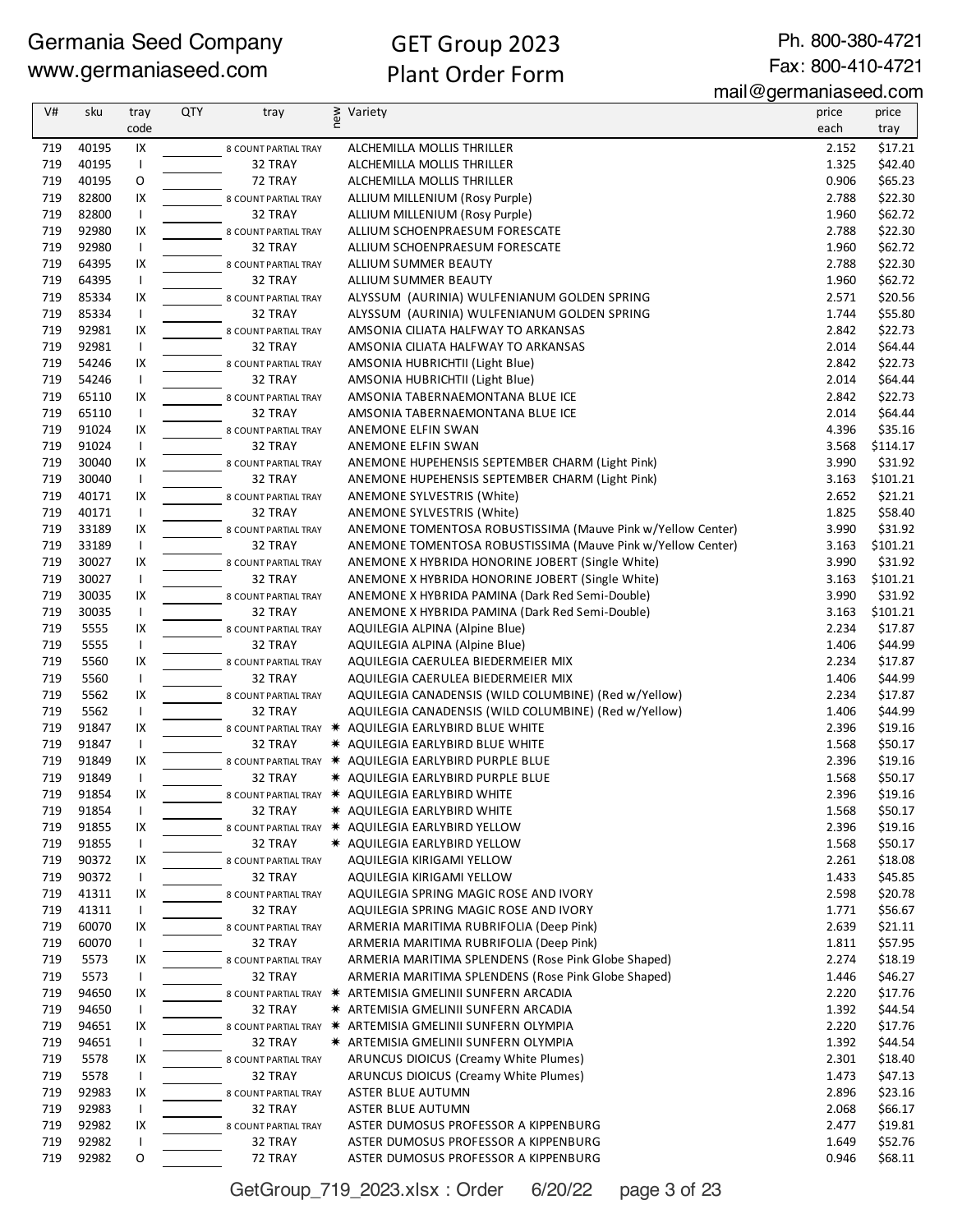# GET Group 2023 Plant Order Form

Ph. 800-380-4721 Fax: 800-410-4721

| V#  | sku   | tray           | <b>QTY</b> | tray                   | new | Variety                                                              | price | price    |
|-----|-------|----------------|------------|------------------------|-----|----------------------------------------------------------------------|-------|----------|
|     |       | code           |            |                        |     |                                                                      | each  | tray     |
| 719 | 60218 | IX             |            | 8 COUNT PARTIAL TRAY   |     | ASTER DUMOSUS WOODS LIGHT BLUE (BLUE) (Lavender/Blue)                | 2.477 | \$19.81  |
| 719 | 60218 | $\mathsf{I}$   |            | 32 TRAY                |     | ASTER DUMOSUS WOODS LIGHT BLUE (BLUE) (Lavender/Blue)                | 1.649 | \$52.76  |
| 719 | 60218 | O              |            | 72 TRAY                |     | ASTER DUMOSUS WOODS LIGHT BLUE (BLUE) (Lavender/Blue)                | 0.946 | \$68.11  |
| 719 | 54253 | IX             |            | 8 COUNT PARTIAL TRAY   |     | ASTER DUMOSUS WOODS PINK (Clear Pink)                                | 2.477 | \$19.81  |
| 719 | 54253 | $\mathbf{I}$   |            | 32 TRAY                |     | ASTER DUMOSUS WOODS PINK (Clear Pink)                                | 1.649 | \$52.76  |
| 719 | 54253 | O              |            | 72 TRAY                |     | ASTER DUMOSUS WOODS PINK (Clear Pink)                                | 0.946 | \$68.11  |
| 719 | 54254 | IX             |            | 8 COUNT PARTIAL TRAY   |     | ASTER DUMOSUS WOODS PURPLE (Purple)                                  | 2.477 | \$19.81  |
| 719 | 54254 | $\mathsf{I}$   |            | 32 TRAY                |     | ASTER DUMOSUS WOODS PURPLE (Purple)                                  | 1.649 | \$52.76  |
| 719 | 54254 | $\mathsf O$    |            | 72 TRAY                |     | ASTER DUMOSUS WOODS PURPLE (Purple)                                  | 0.946 | \$68.11  |
| 719 | 30085 | IX             |            | 8 COUNT PARTIAL TRAY   |     | ASTER NOVAE ANGLIAE ALMA POTSCHKE (Bright Rose Pink)                 | 2.950 | \$23.60  |
| 719 | 30085 | $\overline{1}$ |            | 32 TRAY                |     | ASTER NOVAE ANGLIAE ALMA POTSCHKE (Bright Rose Pink)                 | 2.122 | \$67.90  |
| 719 | 30085 | O              |            | 72 TRAY                |     | ASTER NOVAE ANGLIAE ALMA POTSCHKE (Bright Rose Pink)                 | 0.973 | \$70.05  |
| 719 | 91682 | IX             |            |                        |     | 8 COUNT PARTIAL TRAY * ASTER NOVAE ANGLIAE GRAPE CRUSH (Dark Purple) | 3.152 | \$25.21  |
| 719 | 91682 | $\mathbf{I}$   |            | 32 TRAY                |     | * ASTER NOVAE ANGLIAE GRAPE CRUSH (Dark Purple)                      | 2.325 | \$74.40  |
| 719 | 91682 | $\mathsf O$    |            | 72 TRAY                |     | <b>★ ASTER NOVAE ANGLIAE GRAPE CRUSH (Dark Purple)</b>               | 1.176 | \$84.67  |
| 719 | 91683 | IX             |            |                        |     | 8 COUNT PARTIAL TRAY * ASTER NOVAE ANGLIAE PINK CRUSH (Rose Pink)    | 3.152 | \$25.21  |
| 719 | 91683 | $\mathsf{I}$   |            | 32 TRAY                |     | * ASTER NOVAE ANGLIAE PINK CRUSH (Rose Pink)                         | 2.325 | \$74.40  |
| 719 | 91683 | O              |            | 72 TRAY                |     | * ASTER NOVAE ANGLIAE PINK CRUSH (Rose Pink)                         | 1.176 | \$84.67  |
| 719 | 30089 | IX             |            | 8 COUNT PARTIAL TRAY   |     | ASTER NOVAE ANGLIAE PURPLE DOME (Deep Purple)                        | 2.950 | \$23.60  |
| 719 | 30089 | $\mathbf{I}$   |            | 32 TRAY                |     | ASTER NOVAE ANGLIAE PURPLE DOME (Deep Purple)                        | 2.122 | \$67.90  |
| 719 | 30089 | O              |            | 72 TRAY                |     | ASTER NOVAE ANGLIAE PURPLE DOME (Deep Purple)                        | 0.973 | \$70.05  |
| 719 | 92984 | IX             |            | 8 COUNT PARTIAL TRAY   |     | ASTER NOVI BELGII ALERT                                              | 2.477 | \$19.81  |
| 719 | 92984 | $\mathbf{I}$   |            | 32 TRAY                |     | ASTER NOVI BELGII ALERT                                              | 1.649 | \$52.76  |
| 719 | 92984 | O              |            | 72 TRAY                |     | ASTER NOVI BELGII ALERT                                              | 0.946 | \$68.11  |
| 719 | 65450 | IX             |            | 8 COUNT PARTIAL TRAY   |     | ASTER OBLONGIFOLIUS OCTOBER SKIES                                    | 2.477 | \$19.81  |
| 719 | 65450 | $\mathbf{I}$   |            | 32 TRAY                |     | ASTER OBLONGIFOLIUS OCTOBER SKIES                                    | 1.649 | \$52.76  |
| 719 | 92985 | IX             |            | 8 COUNT PARTIAL TRAY   |     | ASTRANTIA MAJOR ABBEY ROAD                                           | 5.828 | \$46.62  |
| 719 | 92985 | $\mathbf{I}$   |            | 32 TRAY                |     | ASTRANTIA MAJOR ABBEY ROAD                                           | 5.000 | \$160.00 |
| 719 | 92986 | IX             |            | 8 COUNT PARTIAL TRAY   |     | ASTRANTIA MAJOR MASTERPIECE                                          | 4.977 | \$39.81  |
| 719 | 92986 | $\mathbf{I}$   |            | 32 TRAY                |     | ASTRANTIA MAJOR MASTERPIECE                                          | 4.149 | \$132.76 |
| 719 | 92987 | IX             |            | 8 COUNT PARTIAL TRAY   |     | ASTRANTIA MAJOR ROMA                                                 | 4.923 | \$39.38  |
| 719 | 92987 | $\mathbf{I}$   |            | 32 TRAY                |     | ASTRANTIA MAJOR ROMA                                                 | 4.095 | \$131.04 |
| 719 | 92990 | IX             |            | 8 COUNT PARTIAL TRAY   |     | ASTRANTIA MAJOR VANILLA GORILLA                                      | 4.977 | \$39.81  |
| 719 | 92990 | $\mathbf{I}$   |            | 32 TRAY                |     | ASTRANTIA MAJOR VANILLA GORILLA                                      | 4.149 | \$132.76 |
| 719 | 92991 | IX             |            | 8 COUNT PARTIAL TRAY   |     | <b>ASTRANTIA MAJOR VENICE</b>                                        | 5.450 | \$43.60  |
| 719 | 92991 | $\mathbf{I}$   |            | 32 TRAY                |     | ASTRANTIA MAJOR VENICE                                               | 4.622 | \$147.90 |
| 719 | 5611  | IX             |            | 8 COUNT PARTIAL TRAY   |     | <b>BAPTISIA AUSTRALIS (Lilac Blue)</b>                               | 3.261 | \$26.08  |
| 719 | 5611  | $\mathbf{I}$   |            | 32 TRAY                |     | BAPTISIA AUSTRALIS (Lilac Blue)                                      | 2.433 | \$77.85  |
| 719 | 92900 | IX             |            | 8 COUNT PARTIAL TRAY   |     | BAPTISIA AUSTRALIS PIXIE PERIWINKLE                                  | 3.652 | \$29.21  |
| 719 | 92900 |                |            | 32 TRAY                |     | BAPTISIA AUSTRALIS PIXIE PERIWINKLE                                  | 2.825 | \$90.40  |
| 719 | 73488 | IX             |            | 8 COUNT PARTIAL TRAY   |     | BAPTISIA PRAIRIEBLUES SOLAR FLARE (Yellow Fade to Deep Orange)       | 3.720 | \$29.76  |
| 719 | 73488 | $\mathsf{I}$   |            | 32 TRAY                |     | BAPTISIA PRAIRIEBLUES SOLAR FLARE (Yellow Fade to Deep Orange)       | 2.892 | \$92.54  |
| 719 | 71606 | IX             |            | 8 COUNT PARTIAL TRAY   |     | BAPTISIA PRAIRIEBLUES TWILIGHT (Deep Violet Purple w/Yellow)         | 3.720 | \$29.76  |
| 719 | 71606 |                |            | 32 TRAY                |     | BAPTISIA PRAIRIEBLUES TWILIGHT (Deep Violet Purple w/Yellow)         | 2.892 | \$92.54  |
| 719 | 61762 | IX             |            | 8 COUNT PARTIAL TRAY   |     | BAPTISIA PURPLE SMOKE (Blue w/Charcoal Gray Stems)                   | 3.261 | \$26.08  |
| 719 | 61762 | $\mathbf{I}$   |            | 32 TRAY                |     | BAPTISIA PURPLE SMOKE (Blue w/Charcoal Gray Stems)                   | 2.433 | \$77.85  |
| 719 | 87392 | IX             |            | 8 COUNT PARTIAL TRAY   |     | BAPTISIA ROYAL PURPLE (Dark Violet Purple)                           | 3.720 | \$29.76  |
| 719 | 87392 |                |            | 32 TRAY                |     | BAPTISIA ROYAL PURPLE (Dark Violet Purple)                           | 2.892 | \$92.54  |
| 719 | 93540 | IX             |            | 8 COUNT PARTIAL TRAY   |     | <b>BAPTISIA SUNNY MORNING</b>                                        | 3.720 | \$29.76  |
| 719 | 93540 | $\mathbf{I}$   |            | 32 TRAY                |     | <b>BAPTISIA SUNNY MORNING</b>                                        | 2.892 | \$92.54  |
| 719 | 5625  | IX             |            | 8 COUNT PARTIAL TRAY   |     | BERGENIA CORDIFOLIA (Rose Pink)                                      | 2.369 | \$18.95  |
| 719 | 5625  |                |            | 32 TRAY                |     | BERGENIA CORDIFOLIA (Rose Pink)                                      | 1.541 | \$49.31  |
| 719 | 33599 | IX             |            | 8 COUNT PARTIAL TRAY   |     | BERGENIA CORDIFOLIA WINTERGLUT (WINTER GLOW) (Ruby Red)              | 2.207 | \$17.65  |
| 719 | 33599 |                |            | 32 TRAY                |     | BERGENIA CORDIFOLIA WINTERGLUT (WINTER GLOW) (Ruby Red)              | 1.379 | \$44.12  |
| 719 | 54449 | IX             |            | 8 COUNT PARTIAL TRAY   |     | BRUNNERA MACROPHYLLA (Blue)                                          | 4.058 | \$32.46  |
| 719 | 54449 |                |            | 32 TRAY                |     | BRUNNERA MACROPHYLLA (Blue)                                          | 3.230 | \$103.36 |
| 719 | 84475 | IX             |            | 8 COUNT PARTIAL TRAY   |     | BRUNNERA MACROPHYLLA GARDEN CANDY SEA HEART                          | 4.180 | \$33.44  |
| 719 | 84475 | $\mathbf{I}$   |            | 32 TRAY                |     | BRUNNERA MACROPHYLLA GARDEN CANDY SEA HEART                          | 3.352 | \$107.26 |
| 719 | 60230 | IX             |            | 8 COUNT PARTIAL TRAY   |     | BRUNNERA MACROPHYLLA JACK FROST (Clear Blue)                         | 4.058 | \$32.46  |
| 719 | 60230 |                |            | 32 TRAY                |     | BRUNNERA MACROPHYLLA JACK FROST (Clear Blue)                         | 3.230 | \$103.36 |
| 719 | 40140 | IX             |            | 8 COUNT PARTIAL TRAY * |     | BRUNNERA MACROPHYLLA STERLING SILVER                                 | 4.950 | \$39.60  |
| 719 | 40140 |                |            | 32 TRAY                |     | * BRUNNERA MACROPHYLLA STERLING SILVER                               | 4.122 | \$131.90 |

GetGroup\_719\_2023.xlsx : Order 6/20/22 page 4 of 23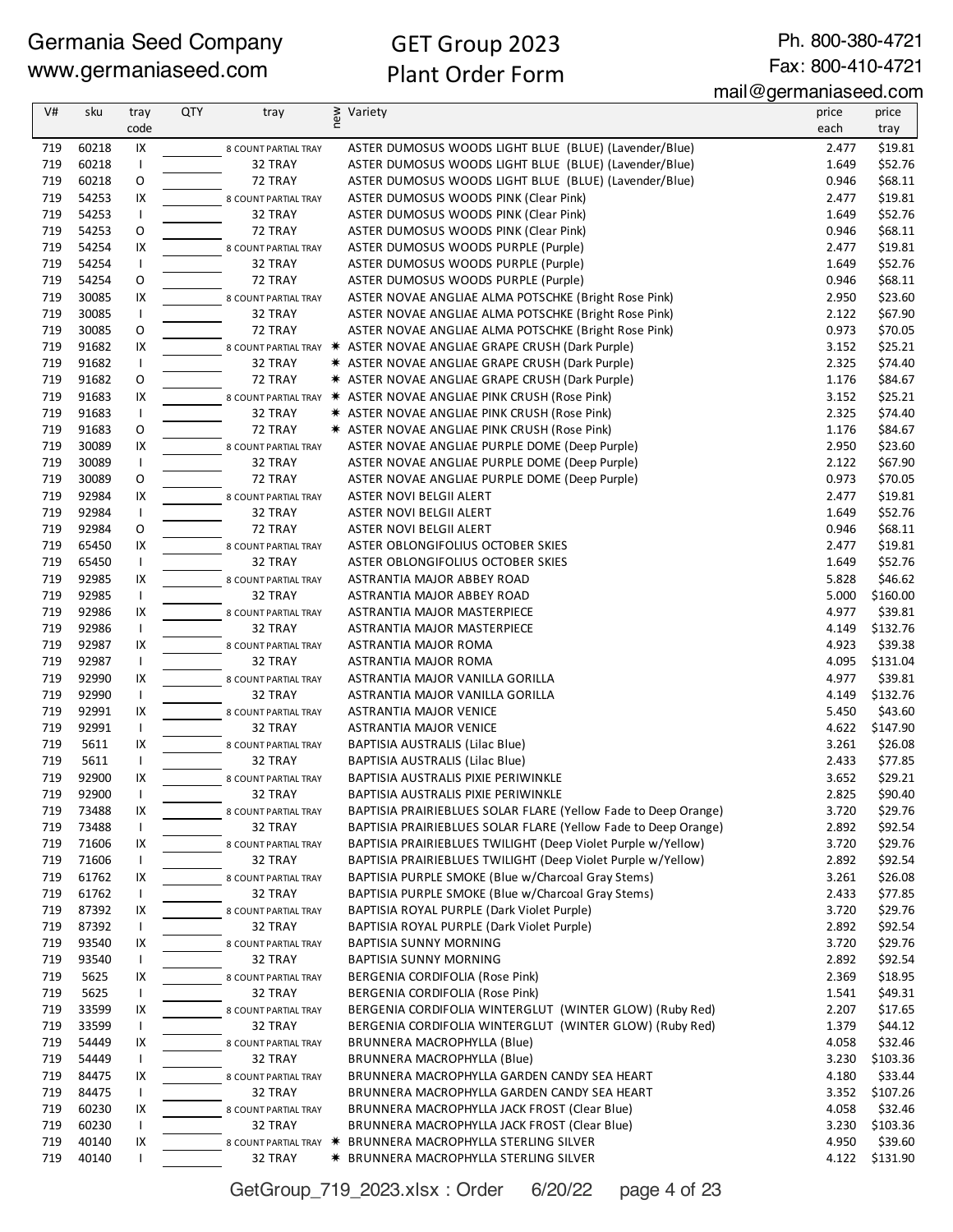# GET Group 2023 Plant Order Form

Ph. 800-380-4721 Fax: 800-410-4721

mail@germaniaseed.com

| V#  | sku   | tray                     | <b>QTY</b> | tray                 | new<br>Variety                                                | price | price    |
|-----|-------|--------------------------|------------|----------------------|---------------------------------------------------------------|-------|----------|
|     |       | code                     |            |                      |                                                               | each  | tray     |
| 719 | 60147 | IX                       |            | 8 COUNT PARTIAL TRAY | BRUNNERA MACROPHYLLA VARIEGATA (Blue w/White Variegated Leaf) | 4.747 | \$37.97  |
| 719 | 60147 |                          |            | 32 TRAY              | BRUNNERA MACROPHYLLA VARIEGATA (Blue w/White Variegated Leaf) | 3.919 | \$125.40 |
| 719 | 68813 | IX                       |            | 8 COUNT PARTIAL TRAY | BUDDLEIA BICOLOR (Lavender/Yellow)                            | 2.517 | \$20.13  |
| 719 | 68813 | $\mathbf{I}$             |            | 32 TRAY              | <b>BUDDLEIA BICOLOR (Lavender/Yellow)</b>                     | 1.690 | \$54.08  |
| 719 | 30110 | IX                       |            | 8 COUNT PARTIAL TRAY | <b>BUDDLEIA DAVIDII BLACK KNIGHT (Dark Purple)</b>            | 2.517 | \$20.13  |
| 719 | 30110 | $\mathbf{I}$             |            | 32 TRAY              | <b>BUDDLEIA DAVIDII BLACK KNIGHT (Dark Purple)</b>            | 1.690 | \$54.08  |
| 719 | 92988 | IX                       |            | 8 COUNT PARTIAL TRAY | <b>BUDDLEIA DAVIDII EVIL WAYS</b>                             | 2.517 | \$20.13  |
| 719 | 92988 | $\mathbf{I}$             |            | 32 TRAY              | <b>BUDDLEIA DAVIDII EVIL WAYS</b>                             | 1.690 | \$54.08  |
| 719 | 30112 | IX                       |            | 8 COUNT PARTIAL TRAY | BUDDLEIA DAVIDII PINK DELIGHT                                 | 2.517 | \$20.13  |
| 719 | 30112 | $\mathbf{I}$             |            | 32 TRAY              | <b>BUDDLEIA DAVIDII PINK DELIGHT</b>                          | 1.690 | \$54.08  |
| 719 | 30113 | IX                       |            | 8 COUNT PARTIAL TRAY | BUDDLEIA DAVIDII ROYAL RED (Purple/Red, Fragrant)             | 2.517 | \$20.13  |
| 719 | 30113 | $\mathbf{I}$             |            | 32 TRAY              | BUDDLEIA DAVIDII ROYAL RED (Purple/Red, Fragrant)             | 1.690 | \$54.08  |
| 719 | 92901 | IX                       |            | 8 COUNT PARTIAL TRAY | <b>BUDDLEIA DAVIDII STELLAR PINK</b>                          | 2.923 | \$23.38  |
| 719 | 92901 | $\mathbf{I}$             |            | 32 TRAY              | BUDDLEIA DAVIDII STELLAR PINK                                 | 2.095 | \$67.04  |
| 719 | 30117 | IX                       |            | 8 COUNT PARTIAL TRAY | BUDDLEIA DAVIDII WHITE PROFUSION                              | 2.517 | \$20.13  |
| 719 | 30117 | $\mathbf{I}$             |            | 32 TRAY              | BUDDLEIA DAVIDII WHITE PROFUSION                              | 1.690 | \$54.08  |
| 719 | 90113 | IX                       |            | 8 COUNT PARTIAL TRAY | <b>BUDDLEIA LEAH BLUE</b>                                     | 3.463 | \$27.70  |
| 719 | 90113 | $\mathbf{I}$             |            | 32 TRAY              | <b>BUDDLEIA LEAH BLUE</b>                                     | 2.636 | \$84.35  |
| 719 | 90114 | IX                       |            | 8 COUNT PARTIAL TRAY | <b>BUDDLEIA LEAH WHITE</b>                                    | 3.463 | \$27.70  |
| 719 | 90114 | $\mathbf{I}$             |            | 32 TRAY              | <b>BUDDLEIA LEAH WHITE</b>                                    | 2.636 | \$84.35  |
| 719 | 85871 | IX                       |            | 8 COUNT PARTIAL TRAY | BUDDLEIA MONARCH DARK DYNASTY (Royal Purple)                  | 2.923 | \$23.38  |
| 719 | 85871 | $\mathbf{I}$             |            | 32 TRAY              | <b>BUDDLEIA MONARCH DARK DYNASTY (Royal Purple)</b>           | 2.095 | \$67.04  |
| 719 | 85872 | IX                       |            | 8 COUNT PARTIAL TRAY | BUDDLEIA MONARCH GLASS SLIPPERS (Pale Periwinkle)             | 2.923 | \$23.38  |
| 719 | 85872 | $\overline{\phantom{a}}$ |            | 32 TRAY              | BUDDLEIA MONARCH GLASS SLIPPERS (Pale Periwinkle)             | 2.095 | \$67.04  |
| 719 | 68233 | IX                       |            | 8 COUNT PARTIAL TRAY | BUDDLEIA MONARCH PRINCE CHARMING (Bright Cerise)              | 2.923 | \$23.38  |
| 719 | 68233 | $\mathbf{I}$             |            | 32 TRAY              | BUDDLEIA MONARCH PRINCE CHARMING (Bright Cerise)              | 2.095 | \$67.04  |
| 719 | 85875 | IX                       |            | 8 COUNT PARTIAL TRAY | BUDDLEIA MONARCH QUEEN OF HEARTS (Magenta Red)                | 2.923 | \$23.38  |
| 719 | 85875 | $\mathbf{I}$             |            | 32 TRAY              | BUDDLEIA MONARCH QUEEN OF HEARTS (Magenta Red)                | 2.095 | \$67.04  |
| 719 | 61764 | IX                       |            | 8 COUNT PARTIAL TRAY | CALAMINTHA NEPATOIDES WHITE CLOUD (CALAMINT)                  | 2.369 | \$18.95  |
| 719 | 61764 | $\mathbf{I}$             |            | 32 TRAY              | CALAMINTHA NEPATOIDES WHITE CLOUD (CALAMINT)                  | 1.541 | \$49.31  |
| 719 | 56515 | IX                       |            | 8 COUNT PARTIAL TRAY | CALAMINTHA NEPETA SSP. NEPETA (CALAMINT)                      | 2.369 | \$18.95  |
| 719 | 56515 | $\mathbf{I}$             |            | 32 TRAY              | CALAMINTHA NEPETA SSP. NEPETA (CALAMINT)                      | 1.541 | \$49.31  |
| 719 | 56515 | 0                        |            | 72 TRAY              | CALAMINTHA NEPETA SSP. NEPETA (CALAMINT)                      | 0.906 | \$65.23  |
| 719 | 40212 | IX                       |            | 8 COUNT PARTIAL TRAY | CAMPANULA CARPATICA CLIPS BLUE                                | 2.234 | \$17.87  |
| 719 | 40212 | $\mathbf{I}$             |            | 32 TRAY              | CAMPANULA CARPATICA CLIPS BLUE                                | 1.406 | \$44.99  |
| 719 | 40212 | O                        |            | 72 TRAY              | CAMPANULA CARPATICA CLIPS BLUE                                | 1.109 | \$79.84  |
| 719 | 40213 | IX                       |            | 8 COUNT PARTIAL TRAY | CAMPANULA CARPATICA CLIPS WHITE                               | 2.234 | \$17.87  |
| 719 | 40213 | $\mathbf{I}$             |            | 32 TRAY              | CAMPANULA CARPATICA CLIPS WHITE                               | 1.406 | \$44.99  |
| 719 | 40213 | O                        |            | 72 TRAY              | CAMPANULA CARPATICA CLIPS WHITE                               | 1.109 | \$79.84  |
| 719 | 75592 | IX                       |            | 8 COUNT PARTIAL TRAY | CAMPANULA GLOMERATA EMERALD                                   | 3.288 | \$26.30  |
| 719 | 75592 |                          |            | 32 TRAY              | CAMPANULA GLOMERATA EMERALD                                   | 2.460 | \$78.72  |
| 719 | 79351 | IX                       |            | 8 COUNT PARTIAL TRAY | CAMPANULA GLOMERATA FREYA (Lilac Purple)                      | 3.031 | \$24.24  |
| 719 | 79351 |                          |            | 32 TRAY              | CAMPANULA GLOMERATA FREYA (Lilac Purple)                      | 2.203 | \$70.49  |
| 719 | 5649  | IX                       |            | 8 COUNT PARTIAL TRAY | CAMPANULA GLOMERATA SUPERBA (Purple)                          | 2.152 | \$17.21  |
| 719 | 5649  | $\mathbf{I}$             |            | 32 TRAY              | CAMPANULA GLOMERATA SUPERBA (Purple)                          | 1.325 | \$42.40  |
| 719 | 5661  | IX                       |            | 8 COUNT PARTIAL TRAY | CAMPANULA PERSICIFOLIA BLUE                                   | 2.152 | \$17.21  |
| 719 | 5661  |                          |            | 32 TRAY              | CAMPANULA PERSICIFOLIA BLUE                                   | 1.325 | \$42.40  |
| 719 | 92989 | IX                       |            | 8 COUNT PARTIAL TRAY | CAMPANULA VIKING                                              | 3.301 | \$26.40  |
| 719 | 92989 | $\mathbf{I}$             |            | 32 TRAY              | CAMPANULA VIKING                                              | 2.473 | \$79.13  |
| 719 | 66529 | IX                       |            | 8 COUNT PARTIAL TRAY | CARYOPTERIS CLANDONENSIS GRAND BLEU                           | 3.004 | \$24.03  |
| 719 | 66529 |                          |            | 32 TRAY              | CARYOPTERIS CLANDONENSIS GRAND BLEU                           | 2.176 | \$69.63  |
| 719 | 30122 | IX                       |            | 8 COUNT PARTIAL TRAY | CARYOPTERIS CLANDONENSIS LONGWOOD BLUE                        | 2.652 | \$21.21  |
| 719 | 30122 |                          |            | 32 TRAY              | CARYOPTERIS CLANDONENSIS LONGWOOD BLUE                        | 1.825 | \$58.40  |
| 719 | 92766 | IX                       |            | 8 COUNT PARTIAL TRAY | CARYOPTERIS DIVARICATA SNOW FAIRY                             | 2.652 | \$21.21  |
| 719 | 92766 |                          |            | 32 TRAY              | CARYOPTERIS DIVARICATA SNOW FAIRY                             | 1.825 | \$58.40  |
| 719 | 5695  | IX                       |            | 8 COUNT PARTIAL TRAY | (CUPID'S DART)<br>CATANANCHE CAERULEA BLUE                    | 2.152 | \$17.21  |
| 719 | 5695  | $\mathbf{I}$             |            | 32 TRAY              | CATANANCHE CAERULEA BLUE<br>(CUPID'S DART)                    | 1.325 | \$42.40  |
| 719 | 57032 | IX                       |            | 8 COUNT PARTIAL TRAY | CERASTIUM TOMENTOSUM YO YO                                    | 2.207 | \$17.65  |
| 719 | 57032 | $\mathbf{I}$             |            | 32 TRAY              | CERASTIUM TOMENTOSUM YO YO                                    | 1.379 | \$44.12  |
| 719 | 30126 | IX                       |            | 8 COUNT PARTIAL TRAY | CERATOSTIGMA PLUMBAGINOIDES (LEADWORT) (Blue)                 | 2.693 | \$21.54  |
| 719 | 30126 |                          |            | 32 TRAY              | CERATOSTIGMA PLUMBAGINOIDES (LEADWORT) (Blue)                 | 1.865 | \$59.68  |
| 719 | 30126 | O                        |            | 72 TRAY              | CERATOSTIGMA PLUMBAGINOIDES (LEADWORT) (Blue)                 | 0.811 | \$58.39  |

GetGroup\_719\_2023.xlsx : Order 6/20/22 page 5 of 23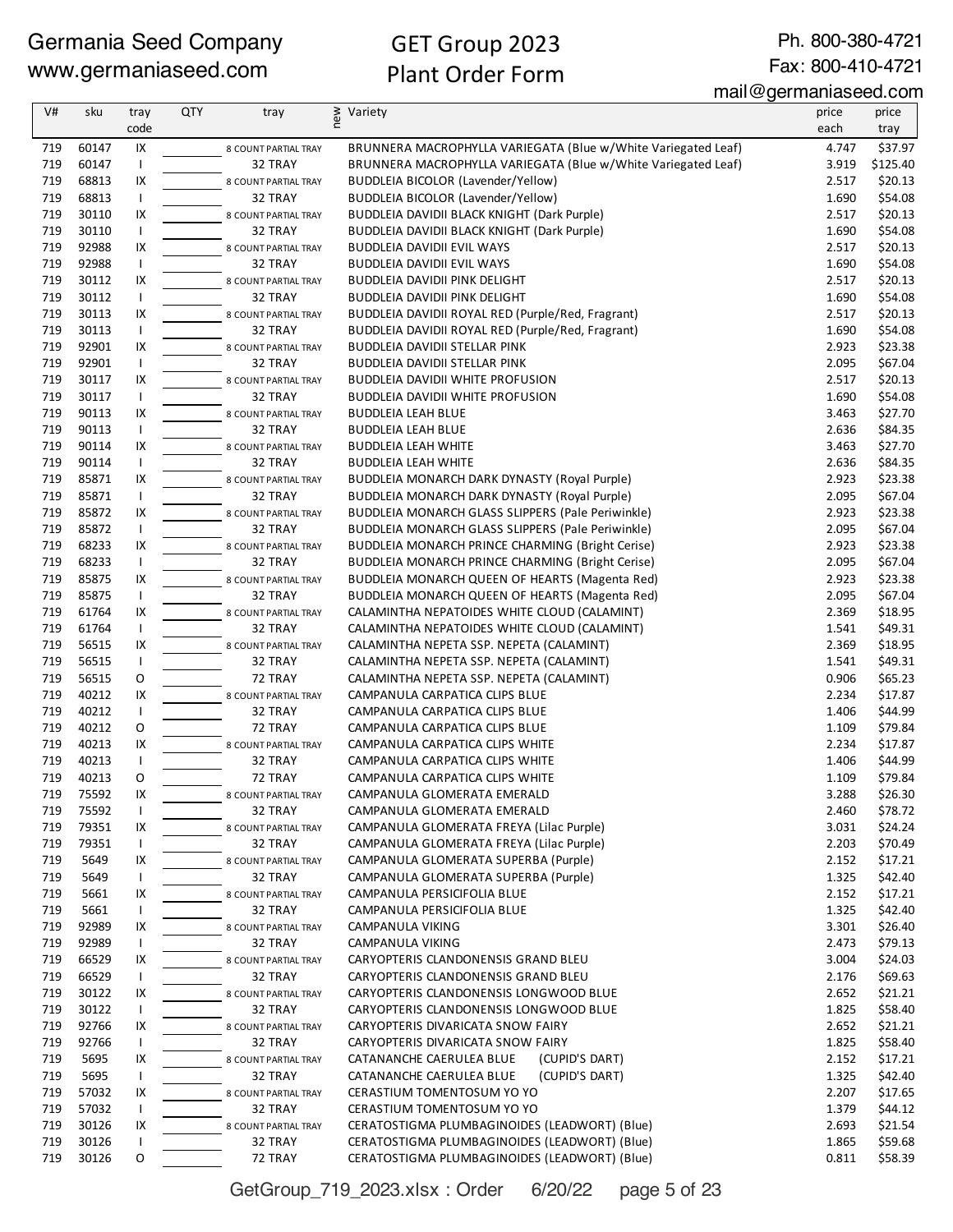Ph. 800-380-4721 Fax: 800-410-4721

#### mail@germaniaseed.com

| V#         | sku            | tray               | <b>QTY</b> | tray                            | new | Variety                                                                                                          | price          | price              |
|------------|----------------|--------------------|------------|---------------------------------|-----|------------------------------------------------------------------------------------------------------------------|----------------|--------------------|
|            |                | code               |            |                                 |     |                                                                                                                  | each           | tray               |
| 719        | 94962          | IX                 |            | 8 COUNT PARTIAL TRAY            |     | CHELONE GLABRA LEIDERHOSEN                                                                                       | 2.855          | \$22.84            |
| 719        | 94962          | $\mathbf{I}$       |            | 32 TRAY                         |     | <b>CHELONE GLABRA LEIDERHOSEN</b>                                                                                | 2.027          | \$64.86            |
| 719        | 94962          | O                  |            | 72 TRAY                         |     | <b>CHELONE GLABRA LEIDERHOSEN</b>                                                                                | 1.055          | \$75.96            |
| 719        | 54273          | IX                 |            | 8 COUNT PARTIAL TRAY            |     | CHELONE LYONII HOT LIPS (Rose Pink)                                                                              | 2.734          | \$21.87            |
| 719        | 54273          | $\mathsf{I}$       |            | 32 TRAY                         |     | CHELONE LYONII HOT LIPS (Rose Pink)                                                                              | 1.906          | \$60.99            |
| 719        | 54273          | O                  |            | 72 TRAY                         |     | CHELONE LYONII HOT LIPS (Rose Pink)                                                                              | 1.055          | \$75.96            |
| 719        | 90524          | IX                 |            | 8 COUNT PARTIAL TRAY            |     | CHRYSANTHEMUM HYBRIDA MATCHSTICKS (Yellow to Red Tip Quill)                                                      | 2.369          | \$18.95            |
| 719        | 90524          | $\mathbf{I}$       |            | 32 TRAY                         |     | CHRYSANTHEMUM HYBRIDA MATCHSTICKS (Yellow to Red Tip Quill)                                                      | 1.541          | \$49.31            |
| 719        | 90524          | O                  |            | 72 TRAY                         |     | CHRYSANTHEMUM HYBRIDA MATCHSTICKS (Yellow to Red Tip Quill)                                                      | 1.149          | \$82.72            |
| 719        | 30180          | IX                 |            | 8 COUNT PARTIAL TRAY            |     | COREOPSIS AURICULATA NANA (Bright Yellow Dwarf)                                                                  | 2.409          | \$19.27            |
| 719        | 30180          | $\overline{1}$     |            | 32 TRAY                         |     | COREOPSIS AURICULATA NANA (Bright Yellow Dwarf)                                                                  | 1.582          | \$50.62            |
| 719        | 76631          | IX                 |            | 8 COUNT PARTIAL TRAY            |     | COREOPSIS BIG BANG COSMIC EYE (Wine w/Yellow Tip)                                                                | 3.166          | \$25.32            |
| 719        | 76631          | $\mathbf{I}$       |            | 32 TRAY                         |     | COREOPSIS BIG BANG COSMIC EYE (Wine w/Yellow Tip)                                                                | 2.338          | \$74.81            |
| 719        | 74223          | IX                 |            | 8 COUNT PARTIAL TRAY            |     | COREOPSIS BIG BANG FULL MOON (Giant Canary Yellow)                                                               | 2.652          | \$21.21            |
| 719        | 74223          | $\mathbf{I}$       |            | 32 TRAY                         |     | COREOPSIS BIG BANG FULL MOON (Giant Canary Yellow)                                                               | 1.825          | \$58.40            |
| 719        | 82501          | IX                 |            | 8 COUNT PARTIAL TRAY            |     | COREOPSIS BIG BANG MERCURY RISING (Red w/Gold Center)                                                            | 3.166          | \$25.32            |
| 719<br>719 | 82501          | $\mathbf{I}$       |            | 32 TRAY                         |     | COREOPSIS BIG BANG MERCURY RISING (Red w/Gold Center)                                                            | 2.338          | \$74.81            |
| 719        | 82501<br>75509 | O<br>IX            |            | 72 TRAY                         |     | COREOPSIS BIG BANG MERCURY RISING (Red w/Gold Center)<br>COREOPSIS BIG BANG REDSHIFT (Butter Yellow to Ruby Red) | 1.352<br>2.990 | \$97.34<br>\$23.92 |
| 719        | 75509          | $\mathsf{I}$       |            | 8 COUNT PARTIAL TRAY<br>32 TRAY |     | COREOPSIS BIG BANG REDSHIFT (Butter Yellow to Ruby Red)                                                          | 2.163          | \$69.21            |
| 719        | 80489          | IX                 |            | 8 COUNT PARTIAL TRAY            |     | COREOPSIS BIG BANG STAR CLUSTER (Cream w/Purple and Gold Ctr)                                                    | 3.166          | \$25.32            |
| 719        | 80489          | $\mathbf{I}$       |            | 32 TRAY                         |     | COREOPSIS BIG BANG STAR CLUSTER (Cream w/Purple and Gold Ctr)                                                    | 2.338          | \$74.81            |
| 719        | 80489          | O                  |            | 72 TRAY                         |     | COREOPSIS BIG BANG STAR CLUSTER (Cream w/Purple and Gold Ctr)                                                    | 1.352          | \$97.34            |
| 719        | 90118          | IX                 |            | 8 COUNT PARTIAL TRAY            |     | COREOPSIS GRANDIFLORA DOUBLE THE SUN                                                                             | 2.180          | \$17.44            |
| 719        | 90118          | $\mathsf{I}$       |            | 32 TRAY                         |     | COREOPSIS GRANDIFLORA DOUBLE THE SUN                                                                             | 1.352          | \$43.26            |
| 719        | 5693           | IX                 |            | 8 COUNT PARTIAL TRAY            |     | COREOPSIS GRANDIFLORA SUNFIRE (Yellow w/Burgundy Center)                                                         | 2.261          | \$18.08            |
| 719        | 5693           | $\mathbf{I}$       |            | 32 TRAY                         |     | COREOPSIS GRANDIFLORA SUNFIRE (Yellow w/Burgundy Center)                                                         | 1.433          | \$45.85            |
| 719        | 72498          | IX                 |            | 8 COUNT PARTIAL TRAY            |     | COREOPSIS HYBRIDA JETHRO TULL (Gold Fluted Petals)                                                               | 2.680          | \$21.44            |
| 719        | 72498          | $\mathsf{I}$       |            | 32 TRAY                         |     | COREOPSIS HYBRIDA JETHRO TULL (Gold Fluted Petals)                                                               | 1.852          | \$59.26            |
| 719        | 72498          | O                  |            | 72 TRAY                         |     | COREOPSIS HYBRIDA JETHRO TULL (Gold Fluted Petals)                                                               | 1.338          | \$96.33            |
| 719        | 66054          | IX                 |            | 8 COUNT PARTIAL TRAY            |     | COREOPSIS HYBRIDA UPTICK GOLD AND BRONZE                                                                         | 2.990          | \$23.92            |
| 719        | 66054          | $\mathsf{I}$       |            | 32 TRAY                         |     | COREOPSIS HYBRIDA UPTICK GOLD AND BRONZE                                                                         | 2.163          | \$69.21            |
| 719        | 66054          | O                  |            | 72 TRAY                         |     | COREOPSIS HYBRIDA UPTICK GOLD AND BRONZE                                                                         | 1.163          | \$83.73            |
| 719        | 94666          | IX                 |            |                                 |     | 8 COUNT PARTIAL TRAY * COREOPSIS HYBRIDA UPTICK RED                                                              | 2.990          | \$23.92            |
| 719        | 94666          | $\mathsf{I}$       |            | 32 TRAY                         |     | <b>* COREOPSIS HYBRIDA UPTICK RED</b>                                                                            | 2.163          | \$69.21            |
| 719        | 94666          | O                  |            | 72 TRAY                         |     | <b>* COREOPSIS HYBRIDA UPTICK RED</b>                                                                            | 1.163          | \$83.73            |
| 719        | 84255          | IX                 |            | 8 COUNT PARTIAL TRAY            |     | COREOPSIS PERMATHREAD RED SATIN (Wine Red To Ruby)                                                               | 3.166          | \$25.32            |
| 719        | 84255          | $\mathbf{I}$       |            | 32 TRAY                         |     | COREOPSIS PERMATHREAD RED SATIN (Wine Red To Ruby)                                                               | 2.338          | \$74.81            |
| 719        | 84255          | O                  |            | 72 TRAY                         |     | COREOPSIS PERMATHREAD RED SATIN (Wine Red To Ruby)                                                               | 1.352          | \$97.34            |
| 719        | 70404          | IX                 |            | 8 COUNT PARTIAL TRAY            |     | COREOPSIS ROSEA HEAVEN'S GATE (Pink w/Rose Red Eye)                                                              | 3.004          | \$24.03            |
| 719        | 70404          |                    |            | 32 TRAY                         |     | COREOPSIS ROSEA HEAVEN'S GATE (Pink w/Rose Red Eye)                                                              | 2.176          | \$69.63            |
| 719        | 70404          | O                  |            | 72 TRAY                         |     | COREOPSIS ROSEA HEAVEN'S GATE (Pink w/Rose Red Eye)                                                              | 1.163          | \$83.73            |
| 719        | 84628          | IX                 |            | 8 COUNT PARTIAL TRAY            |     | COREOPSIS VERTICILLATA CREME CARAMEL                                                                             | 3.058          | \$24.46            |
| 719        | 84628          | $\mathbf{I}$       |            | 32 TRAY                         |     | COREOPSIS VERTICILLATA CREME CARAMEL                                                                             | 2.230          | \$71.36            |
| 719        | 84628          | O                  |            | 72 TRAY                         |     | COREOPSIS VERTICILLATA CREME CARAMEL                                                                             | 1.163          | \$83.73            |
| 719        | 30183          | IX                 |            | 8 COUNT PARTIAL TRAY            |     | COREOPSIS VERTICILLATA MOONBEAM (Creamy Yellow)                                                                  | 2.625          | \$21.00            |
| 719        | 30183          | $\mathbf{I}$       |            | 32 TRAY                         |     | COREOPSIS VERTICILLATA MOONBEAM (Creamy Yellow)                                                                  | 1.798          | \$57.53            |
| 719        | 30183          | O                  |            | 72 TRAY                         |     | COREOPSIS VERTICILLATA MOONBEAM (Creamy Yellow)                                                                  | 0.919          | \$66.16            |
| 719        | 68239          | IX                 |            | 8 COUNT PARTIAL TRAY            |     | COREOPSIS VERTICILLATA SIZZLE AND SPICE CRAZY CAYENNE (Red w/Orange Eye)                                         | 2.990          | \$23.92            |
| 719        | 68239          | $\mathbf{I}$       |            | 32 TRAY                         |     | COREOPSIS VERTICILLATA SIZZLE AND SPICE CRAZY CAYENNE (Red w/Orange Eye)                                         | 2.163          | \$69.21            |
| 719        | 68239          | O                  |            | 72 TRAY                         |     | COREOPSIS VERTICILLATA SIZZLE AND SPICE CRAZY CAYENNE (Red w/Orange Eye)                                         | 1.163          | \$83.73            |
| 719        | 30184          | IX                 |            | 8 COUNT PARTIAL TRAY            |     | COREOPSIS VERTICILLATA ZAGREB (Golden Yellow)                                                                    | 2.625          | \$21.00            |
| 719        | 30184          | $\mathsf{I}$       |            | 32 TRAY                         |     | COREOPSIS VERTICILLATA ZAGREB (Golden Yellow)                                                                    | 1.798<br>0.919 | \$57.53            |
| 719<br>719 | 30184<br>40948 | O                  |            | 72 TRAY                         |     | COREOPSIS VERTICILLATA ZAGREB (Golden Yellow)                                                                    | 3.071          | \$66.16<br>\$24.56 |
| 719        | 40948          | IX<br>$\mathsf{I}$ |            | 8 COUNT PARTIAL TRAY<br>32 TRAY |     | DELOSPERMA DELMARA FUCHSIA                                                                                       | 2.244          | \$71.80            |
|            |                |                    |            |                                 |     | DELOSPERMA DELMARA FUCHSIA                                                                                       | 3.071          |                    |
| 719<br>719 | 90121<br>90121 | IX<br>$\mathsf{I}$ |            | 8 COUNT PARTIAL TRAY<br>32 TRAY |     | DELOSPERMA DELMARA ORANGE<br>DELOSPERMA DELMARA ORANGE                                                           | 2.244          | \$24.56<br>\$71.80 |
| 719        | 90122          | IX                 |            |                                 |     | DELOSPERMA DELMARA PINK                                                                                          | 3.071          | \$24.56            |
| 719        | 90122          | $\mathbf{I}$       |            | 8 COUNT PARTIAL TRAY<br>32 TRAY |     | DELOSPERMA DELMARA PINK                                                                                          | 2.244          | \$71.80            |
| 719        | 90123          | IX                 |            | 8 COUNT PARTIAL TRAY            |     | DELOSPERMA DELMARA RED                                                                                           | 3.071          | \$24.56            |
| 719        | 90123          |                    |            | 32 TRAY                         |     | DELOSPERMA DELMARA RED                                                                                           | 2.244          | \$71.80            |
|            |                |                    |            |                                 |     |                                                                                                                  |                |                    |

GetGroup\_719\_2023.xlsx : Order 6/20/22 page 6 of 23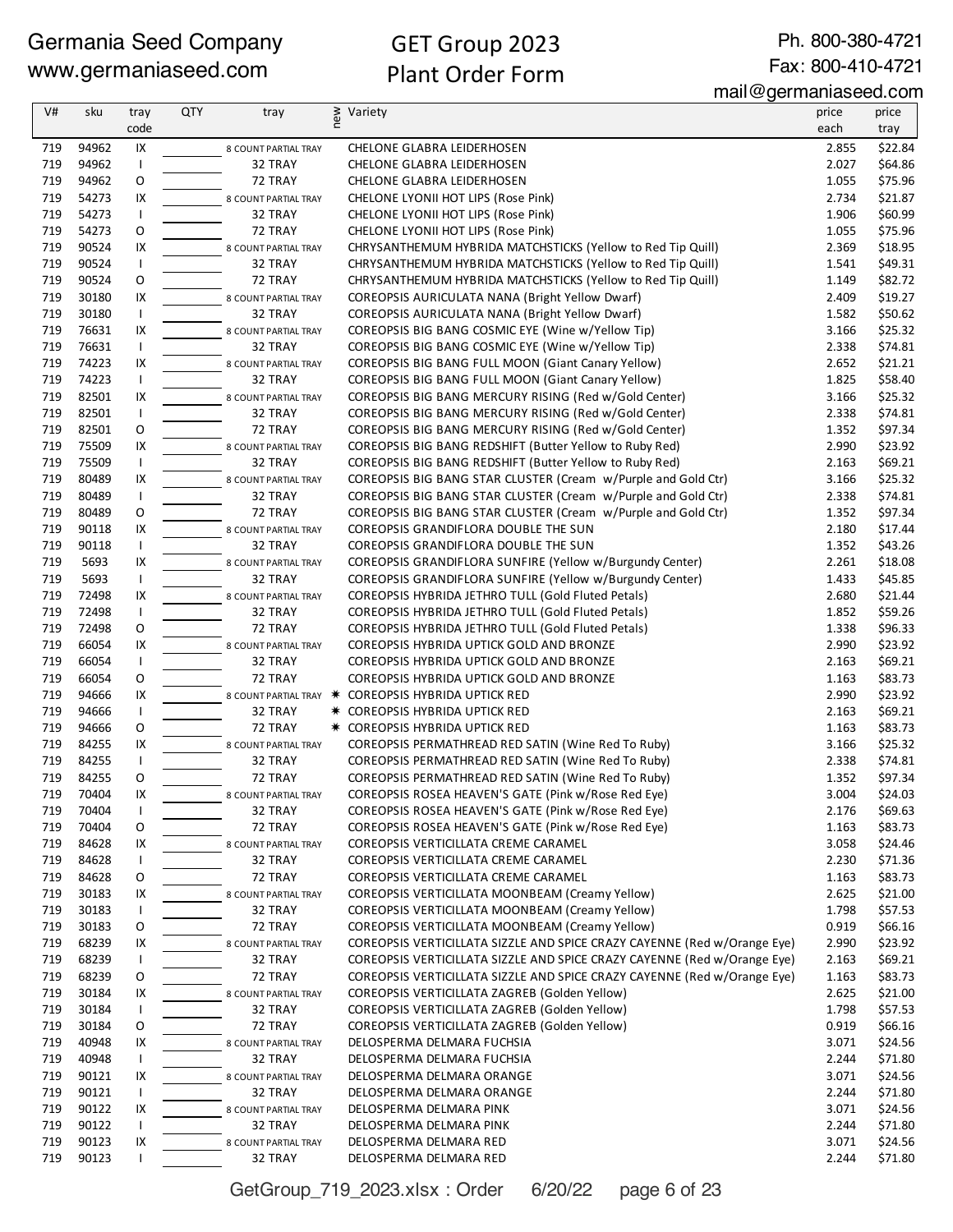Ph. 800-380-4721 Fax: 800-410-4721

mail@germaniaseed.com

| code<br>each<br>tray<br>90124<br>\$24.56<br>719<br>IX<br>DELOSPERMA DELMARA YELLOW<br>3.071<br>8 COUNT PARTIAL TRAY<br>90124<br>\$71.80<br>719<br>$\mathsf{I}$<br>2.244<br>32 TRAY<br>DELOSPERMA DELMARA YELLOW<br>719<br>65624<br>IX<br>2.315<br>\$18.52<br>DELPHINIUM BELLADONNA (Light Blue)<br>8 COUNT PARTIAL TRAY<br>719<br>65624<br>1.487<br>\$47.58<br>$\mathsf{I}$<br>32 TRAY<br>DELPHINIUM BELLADONNA (Light Blue)<br>719<br>40188<br>IX<br>2.315<br>\$18.52<br>DELPHINIUM ELATUM GUARDIAN BLUE<br>8 COUNT PARTIAL TRAY<br>719<br>40188<br>$\mathsf{L}$<br>32 TRAY<br>1.487<br>\$47.58<br>DELPHINIUM ELATUM GUARDIAN BLUE<br>719<br>5773<br>IX<br>DELPHINIUM ELATUM PACIFIC GIANT BLACK KNIGHT (Midnight Blue w/Black Bee)<br>2.315<br>\$18.52<br>8 COUNT PARTIAL TRAY<br>719<br>5773<br>$\mathsf{L}$<br>32 TRAY<br>DELPHINIUM ELATUM PACIFIC GIANT BLACK KNIGHT (Midnight Blue w/Black Bee)<br>1.487<br>\$47.58<br>719<br>40233<br>IX<br>DELPHINIUM ELATUM PACIFIC GIANT KING ARTHUR (Violet w/White Bee)<br>2.315<br>\$18.52<br>8 COUNT PARTIAL TRAY<br>719<br>40233<br>\$47.58<br>$\mathsf{I}$<br>32 TRAY<br>DELPHINIUM ELATUM PACIFIC GIANT KING ARTHUR (Violet w/White Bee)<br>1.487<br>719<br>94673<br>IX<br>10.315<br>\$82.52<br>DELPHINIUM ELATUM RED LARK<br>8 COUNT PARTIAL TRAY *<br>719<br>94673<br>9.487<br>\$303.58<br>$\mathsf{I}$<br>32 TRAY<br>* DELPHINIUM ELATUM RED LARK<br>IX<br>719<br>5794<br>\$18.52<br>DELPHINIUM GRANDIFLORUM BUTTERFLY BLUE (Deep Blue/Dwarf)<br>2.315<br>8 COUNT PARTIAL TRAY<br>719<br>5794<br>32 TRAY<br>DELPHINIUM GRANDIFLORUM BUTTERFLY BLUE (Deep Blue/Dwarf)<br>1.487<br>\$47.58<br>$\mathsf{I}$<br>719<br>5448<br>IX<br>DELPHINIUM GRANDIFLORUM SUMMER CLOUD (Blue/White Bicolor)<br>2.315<br>\$18.52<br>8 COUNT PARTIAL TRAY<br>719<br>5448<br>$\mathbf{I}$<br>32 TRAY<br>DELPHINIUM GRANDIFLORUM SUMMER CLOUD (Blue/White Bicolor)<br>1.487<br>\$47.58<br>719<br>40202<br>IX<br>\$18.52<br>DELPHINIUM GRANDIFLORUM SUMMER NIGHTS (Deep Blue/Dwarf)<br>2.315<br>8 COUNT PARTIAL TRAY<br>719<br>40202<br>$\mathsf{I}$<br>32 TRAY<br>DELPHINIUM GRANDIFLORUM SUMMER NIGHTS (Deep Blue/Dwarf)<br>1.487<br>\$47.58<br>719<br>41636<br>IX<br>4.531<br>\$36.24<br>DELPHINIUM HIGHLAND BOLERO<br>8 COUNT PARTIAL TRAY<br>\$118.49<br>719<br>41636<br>3.703<br>$\mathsf{I}$<br>32 TRAY<br>DELPHINIUM HIGHLAND BOLERO<br>719<br>41637<br>IX<br>4.531<br>\$36.24<br>DELPHINIUM HIGHLAND FLAMENCO<br>8 COUNT PARTIAL TRAY<br>719<br>41637<br>3.703<br>\$118.49<br>$\mathsf{I}$<br>32 TRAY<br>DELPHINIUM HIGHLAND FLAMENCO<br>719<br>41638<br>IX<br>4.531<br>\$36.24<br>DELPHINIUM HIGHLAND MOONLIGHT<br>8 COUNT PARTIAL TRAY<br>719<br>41638<br>32 TRAY<br>3.703<br>\$118.49<br>$\mathsf{I}$<br>DELPHINIUM HIGHLAND MOONLIGHT<br>719<br>5786<br>IX<br>2.315<br>\$18.52<br>DELPHINIUM MAGIC FOUNTAINS CHERRY BLOSSOM / WHITE BEE<br>8 COUNT PARTIAL TRAY<br>719<br>\$47.58<br>5786<br>$\mathsf{I}$<br>DELPHINIUM MAGIC FOUNTAINS CHERRY BLOSSOM / WHITE BEE<br>1.487<br>32 TRAY<br>719<br>IX<br>\$18.52<br>5763<br>DELPHINIUM MAGIC FOUNTAINS DARK BLUE / DARK BEE<br>2.315<br>8 COUNT PARTIAL TRAY<br>719<br>5763<br>$\mathbf{I}$<br>32 TRAY<br>1.487<br>\$47.58<br>DELPHINIUM MAGIC FOUNTAINS DARK BLUE / DARK BEE<br>719<br>92872<br>IX<br>2.369<br>\$18.95<br>DENDRANTHEMA ZAWADSKII CLARA CURTIS<br>8 COUNT PARTIAL TRAY<br>719<br>92872<br>\$49.31<br>$\mathsf{I}$<br>32 TRAY<br>DENDRANTHEMA ZAWADSKII CLARA CURTIS<br>1.541<br>719<br>30203<br>IX<br>2.639<br>\$21.11<br>DIANTHUS ALLWOODII FROSTY FIRE<br>8 COUNT PARTIAL TRAY<br>\$57.95<br>719<br>30203<br>32 TRAY<br>1.811<br>$\mathsf{I}$<br>DIANTHUS ALLWOODII FROSTY FIRE<br>O<br>719<br>30203<br>72 TRAY<br>\$81.79<br>DIANTHUS ALLWOODII FROSTY FIRE<br>1.136<br>719<br>40599<br>IX<br>\$17.44<br>DIANTHUS CHINENSIS VELVET N' LACE<br>2.180<br>8 COUNT PARTIAL TRAY<br>719<br>40599<br>$\mathsf{I}$<br>32 TRAY<br>1.352<br>\$43.26<br>DIANTHUS CHINENSIS VELVET N' LACE<br>719<br>41277<br>IX<br>3.720<br>\$29.76<br>DIANTHUS CONSTANT BEAUTY CRUSH BURGUNDY (BURG. WHITE)<br>8 COUNT PARTIAL TRAY<br>719<br>41277<br>\$92.54<br>32 TRAY<br>DIANTHUS CONSTANT BEAUTY CRUSH BURGUNDY (BURG. WHITE)<br>2.892<br>$\mathbf{I}$<br>719<br>41278<br>DIANTHUS CONSTANT BEAUTY CRUSH CHERRY<br>3.720<br>\$29.76<br>IX<br>8 COUNT PARTIAL TRAY<br>719<br>41278<br>2.892<br>\$92.54<br>$\mathsf{I}$<br>32 TRAY<br>DIANTHUS CONSTANT BEAUTY CRUSH CHERRY<br>719<br>41279<br>IX<br>DIANTHUS CONSTANT BEAUTY CRUSH ORANGE<br>3.720<br>\$29.76<br>8 COUNT PARTIAL TRAY<br>41279<br>2.892<br>\$92.54<br>719<br>$\mathsf{I}$<br>32 TRAY<br>DIANTHUS CONSTANT BEAUTY CRUSH ORANGE<br>41280<br>\$29.76<br>719<br>IX<br>DIANTHUS CONSTANT BEAUTY CRUSH PINK<br>3.720<br>8 COUNT PARTIAL TRAY<br>719<br>41280<br>32 TRAY<br>DIANTHUS CONSTANT BEAUTY CRUSH PINK<br>2.892<br>\$92.54<br>$\mathsf{I}$<br>41281<br>\$29.76<br>719<br>IX<br>DIANTHUS CONSTANT BEAUTY CRUSH ROSE<br>3.720<br>8 COUNT PARTIAL TRAY<br>41281<br>\$92.54<br>719<br>32 TRAY<br>DIANTHUS CONSTANT BEAUTY CRUSH ROSE<br>2.892<br>$\mathbf{I}$<br>719<br>90136<br>\$29.76<br>IX<br>DIANTHUS CONSTANT BEAUTY PINK<br>3.720<br>8 COUNT PARTIAL TRAY<br>90136<br>\$92.54<br>719<br>32 TRAY<br>DIANTHUS CONSTANT BEAUTY PINK<br>2.892<br>$\mathsf{I}$<br>719<br>90138<br>3.720<br>\$29.76<br>IX<br>DIANTHUS CONSTANT BEAUTY RED<br>8 COUNT PARTIAL TRAY<br>90138<br>2.892<br>\$92.54<br>719<br>$\mathbf{I}$<br>32 TRAY<br>DIANTHUS CONSTANT BEAUTY RED<br>\$29.76<br>719<br>90139<br>IX<br>DIANTHUS CONSTANT BEAUTY WHITE<br>3.720<br>8 COUNT PARTIAL TRAY<br>\$92.54<br>719<br>90139<br>32 TRAY<br>DIANTHUS CONSTANT BEAUTY WHITE<br>2.892<br>$\mathsf{I}$<br>\$29.76<br>719<br>90127<br>DIANTHUS CONSTANT CADENCE CHERRY (RED)<br>3.720<br>IX<br>8 COUNT PARTIAL TRAY<br>90127<br>\$92.54<br>719<br>DIANTHUS CONSTANT CADENCE CHERRY (RED)<br>2.892<br>$\mathbf{I}$<br>32 TRAY<br>719<br>90128<br>IX<br>3.720<br>\$29.76<br>DIANTHUS CONSTANT CADENCE MILK CHERRY<br>8 COUNT PARTIAL TRAY<br>90128<br>\$92.54<br>719<br>32 TRAY<br>DIANTHUS CONSTANT CADENCE MILK CHERRY<br>2.892<br>$\mathbf{I}$<br>\$29.76<br>719<br>90129<br>IX<br>DIANTHUS CONSTANT CADENCE PEACH MILK<br>3.720<br>8 COUNT PARTIAL TRAY<br>719<br>90129<br>2.892<br>\$92.54<br>32 TRAY<br>DIANTHUS CONSTANT CADENCE PEACH MILK<br>$\mathbf{I}$<br>719<br>90130<br>\$29.76<br>IX<br>DIANTHUS CONSTANT CADENCE RASPBERRY<br>3.720<br>8 COUNT PARTIAL TRAY<br>90130<br>\$92.54<br>719<br>32 TRAY<br>2.892<br>$\mathsf{I}$<br>DIANTHUS CONSTANT CADENCE RASPBERRY<br>719<br>90131<br>DIANTHUS CONSTANT CADENCE RED<br>3.720<br>\$29.76<br>IX<br>8 COUNT PARTIAL TRAY<br>719<br>90131<br>32 TRAY<br>DIANTHUS CONSTANT CADENCE RED<br>2.892<br>\$92.54<br>$\mathbf{I}$<br>\$29.76<br>719<br>90132<br>IX<br>DIANTHUS CONSTANT CADENCE SALMON<br>3.720<br>8 COUNT PARTIAL TRAY | V# | sku | tray | QTY | tray | new | Variety | price | price |
|---------------------------------------------------------------------------------------------------------------------------------------------------------------------------------------------------------------------------------------------------------------------------------------------------------------------------------------------------------------------------------------------------------------------------------------------------------------------------------------------------------------------------------------------------------------------------------------------------------------------------------------------------------------------------------------------------------------------------------------------------------------------------------------------------------------------------------------------------------------------------------------------------------------------------------------------------------------------------------------------------------------------------------------------------------------------------------------------------------------------------------------------------------------------------------------------------------------------------------------------------------------------------------------------------------------------------------------------------------------------------------------------------------------------------------------------------------------------------------------------------------------------------------------------------------------------------------------------------------------------------------------------------------------------------------------------------------------------------------------------------------------------------------------------------------------------------------------------------------------------------------------------------------------------------------------------------------------------------------------------------------------------------------------------------------------------------------------------------------------------------------------------------------------------------------------------------------------------------------------------------------------------------------------------------------------------------------------------------------------------------------------------------------------------------------------------------------------------------------------------------------------------------------------------------------------------------------------------------------------------------------------------------------------------------------------------------------------------------------------------------------------------------------------------------------------------------------------------------------------------------------------------------------------------------------------------------------------------------------------------------------------------------------------------------------------------------------------------------------------------------------------------------------------------------------------------------------------------------------------------------------------------------------------------------------------------------------------------------------------------------------------------------------------------------------------------------------------------------------------------------------------------------------------------------------------------------------------------------------------------------------------------------------------------------------------------------------------------------------------------------------------------------------------------------------------------------------------------------------------------------------------------------------------------------------------------------------------------------------------------------------------------------------------------------------------------------------------------------------------------------------------------------------------------------------------------------------------------------------------------------------------------------------------------------------------------------------------------------------------------------------------------------------------------------------------------------------------------------------------------------------------------------------------------------------------------------------------------------------------------------------------------------------------------------------------------------------------------------------------------------------------------------------------------------------------------------------------------------------------------------------------------------------------------------------------------------------------------------------------------------------------------------------------------------------------------------------------------------------------------------------------------------------------------------------------------------------------------------------------------------------------------------------------------------------------------------------------------------------------------------------------------------------------------------------------------------------------------------------------------------------------------------------------------------------------------------------------------------------------------------------------------------------------------------------------------------------------------------------------------------------------------------------------------------------------------------------------------------------------------------------------------------------------------------------------------------------------------------------------------------------------------------------------------------------------------------------------------------------------------------------------------------------------------------------------------------------------------------------------------------------------------------------------------------------------------------------------------------------------------------------------------------------------------------------------------------------------------------------------------------------------------------------------------------------------------------------------------------------------------------------------------------------------------------------------------------------------------------------------------------------------------------------------------------------------------------------------------------------------------------------------------------------------|----|-----|------|-----|------|-----|---------|-------|-------|
|                                                                                                                                                                                                                                                                                                                                                                                                                                                                                                                                                                                                                                                                                                                                                                                                                                                                                                                                                                                                                                                                                                                                                                                                                                                                                                                                                                                                                                                                                                                                                                                                                                                                                                                                                                                                                                                                                                                                                                                                                                                                                                                                                                                                                                                                                                                                                                                                                                                                                                                                                                                                                                                                                                                                                                                                                                                                                                                                                                                                                                                                                                                                                                                                                                                                                                                                                                                                                                                                                                                                                                                                                                                                                                                                                                                                                                                                                                                                                                                                                                                                                                                                                                                                                                                                                                                                                                                                                                                                                                                                                                                                                                                                                                                                                                                                                                                                                                                                                                                                                                                                                                                                                                                                                                                                                                                                                                                                                                                                                                                                                                                                                                                                                                                                                                                                                                                                                                                                                                                                                                                                                                                                                                                                                                                                                                                                                                                                                                                                                                                                                                                                                                                                                                                                                                                                                                                                                                               |    |     |      |     |      |     |         |       |       |
|                                                                                                                                                                                                                                                                                                                                                                                                                                                                                                                                                                                                                                                                                                                                                                                                                                                                                                                                                                                                                                                                                                                                                                                                                                                                                                                                                                                                                                                                                                                                                                                                                                                                                                                                                                                                                                                                                                                                                                                                                                                                                                                                                                                                                                                                                                                                                                                                                                                                                                                                                                                                                                                                                                                                                                                                                                                                                                                                                                                                                                                                                                                                                                                                                                                                                                                                                                                                                                                                                                                                                                                                                                                                                                                                                                                                                                                                                                                                                                                                                                                                                                                                                                                                                                                                                                                                                                                                                                                                                                                                                                                                                                                                                                                                                                                                                                                                                                                                                                                                                                                                                                                                                                                                                                                                                                                                                                                                                                                                                                                                                                                                                                                                                                                                                                                                                                                                                                                                                                                                                                                                                                                                                                                                                                                                                                                                                                                                                                                                                                                                                                                                                                                                                                                                                                                                                                                                                                               |    |     |      |     |      |     |         |       |       |
|                                                                                                                                                                                                                                                                                                                                                                                                                                                                                                                                                                                                                                                                                                                                                                                                                                                                                                                                                                                                                                                                                                                                                                                                                                                                                                                                                                                                                                                                                                                                                                                                                                                                                                                                                                                                                                                                                                                                                                                                                                                                                                                                                                                                                                                                                                                                                                                                                                                                                                                                                                                                                                                                                                                                                                                                                                                                                                                                                                                                                                                                                                                                                                                                                                                                                                                                                                                                                                                                                                                                                                                                                                                                                                                                                                                                                                                                                                                                                                                                                                                                                                                                                                                                                                                                                                                                                                                                                                                                                                                                                                                                                                                                                                                                                                                                                                                                                                                                                                                                                                                                                                                                                                                                                                                                                                                                                                                                                                                                                                                                                                                                                                                                                                                                                                                                                                                                                                                                                                                                                                                                                                                                                                                                                                                                                                                                                                                                                                                                                                                                                                                                                                                                                                                                                                                                                                                                                                               |    |     |      |     |      |     |         |       |       |
|                                                                                                                                                                                                                                                                                                                                                                                                                                                                                                                                                                                                                                                                                                                                                                                                                                                                                                                                                                                                                                                                                                                                                                                                                                                                                                                                                                                                                                                                                                                                                                                                                                                                                                                                                                                                                                                                                                                                                                                                                                                                                                                                                                                                                                                                                                                                                                                                                                                                                                                                                                                                                                                                                                                                                                                                                                                                                                                                                                                                                                                                                                                                                                                                                                                                                                                                                                                                                                                                                                                                                                                                                                                                                                                                                                                                                                                                                                                                                                                                                                                                                                                                                                                                                                                                                                                                                                                                                                                                                                                                                                                                                                                                                                                                                                                                                                                                                                                                                                                                                                                                                                                                                                                                                                                                                                                                                                                                                                                                                                                                                                                                                                                                                                                                                                                                                                                                                                                                                                                                                                                                                                                                                                                                                                                                                                                                                                                                                                                                                                                                                                                                                                                                                                                                                                                                                                                                                                               |    |     |      |     |      |     |         |       |       |
|                                                                                                                                                                                                                                                                                                                                                                                                                                                                                                                                                                                                                                                                                                                                                                                                                                                                                                                                                                                                                                                                                                                                                                                                                                                                                                                                                                                                                                                                                                                                                                                                                                                                                                                                                                                                                                                                                                                                                                                                                                                                                                                                                                                                                                                                                                                                                                                                                                                                                                                                                                                                                                                                                                                                                                                                                                                                                                                                                                                                                                                                                                                                                                                                                                                                                                                                                                                                                                                                                                                                                                                                                                                                                                                                                                                                                                                                                                                                                                                                                                                                                                                                                                                                                                                                                                                                                                                                                                                                                                                                                                                                                                                                                                                                                                                                                                                                                                                                                                                                                                                                                                                                                                                                                                                                                                                                                                                                                                                                                                                                                                                                                                                                                                                                                                                                                                                                                                                                                                                                                                                                                                                                                                                                                                                                                                                                                                                                                                                                                                                                                                                                                                                                                                                                                                                                                                                                                                               |    |     |      |     |      |     |         |       |       |
|                                                                                                                                                                                                                                                                                                                                                                                                                                                                                                                                                                                                                                                                                                                                                                                                                                                                                                                                                                                                                                                                                                                                                                                                                                                                                                                                                                                                                                                                                                                                                                                                                                                                                                                                                                                                                                                                                                                                                                                                                                                                                                                                                                                                                                                                                                                                                                                                                                                                                                                                                                                                                                                                                                                                                                                                                                                                                                                                                                                                                                                                                                                                                                                                                                                                                                                                                                                                                                                                                                                                                                                                                                                                                                                                                                                                                                                                                                                                                                                                                                                                                                                                                                                                                                                                                                                                                                                                                                                                                                                                                                                                                                                                                                                                                                                                                                                                                                                                                                                                                                                                                                                                                                                                                                                                                                                                                                                                                                                                                                                                                                                                                                                                                                                                                                                                                                                                                                                                                                                                                                                                                                                                                                                                                                                                                                                                                                                                                                                                                                                                                                                                                                                                                                                                                                                                                                                                                                               |    |     |      |     |      |     |         |       |       |
|                                                                                                                                                                                                                                                                                                                                                                                                                                                                                                                                                                                                                                                                                                                                                                                                                                                                                                                                                                                                                                                                                                                                                                                                                                                                                                                                                                                                                                                                                                                                                                                                                                                                                                                                                                                                                                                                                                                                                                                                                                                                                                                                                                                                                                                                                                                                                                                                                                                                                                                                                                                                                                                                                                                                                                                                                                                                                                                                                                                                                                                                                                                                                                                                                                                                                                                                                                                                                                                                                                                                                                                                                                                                                                                                                                                                                                                                                                                                                                                                                                                                                                                                                                                                                                                                                                                                                                                                                                                                                                                                                                                                                                                                                                                                                                                                                                                                                                                                                                                                                                                                                                                                                                                                                                                                                                                                                                                                                                                                                                                                                                                                                                                                                                                                                                                                                                                                                                                                                                                                                                                                                                                                                                                                                                                                                                                                                                                                                                                                                                                                                                                                                                                                                                                                                                                                                                                                                                               |    |     |      |     |      |     |         |       |       |
|                                                                                                                                                                                                                                                                                                                                                                                                                                                                                                                                                                                                                                                                                                                                                                                                                                                                                                                                                                                                                                                                                                                                                                                                                                                                                                                                                                                                                                                                                                                                                                                                                                                                                                                                                                                                                                                                                                                                                                                                                                                                                                                                                                                                                                                                                                                                                                                                                                                                                                                                                                                                                                                                                                                                                                                                                                                                                                                                                                                                                                                                                                                                                                                                                                                                                                                                                                                                                                                                                                                                                                                                                                                                                                                                                                                                                                                                                                                                                                                                                                                                                                                                                                                                                                                                                                                                                                                                                                                                                                                                                                                                                                                                                                                                                                                                                                                                                                                                                                                                                                                                                                                                                                                                                                                                                                                                                                                                                                                                                                                                                                                                                                                                                                                                                                                                                                                                                                                                                                                                                                                                                                                                                                                                                                                                                                                                                                                                                                                                                                                                                                                                                                                                                                                                                                                                                                                                                                               |    |     |      |     |      |     |         |       |       |
|                                                                                                                                                                                                                                                                                                                                                                                                                                                                                                                                                                                                                                                                                                                                                                                                                                                                                                                                                                                                                                                                                                                                                                                                                                                                                                                                                                                                                                                                                                                                                                                                                                                                                                                                                                                                                                                                                                                                                                                                                                                                                                                                                                                                                                                                                                                                                                                                                                                                                                                                                                                                                                                                                                                                                                                                                                                                                                                                                                                                                                                                                                                                                                                                                                                                                                                                                                                                                                                                                                                                                                                                                                                                                                                                                                                                                                                                                                                                                                                                                                                                                                                                                                                                                                                                                                                                                                                                                                                                                                                                                                                                                                                                                                                                                                                                                                                                                                                                                                                                                                                                                                                                                                                                                                                                                                                                                                                                                                                                                                                                                                                                                                                                                                                                                                                                                                                                                                                                                                                                                                                                                                                                                                                                                                                                                                                                                                                                                                                                                                                                                                                                                                                                                                                                                                                                                                                                                                               |    |     |      |     |      |     |         |       |       |
|                                                                                                                                                                                                                                                                                                                                                                                                                                                                                                                                                                                                                                                                                                                                                                                                                                                                                                                                                                                                                                                                                                                                                                                                                                                                                                                                                                                                                                                                                                                                                                                                                                                                                                                                                                                                                                                                                                                                                                                                                                                                                                                                                                                                                                                                                                                                                                                                                                                                                                                                                                                                                                                                                                                                                                                                                                                                                                                                                                                                                                                                                                                                                                                                                                                                                                                                                                                                                                                                                                                                                                                                                                                                                                                                                                                                                                                                                                                                                                                                                                                                                                                                                                                                                                                                                                                                                                                                                                                                                                                                                                                                                                                                                                                                                                                                                                                                                                                                                                                                                                                                                                                                                                                                                                                                                                                                                                                                                                                                                                                                                                                                                                                                                                                                                                                                                                                                                                                                                                                                                                                                                                                                                                                                                                                                                                                                                                                                                                                                                                                                                                                                                                                                                                                                                                                                                                                                                                               |    |     |      |     |      |     |         |       |       |
|                                                                                                                                                                                                                                                                                                                                                                                                                                                                                                                                                                                                                                                                                                                                                                                                                                                                                                                                                                                                                                                                                                                                                                                                                                                                                                                                                                                                                                                                                                                                                                                                                                                                                                                                                                                                                                                                                                                                                                                                                                                                                                                                                                                                                                                                                                                                                                                                                                                                                                                                                                                                                                                                                                                                                                                                                                                                                                                                                                                                                                                                                                                                                                                                                                                                                                                                                                                                                                                                                                                                                                                                                                                                                                                                                                                                                                                                                                                                                                                                                                                                                                                                                                                                                                                                                                                                                                                                                                                                                                                                                                                                                                                                                                                                                                                                                                                                                                                                                                                                                                                                                                                                                                                                                                                                                                                                                                                                                                                                                                                                                                                                                                                                                                                                                                                                                                                                                                                                                                                                                                                                                                                                                                                                                                                                                                                                                                                                                                                                                                                                                                                                                                                                                                                                                                                                                                                                                                               |    |     |      |     |      |     |         |       |       |
|                                                                                                                                                                                                                                                                                                                                                                                                                                                                                                                                                                                                                                                                                                                                                                                                                                                                                                                                                                                                                                                                                                                                                                                                                                                                                                                                                                                                                                                                                                                                                                                                                                                                                                                                                                                                                                                                                                                                                                                                                                                                                                                                                                                                                                                                                                                                                                                                                                                                                                                                                                                                                                                                                                                                                                                                                                                                                                                                                                                                                                                                                                                                                                                                                                                                                                                                                                                                                                                                                                                                                                                                                                                                                                                                                                                                                                                                                                                                                                                                                                                                                                                                                                                                                                                                                                                                                                                                                                                                                                                                                                                                                                                                                                                                                                                                                                                                                                                                                                                                                                                                                                                                                                                                                                                                                                                                                                                                                                                                                                                                                                                                                                                                                                                                                                                                                                                                                                                                                                                                                                                                                                                                                                                                                                                                                                                                                                                                                                                                                                                                                                                                                                                                                                                                                                                                                                                                                                               |    |     |      |     |      |     |         |       |       |
|                                                                                                                                                                                                                                                                                                                                                                                                                                                                                                                                                                                                                                                                                                                                                                                                                                                                                                                                                                                                                                                                                                                                                                                                                                                                                                                                                                                                                                                                                                                                                                                                                                                                                                                                                                                                                                                                                                                                                                                                                                                                                                                                                                                                                                                                                                                                                                                                                                                                                                                                                                                                                                                                                                                                                                                                                                                                                                                                                                                                                                                                                                                                                                                                                                                                                                                                                                                                                                                                                                                                                                                                                                                                                                                                                                                                                                                                                                                                                                                                                                                                                                                                                                                                                                                                                                                                                                                                                                                                                                                                                                                                                                                                                                                                                                                                                                                                                                                                                                                                                                                                                                                                                                                                                                                                                                                                                                                                                                                                                                                                                                                                                                                                                                                                                                                                                                                                                                                                                                                                                                                                                                                                                                                                                                                                                                                                                                                                                                                                                                                                                                                                                                                                                                                                                                                                                                                                                                               |    |     |      |     |      |     |         |       |       |
|                                                                                                                                                                                                                                                                                                                                                                                                                                                                                                                                                                                                                                                                                                                                                                                                                                                                                                                                                                                                                                                                                                                                                                                                                                                                                                                                                                                                                                                                                                                                                                                                                                                                                                                                                                                                                                                                                                                                                                                                                                                                                                                                                                                                                                                                                                                                                                                                                                                                                                                                                                                                                                                                                                                                                                                                                                                                                                                                                                                                                                                                                                                                                                                                                                                                                                                                                                                                                                                                                                                                                                                                                                                                                                                                                                                                                                                                                                                                                                                                                                                                                                                                                                                                                                                                                                                                                                                                                                                                                                                                                                                                                                                                                                                                                                                                                                                                                                                                                                                                                                                                                                                                                                                                                                                                                                                                                                                                                                                                                                                                                                                                                                                                                                                                                                                                                                                                                                                                                                                                                                                                                                                                                                                                                                                                                                                                                                                                                                                                                                                                                                                                                                                                                                                                                                                                                                                                                                               |    |     |      |     |      |     |         |       |       |
|                                                                                                                                                                                                                                                                                                                                                                                                                                                                                                                                                                                                                                                                                                                                                                                                                                                                                                                                                                                                                                                                                                                                                                                                                                                                                                                                                                                                                                                                                                                                                                                                                                                                                                                                                                                                                                                                                                                                                                                                                                                                                                                                                                                                                                                                                                                                                                                                                                                                                                                                                                                                                                                                                                                                                                                                                                                                                                                                                                                                                                                                                                                                                                                                                                                                                                                                                                                                                                                                                                                                                                                                                                                                                                                                                                                                                                                                                                                                                                                                                                                                                                                                                                                                                                                                                                                                                                                                                                                                                                                                                                                                                                                                                                                                                                                                                                                                                                                                                                                                                                                                                                                                                                                                                                                                                                                                                                                                                                                                                                                                                                                                                                                                                                                                                                                                                                                                                                                                                                                                                                                                                                                                                                                                                                                                                                                                                                                                                                                                                                                                                                                                                                                                                                                                                                                                                                                                                                               |    |     |      |     |      |     |         |       |       |
|                                                                                                                                                                                                                                                                                                                                                                                                                                                                                                                                                                                                                                                                                                                                                                                                                                                                                                                                                                                                                                                                                                                                                                                                                                                                                                                                                                                                                                                                                                                                                                                                                                                                                                                                                                                                                                                                                                                                                                                                                                                                                                                                                                                                                                                                                                                                                                                                                                                                                                                                                                                                                                                                                                                                                                                                                                                                                                                                                                                                                                                                                                                                                                                                                                                                                                                                                                                                                                                                                                                                                                                                                                                                                                                                                                                                                                                                                                                                                                                                                                                                                                                                                                                                                                                                                                                                                                                                                                                                                                                                                                                                                                                                                                                                                                                                                                                                                                                                                                                                                                                                                                                                                                                                                                                                                                                                                                                                                                                                                                                                                                                                                                                                                                                                                                                                                                                                                                                                                                                                                                                                                                                                                                                                                                                                                                                                                                                                                                                                                                                                                                                                                                                                                                                                                                                                                                                                                                               |    |     |      |     |      |     |         |       |       |
|                                                                                                                                                                                                                                                                                                                                                                                                                                                                                                                                                                                                                                                                                                                                                                                                                                                                                                                                                                                                                                                                                                                                                                                                                                                                                                                                                                                                                                                                                                                                                                                                                                                                                                                                                                                                                                                                                                                                                                                                                                                                                                                                                                                                                                                                                                                                                                                                                                                                                                                                                                                                                                                                                                                                                                                                                                                                                                                                                                                                                                                                                                                                                                                                                                                                                                                                                                                                                                                                                                                                                                                                                                                                                                                                                                                                                                                                                                                                                                                                                                                                                                                                                                                                                                                                                                                                                                                                                                                                                                                                                                                                                                                                                                                                                                                                                                                                                                                                                                                                                                                                                                                                                                                                                                                                                                                                                                                                                                                                                                                                                                                                                                                                                                                                                                                                                                                                                                                                                                                                                                                                                                                                                                                                                                                                                                                                                                                                                                                                                                                                                                                                                                                                                                                                                                                                                                                                                                               |    |     |      |     |      |     |         |       |       |
|                                                                                                                                                                                                                                                                                                                                                                                                                                                                                                                                                                                                                                                                                                                                                                                                                                                                                                                                                                                                                                                                                                                                                                                                                                                                                                                                                                                                                                                                                                                                                                                                                                                                                                                                                                                                                                                                                                                                                                                                                                                                                                                                                                                                                                                                                                                                                                                                                                                                                                                                                                                                                                                                                                                                                                                                                                                                                                                                                                                                                                                                                                                                                                                                                                                                                                                                                                                                                                                                                                                                                                                                                                                                                                                                                                                                                                                                                                                                                                                                                                                                                                                                                                                                                                                                                                                                                                                                                                                                                                                                                                                                                                                                                                                                                                                                                                                                                                                                                                                                                                                                                                                                                                                                                                                                                                                                                                                                                                                                                                                                                                                                                                                                                                                                                                                                                                                                                                                                                                                                                                                                                                                                                                                                                                                                                                                                                                                                                                                                                                                                                                                                                                                                                                                                                                                                                                                                                                               |    |     |      |     |      |     |         |       |       |
|                                                                                                                                                                                                                                                                                                                                                                                                                                                                                                                                                                                                                                                                                                                                                                                                                                                                                                                                                                                                                                                                                                                                                                                                                                                                                                                                                                                                                                                                                                                                                                                                                                                                                                                                                                                                                                                                                                                                                                                                                                                                                                                                                                                                                                                                                                                                                                                                                                                                                                                                                                                                                                                                                                                                                                                                                                                                                                                                                                                                                                                                                                                                                                                                                                                                                                                                                                                                                                                                                                                                                                                                                                                                                                                                                                                                                                                                                                                                                                                                                                                                                                                                                                                                                                                                                                                                                                                                                                                                                                                                                                                                                                                                                                                                                                                                                                                                                                                                                                                                                                                                                                                                                                                                                                                                                                                                                                                                                                                                                                                                                                                                                                                                                                                                                                                                                                                                                                                                                                                                                                                                                                                                                                                                                                                                                                                                                                                                                                                                                                                                                                                                                                                                                                                                                                                                                                                                                                               |    |     |      |     |      |     |         |       |       |
|                                                                                                                                                                                                                                                                                                                                                                                                                                                                                                                                                                                                                                                                                                                                                                                                                                                                                                                                                                                                                                                                                                                                                                                                                                                                                                                                                                                                                                                                                                                                                                                                                                                                                                                                                                                                                                                                                                                                                                                                                                                                                                                                                                                                                                                                                                                                                                                                                                                                                                                                                                                                                                                                                                                                                                                                                                                                                                                                                                                                                                                                                                                                                                                                                                                                                                                                                                                                                                                                                                                                                                                                                                                                                                                                                                                                                                                                                                                                                                                                                                                                                                                                                                                                                                                                                                                                                                                                                                                                                                                                                                                                                                                                                                                                                                                                                                                                                                                                                                                                                                                                                                                                                                                                                                                                                                                                                                                                                                                                                                                                                                                                                                                                                                                                                                                                                                                                                                                                                                                                                                                                                                                                                                                                                                                                                                                                                                                                                                                                                                                                                                                                                                                                                                                                                                                                                                                                                                               |    |     |      |     |      |     |         |       |       |
|                                                                                                                                                                                                                                                                                                                                                                                                                                                                                                                                                                                                                                                                                                                                                                                                                                                                                                                                                                                                                                                                                                                                                                                                                                                                                                                                                                                                                                                                                                                                                                                                                                                                                                                                                                                                                                                                                                                                                                                                                                                                                                                                                                                                                                                                                                                                                                                                                                                                                                                                                                                                                                                                                                                                                                                                                                                                                                                                                                                                                                                                                                                                                                                                                                                                                                                                                                                                                                                                                                                                                                                                                                                                                                                                                                                                                                                                                                                                                                                                                                                                                                                                                                                                                                                                                                                                                                                                                                                                                                                                                                                                                                                                                                                                                                                                                                                                                                                                                                                                                                                                                                                                                                                                                                                                                                                                                                                                                                                                                                                                                                                                                                                                                                                                                                                                                                                                                                                                                                                                                                                                                                                                                                                                                                                                                                                                                                                                                                                                                                                                                                                                                                                                                                                                                                                                                                                                                                               |    |     |      |     |      |     |         |       |       |
|                                                                                                                                                                                                                                                                                                                                                                                                                                                                                                                                                                                                                                                                                                                                                                                                                                                                                                                                                                                                                                                                                                                                                                                                                                                                                                                                                                                                                                                                                                                                                                                                                                                                                                                                                                                                                                                                                                                                                                                                                                                                                                                                                                                                                                                                                                                                                                                                                                                                                                                                                                                                                                                                                                                                                                                                                                                                                                                                                                                                                                                                                                                                                                                                                                                                                                                                                                                                                                                                                                                                                                                                                                                                                                                                                                                                                                                                                                                                                                                                                                                                                                                                                                                                                                                                                                                                                                                                                                                                                                                                                                                                                                                                                                                                                                                                                                                                                                                                                                                                                                                                                                                                                                                                                                                                                                                                                                                                                                                                                                                                                                                                                                                                                                                                                                                                                                                                                                                                                                                                                                                                                                                                                                                                                                                                                                                                                                                                                                                                                                                                                                                                                                                                                                                                                                                                                                                                                                               |    |     |      |     |      |     |         |       |       |
|                                                                                                                                                                                                                                                                                                                                                                                                                                                                                                                                                                                                                                                                                                                                                                                                                                                                                                                                                                                                                                                                                                                                                                                                                                                                                                                                                                                                                                                                                                                                                                                                                                                                                                                                                                                                                                                                                                                                                                                                                                                                                                                                                                                                                                                                                                                                                                                                                                                                                                                                                                                                                                                                                                                                                                                                                                                                                                                                                                                                                                                                                                                                                                                                                                                                                                                                                                                                                                                                                                                                                                                                                                                                                                                                                                                                                                                                                                                                                                                                                                                                                                                                                                                                                                                                                                                                                                                                                                                                                                                                                                                                                                                                                                                                                                                                                                                                                                                                                                                                                                                                                                                                                                                                                                                                                                                                                                                                                                                                                                                                                                                                                                                                                                                                                                                                                                                                                                                                                                                                                                                                                                                                                                                                                                                                                                                                                                                                                                                                                                                                                                                                                                                                                                                                                                                                                                                                                                               |    |     |      |     |      |     |         |       |       |
|                                                                                                                                                                                                                                                                                                                                                                                                                                                                                                                                                                                                                                                                                                                                                                                                                                                                                                                                                                                                                                                                                                                                                                                                                                                                                                                                                                                                                                                                                                                                                                                                                                                                                                                                                                                                                                                                                                                                                                                                                                                                                                                                                                                                                                                                                                                                                                                                                                                                                                                                                                                                                                                                                                                                                                                                                                                                                                                                                                                                                                                                                                                                                                                                                                                                                                                                                                                                                                                                                                                                                                                                                                                                                                                                                                                                                                                                                                                                                                                                                                                                                                                                                                                                                                                                                                                                                                                                                                                                                                                                                                                                                                                                                                                                                                                                                                                                                                                                                                                                                                                                                                                                                                                                                                                                                                                                                                                                                                                                                                                                                                                                                                                                                                                                                                                                                                                                                                                                                                                                                                                                                                                                                                                                                                                                                                                                                                                                                                                                                                                                                                                                                                                                                                                                                                                                                                                                                                               |    |     |      |     |      |     |         |       |       |
|                                                                                                                                                                                                                                                                                                                                                                                                                                                                                                                                                                                                                                                                                                                                                                                                                                                                                                                                                                                                                                                                                                                                                                                                                                                                                                                                                                                                                                                                                                                                                                                                                                                                                                                                                                                                                                                                                                                                                                                                                                                                                                                                                                                                                                                                                                                                                                                                                                                                                                                                                                                                                                                                                                                                                                                                                                                                                                                                                                                                                                                                                                                                                                                                                                                                                                                                                                                                                                                                                                                                                                                                                                                                                                                                                                                                                                                                                                                                                                                                                                                                                                                                                                                                                                                                                                                                                                                                                                                                                                                                                                                                                                                                                                                                                                                                                                                                                                                                                                                                                                                                                                                                                                                                                                                                                                                                                                                                                                                                                                                                                                                                                                                                                                                                                                                                                                                                                                                                                                                                                                                                                                                                                                                                                                                                                                                                                                                                                                                                                                                                                                                                                                                                                                                                                                                                                                                                                                               |    |     |      |     |      |     |         |       |       |
|                                                                                                                                                                                                                                                                                                                                                                                                                                                                                                                                                                                                                                                                                                                                                                                                                                                                                                                                                                                                                                                                                                                                                                                                                                                                                                                                                                                                                                                                                                                                                                                                                                                                                                                                                                                                                                                                                                                                                                                                                                                                                                                                                                                                                                                                                                                                                                                                                                                                                                                                                                                                                                                                                                                                                                                                                                                                                                                                                                                                                                                                                                                                                                                                                                                                                                                                                                                                                                                                                                                                                                                                                                                                                                                                                                                                                                                                                                                                                                                                                                                                                                                                                                                                                                                                                                                                                                                                                                                                                                                                                                                                                                                                                                                                                                                                                                                                                                                                                                                                                                                                                                                                                                                                                                                                                                                                                                                                                                                                                                                                                                                                                                                                                                                                                                                                                                                                                                                                                                                                                                                                                                                                                                                                                                                                                                                                                                                                                                                                                                                                                                                                                                                                                                                                                                                                                                                                                                               |    |     |      |     |      |     |         |       |       |
|                                                                                                                                                                                                                                                                                                                                                                                                                                                                                                                                                                                                                                                                                                                                                                                                                                                                                                                                                                                                                                                                                                                                                                                                                                                                                                                                                                                                                                                                                                                                                                                                                                                                                                                                                                                                                                                                                                                                                                                                                                                                                                                                                                                                                                                                                                                                                                                                                                                                                                                                                                                                                                                                                                                                                                                                                                                                                                                                                                                                                                                                                                                                                                                                                                                                                                                                                                                                                                                                                                                                                                                                                                                                                                                                                                                                                                                                                                                                                                                                                                                                                                                                                                                                                                                                                                                                                                                                                                                                                                                                                                                                                                                                                                                                                                                                                                                                                                                                                                                                                                                                                                                                                                                                                                                                                                                                                                                                                                                                                                                                                                                                                                                                                                                                                                                                                                                                                                                                                                                                                                                                                                                                                                                                                                                                                                                                                                                                                                                                                                                                                                                                                                                                                                                                                                                                                                                                                                               |    |     |      |     |      |     |         |       |       |
|                                                                                                                                                                                                                                                                                                                                                                                                                                                                                                                                                                                                                                                                                                                                                                                                                                                                                                                                                                                                                                                                                                                                                                                                                                                                                                                                                                                                                                                                                                                                                                                                                                                                                                                                                                                                                                                                                                                                                                                                                                                                                                                                                                                                                                                                                                                                                                                                                                                                                                                                                                                                                                                                                                                                                                                                                                                                                                                                                                                                                                                                                                                                                                                                                                                                                                                                                                                                                                                                                                                                                                                                                                                                                                                                                                                                                                                                                                                                                                                                                                                                                                                                                                                                                                                                                                                                                                                                                                                                                                                                                                                                                                                                                                                                                                                                                                                                                                                                                                                                                                                                                                                                                                                                                                                                                                                                                                                                                                                                                                                                                                                                                                                                                                                                                                                                                                                                                                                                                                                                                                                                                                                                                                                                                                                                                                                                                                                                                                                                                                                                                                                                                                                                                                                                                                                                                                                                                                               |    |     |      |     |      |     |         |       |       |
|                                                                                                                                                                                                                                                                                                                                                                                                                                                                                                                                                                                                                                                                                                                                                                                                                                                                                                                                                                                                                                                                                                                                                                                                                                                                                                                                                                                                                                                                                                                                                                                                                                                                                                                                                                                                                                                                                                                                                                                                                                                                                                                                                                                                                                                                                                                                                                                                                                                                                                                                                                                                                                                                                                                                                                                                                                                                                                                                                                                                                                                                                                                                                                                                                                                                                                                                                                                                                                                                                                                                                                                                                                                                                                                                                                                                                                                                                                                                                                                                                                                                                                                                                                                                                                                                                                                                                                                                                                                                                                                                                                                                                                                                                                                                                                                                                                                                                                                                                                                                                                                                                                                                                                                                                                                                                                                                                                                                                                                                                                                                                                                                                                                                                                                                                                                                                                                                                                                                                                                                                                                                                                                                                                                                                                                                                                                                                                                                                                                                                                                                                                                                                                                                                                                                                                                                                                                                                                               |    |     |      |     |      |     |         |       |       |
|                                                                                                                                                                                                                                                                                                                                                                                                                                                                                                                                                                                                                                                                                                                                                                                                                                                                                                                                                                                                                                                                                                                                                                                                                                                                                                                                                                                                                                                                                                                                                                                                                                                                                                                                                                                                                                                                                                                                                                                                                                                                                                                                                                                                                                                                                                                                                                                                                                                                                                                                                                                                                                                                                                                                                                                                                                                                                                                                                                                                                                                                                                                                                                                                                                                                                                                                                                                                                                                                                                                                                                                                                                                                                                                                                                                                                                                                                                                                                                                                                                                                                                                                                                                                                                                                                                                                                                                                                                                                                                                                                                                                                                                                                                                                                                                                                                                                                                                                                                                                                                                                                                                                                                                                                                                                                                                                                                                                                                                                                                                                                                                                                                                                                                                                                                                                                                                                                                                                                                                                                                                                                                                                                                                                                                                                                                                                                                                                                                                                                                                                                                                                                                                                                                                                                                                                                                                                                                               |    |     |      |     |      |     |         |       |       |
|                                                                                                                                                                                                                                                                                                                                                                                                                                                                                                                                                                                                                                                                                                                                                                                                                                                                                                                                                                                                                                                                                                                                                                                                                                                                                                                                                                                                                                                                                                                                                                                                                                                                                                                                                                                                                                                                                                                                                                                                                                                                                                                                                                                                                                                                                                                                                                                                                                                                                                                                                                                                                                                                                                                                                                                                                                                                                                                                                                                                                                                                                                                                                                                                                                                                                                                                                                                                                                                                                                                                                                                                                                                                                                                                                                                                                                                                                                                                                                                                                                                                                                                                                                                                                                                                                                                                                                                                                                                                                                                                                                                                                                                                                                                                                                                                                                                                                                                                                                                                                                                                                                                                                                                                                                                                                                                                                                                                                                                                                                                                                                                                                                                                                                                                                                                                                                                                                                                                                                                                                                                                                                                                                                                                                                                                                                                                                                                                                                                                                                                                                                                                                                                                                                                                                                                                                                                                                                               |    |     |      |     |      |     |         |       |       |
|                                                                                                                                                                                                                                                                                                                                                                                                                                                                                                                                                                                                                                                                                                                                                                                                                                                                                                                                                                                                                                                                                                                                                                                                                                                                                                                                                                                                                                                                                                                                                                                                                                                                                                                                                                                                                                                                                                                                                                                                                                                                                                                                                                                                                                                                                                                                                                                                                                                                                                                                                                                                                                                                                                                                                                                                                                                                                                                                                                                                                                                                                                                                                                                                                                                                                                                                                                                                                                                                                                                                                                                                                                                                                                                                                                                                                                                                                                                                                                                                                                                                                                                                                                                                                                                                                                                                                                                                                                                                                                                                                                                                                                                                                                                                                                                                                                                                                                                                                                                                                                                                                                                                                                                                                                                                                                                                                                                                                                                                                                                                                                                                                                                                                                                                                                                                                                                                                                                                                                                                                                                                                                                                                                                                                                                                                                                                                                                                                                                                                                                                                                                                                                                                                                                                                                                                                                                                                                               |    |     |      |     |      |     |         |       |       |
|                                                                                                                                                                                                                                                                                                                                                                                                                                                                                                                                                                                                                                                                                                                                                                                                                                                                                                                                                                                                                                                                                                                                                                                                                                                                                                                                                                                                                                                                                                                                                                                                                                                                                                                                                                                                                                                                                                                                                                                                                                                                                                                                                                                                                                                                                                                                                                                                                                                                                                                                                                                                                                                                                                                                                                                                                                                                                                                                                                                                                                                                                                                                                                                                                                                                                                                                                                                                                                                                                                                                                                                                                                                                                                                                                                                                                                                                                                                                                                                                                                                                                                                                                                                                                                                                                                                                                                                                                                                                                                                                                                                                                                                                                                                                                                                                                                                                                                                                                                                                                                                                                                                                                                                                                                                                                                                                                                                                                                                                                                                                                                                                                                                                                                                                                                                                                                                                                                                                                                                                                                                                                                                                                                                                                                                                                                                                                                                                                                                                                                                                                                                                                                                                                                                                                                                                                                                                                                               |    |     |      |     |      |     |         |       |       |
|                                                                                                                                                                                                                                                                                                                                                                                                                                                                                                                                                                                                                                                                                                                                                                                                                                                                                                                                                                                                                                                                                                                                                                                                                                                                                                                                                                                                                                                                                                                                                                                                                                                                                                                                                                                                                                                                                                                                                                                                                                                                                                                                                                                                                                                                                                                                                                                                                                                                                                                                                                                                                                                                                                                                                                                                                                                                                                                                                                                                                                                                                                                                                                                                                                                                                                                                                                                                                                                                                                                                                                                                                                                                                                                                                                                                                                                                                                                                                                                                                                                                                                                                                                                                                                                                                                                                                                                                                                                                                                                                                                                                                                                                                                                                                                                                                                                                                                                                                                                                                                                                                                                                                                                                                                                                                                                                                                                                                                                                                                                                                                                                                                                                                                                                                                                                                                                                                                                                                                                                                                                                                                                                                                                                                                                                                                                                                                                                                                                                                                                                                                                                                                                                                                                                                                                                                                                                                                               |    |     |      |     |      |     |         |       |       |
|                                                                                                                                                                                                                                                                                                                                                                                                                                                                                                                                                                                                                                                                                                                                                                                                                                                                                                                                                                                                                                                                                                                                                                                                                                                                                                                                                                                                                                                                                                                                                                                                                                                                                                                                                                                                                                                                                                                                                                                                                                                                                                                                                                                                                                                                                                                                                                                                                                                                                                                                                                                                                                                                                                                                                                                                                                                                                                                                                                                                                                                                                                                                                                                                                                                                                                                                                                                                                                                                                                                                                                                                                                                                                                                                                                                                                                                                                                                                                                                                                                                                                                                                                                                                                                                                                                                                                                                                                                                                                                                                                                                                                                                                                                                                                                                                                                                                                                                                                                                                                                                                                                                                                                                                                                                                                                                                                                                                                                                                                                                                                                                                                                                                                                                                                                                                                                                                                                                                                                                                                                                                                                                                                                                                                                                                                                                                                                                                                                                                                                                                                                                                                                                                                                                                                                                                                                                                                                               |    |     |      |     |      |     |         |       |       |
|                                                                                                                                                                                                                                                                                                                                                                                                                                                                                                                                                                                                                                                                                                                                                                                                                                                                                                                                                                                                                                                                                                                                                                                                                                                                                                                                                                                                                                                                                                                                                                                                                                                                                                                                                                                                                                                                                                                                                                                                                                                                                                                                                                                                                                                                                                                                                                                                                                                                                                                                                                                                                                                                                                                                                                                                                                                                                                                                                                                                                                                                                                                                                                                                                                                                                                                                                                                                                                                                                                                                                                                                                                                                                                                                                                                                                                                                                                                                                                                                                                                                                                                                                                                                                                                                                                                                                                                                                                                                                                                                                                                                                                                                                                                                                                                                                                                                                                                                                                                                                                                                                                                                                                                                                                                                                                                                                                                                                                                                                                                                                                                                                                                                                                                                                                                                                                                                                                                                                                                                                                                                                                                                                                                                                                                                                                                                                                                                                                                                                                                                                                                                                                                                                                                                                                                                                                                                                                               |    |     |      |     |      |     |         |       |       |
|                                                                                                                                                                                                                                                                                                                                                                                                                                                                                                                                                                                                                                                                                                                                                                                                                                                                                                                                                                                                                                                                                                                                                                                                                                                                                                                                                                                                                                                                                                                                                                                                                                                                                                                                                                                                                                                                                                                                                                                                                                                                                                                                                                                                                                                                                                                                                                                                                                                                                                                                                                                                                                                                                                                                                                                                                                                                                                                                                                                                                                                                                                                                                                                                                                                                                                                                                                                                                                                                                                                                                                                                                                                                                                                                                                                                                                                                                                                                                                                                                                                                                                                                                                                                                                                                                                                                                                                                                                                                                                                                                                                                                                                                                                                                                                                                                                                                                                                                                                                                                                                                                                                                                                                                                                                                                                                                                                                                                                                                                                                                                                                                                                                                                                                                                                                                                                                                                                                                                                                                                                                                                                                                                                                                                                                                                                                                                                                                                                                                                                                                                                                                                                                                                                                                                                                                                                                                                                               |    |     |      |     |      |     |         |       |       |
|                                                                                                                                                                                                                                                                                                                                                                                                                                                                                                                                                                                                                                                                                                                                                                                                                                                                                                                                                                                                                                                                                                                                                                                                                                                                                                                                                                                                                                                                                                                                                                                                                                                                                                                                                                                                                                                                                                                                                                                                                                                                                                                                                                                                                                                                                                                                                                                                                                                                                                                                                                                                                                                                                                                                                                                                                                                                                                                                                                                                                                                                                                                                                                                                                                                                                                                                                                                                                                                                                                                                                                                                                                                                                                                                                                                                                                                                                                                                                                                                                                                                                                                                                                                                                                                                                                                                                                                                                                                                                                                                                                                                                                                                                                                                                                                                                                                                                                                                                                                                                                                                                                                                                                                                                                                                                                                                                                                                                                                                                                                                                                                                                                                                                                                                                                                                                                                                                                                                                                                                                                                                                                                                                                                                                                                                                                                                                                                                                                                                                                                                                                                                                                                                                                                                                                                                                                                                                                               |    |     |      |     |      |     |         |       |       |
|                                                                                                                                                                                                                                                                                                                                                                                                                                                                                                                                                                                                                                                                                                                                                                                                                                                                                                                                                                                                                                                                                                                                                                                                                                                                                                                                                                                                                                                                                                                                                                                                                                                                                                                                                                                                                                                                                                                                                                                                                                                                                                                                                                                                                                                                                                                                                                                                                                                                                                                                                                                                                                                                                                                                                                                                                                                                                                                                                                                                                                                                                                                                                                                                                                                                                                                                                                                                                                                                                                                                                                                                                                                                                                                                                                                                                                                                                                                                                                                                                                                                                                                                                                                                                                                                                                                                                                                                                                                                                                                                                                                                                                                                                                                                                                                                                                                                                                                                                                                                                                                                                                                                                                                                                                                                                                                                                                                                                                                                                                                                                                                                                                                                                                                                                                                                                                                                                                                                                                                                                                                                                                                                                                                                                                                                                                                                                                                                                                                                                                                                                                                                                                                                                                                                                                                                                                                                                                               |    |     |      |     |      |     |         |       |       |
|                                                                                                                                                                                                                                                                                                                                                                                                                                                                                                                                                                                                                                                                                                                                                                                                                                                                                                                                                                                                                                                                                                                                                                                                                                                                                                                                                                                                                                                                                                                                                                                                                                                                                                                                                                                                                                                                                                                                                                                                                                                                                                                                                                                                                                                                                                                                                                                                                                                                                                                                                                                                                                                                                                                                                                                                                                                                                                                                                                                                                                                                                                                                                                                                                                                                                                                                                                                                                                                                                                                                                                                                                                                                                                                                                                                                                                                                                                                                                                                                                                                                                                                                                                                                                                                                                                                                                                                                                                                                                                                                                                                                                                                                                                                                                                                                                                                                                                                                                                                                                                                                                                                                                                                                                                                                                                                                                                                                                                                                                                                                                                                                                                                                                                                                                                                                                                                                                                                                                                                                                                                                                                                                                                                                                                                                                                                                                                                                                                                                                                                                                                                                                                                                                                                                                                                                                                                                                                               |    |     |      |     |      |     |         |       |       |
|                                                                                                                                                                                                                                                                                                                                                                                                                                                                                                                                                                                                                                                                                                                                                                                                                                                                                                                                                                                                                                                                                                                                                                                                                                                                                                                                                                                                                                                                                                                                                                                                                                                                                                                                                                                                                                                                                                                                                                                                                                                                                                                                                                                                                                                                                                                                                                                                                                                                                                                                                                                                                                                                                                                                                                                                                                                                                                                                                                                                                                                                                                                                                                                                                                                                                                                                                                                                                                                                                                                                                                                                                                                                                                                                                                                                                                                                                                                                                                                                                                                                                                                                                                                                                                                                                                                                                                                                                                                                                                                                                                                                                                                                                                                                                                                                                                                                                                                                                                                                                                                                                                                                                                                                                                                                                                                                                                                                                                                                                                                                                                                                                                                                                                                                                                                                                                                                                                                                                                                                                                                                                                                                                                                                                                                                                                                                                                                                                                                                                                                                                                                                                                                                                                                                                                                                                                                                                                               |    |     |      |     |      |     |         |       |       |
|                                                                                                                                                                                                                                                                                                                                                                                                                                                                                                                                                                                                                                                                                                                                                                                                                                                                                                                                                                                                                                                                                                                                                                                                                                                                                                                                                                                                                                                                                                                                                                                                                                                                                                                                                                                                                                                                                                                                                                                                                                                                                                                                                                                                                                                                                                                                                                                                                                                                                                                                                                                                                                                                                                                                                                                                                                                                                                                                                                                                                                                                                                                                                                                                                                                                                                                                                                                                                                                                                                                                                                                                                                                                                                                                                                                                                                                                                                                                                                                                                                                                                                                                                                                                                                                                                                                                                                                                                                                                                                                                                                                                                                                                                                                                                                                                                                                                                                                                                                                                                                                                                                                                                                                                                                                                                                                                                                                                                                                                                                                                                                                                                                                                                                                                                                                                                                                                                                                                                                                                                                                                                                                                                                                                                                                                                                                                                                                                                                                                                                                                                                                                                                                                                                                                                                                                                                                                                                               |    |     |      |     |      |     |         |       |       |
|                                                                                                                                                                                                                                                                                                                                                                                                                                                                                                                                                                                                                                                                                                                                                                                                                                                                                                                                                                                                                                                                                                                                                                                                                                                                                                                                                                                                                                                                                                                                                                                                                                                                                                                                                                                                                                                                                                                                                                                                                                                                                                                                                                                                                                                                                                                                                                                                                                                                                                                                                                                                                                                                                                                                                                                                                                                                                                                                                                                                                                                                                                                                                                                                                                                                                                                                                                                                                                                                                                                                                                                                                                                                                                                                                                                                                                                                                                                                                                                                                                                                                                                                                                                                                                                                                                                                                                                                                                                                                                                                                                                                                                                                                                                                                                                                                                                                                                                                                                                                                                                                                                                                                                                                                                                                                                                                                                                                                                                                                                                                                                                                                                                                                                                                                                                                                                                                                                                                                                                                                                                                                                                                                                                                                                                                                                                                                                                                                                                                                                                                                                                                                                                                                                                                                                                                                                                                                                               |    |     |      |     |      |     |         |       |       |
|                                                                                                                                                                                                                                                                                                                                                                                                                                                                                                                                                                                                                                                                                                                                                                                                                                                                                                                                                                                                                                                                                                                                                                                                                                                                                                                                                                                                                                                                                                                                                                                                                                                                                                                                                                                                                                                                                                                                                                                                                                                                                                                                                                                                                                                                                                                                                                                                                                                                                                                                                                                                                                                                                                                                                                                                                                                                                                                                                                                                                                                                                                                                                                                                                                                                                                                                                                                                                                                                                                                                                                                                                                                                                                                                                                                                                                                                                                                                                                                                                                                                                                                                                                                                                                                                                                                                                                                                                                                                                                                                                                                                                                                                                                                                                                                                                                                                                                                                                                                                                                                                                                                                                                                                                                                                                                                                                                                                                                                                                                                                                                                                                                                                                                                                                                                                                                                                                                                                                                                                                                                                                                                                                                                                                                                                                                                                                                                                                                                                                                                                                                                                                                                                                                                                                                                                                                                                                                               |    |     |      |     |      |     |         |       |       |
|                                                                                                                                                                                                                                                                                                                                                                                                                                                                                                                                                                                                                                                                                                                                                                                                                                                                                                                                                                                                                                                                                                                                                                                                                                                                                                                                                                                                                                                                                                                                                                                                                                                                                                                                                                                                                                                                                                                                                                                                                                                                                                                                                                                                                                                                                                                                                                                                                                                                                                                                                                                                                                                                                                                                                                                                                                                                                                                                                                                                                                                                                                                                                                                                                                                                                                                                                                                                                                                                                                                                                                                                                                                                                                                                                                                                                                                                                                                                                                                                                                                                                                                                                                                                                                                                                                                                                                                                                                                                                                                                                                                                                                                                                                                                                                                                                                                                                                                                                                                                                                                                                                                                                                                                                                                                                                                                                                                                                                                                                                                                                                                                                                                                                                                                                                                                                                                                                                                                                                                                                                                                                                                                                                                                                                                                                                                                                                                                                                                                                                                                                                                                                                                                                                                                                                                                                                                                                                               |    |     |      |     |      |     |         |       |       |
|                                                                                                                                                                                                                                                                                                                                                                                                                                                                                                                                                                                                                                                                                                                                                                                                                                                                                                                                                                                                                                                                                                                                                                                                                                                                                                                                                                                                                                                                                                                                                                                                                                                                                                                                                                                                                                                                                                                                                                                                                                                                                                                                                                                                                                                                                                                                                                                                                                                                                                                                                                                                                                                                                                                                                                                                                                                                                                                                                                                                                                                                                                                                                                                                                                                                                                                                                                                                                                                                                                                                                                                                                                                                                                                                                                                                                                                                                                                                                                                                                                                                                                                                                                                                                                                                                                                                                                                                                                                                                                                                                                                                                                                                                                                                                                                                                                                                                                                                                                                                                                                                                                                                                                                                                                                                                                                                                                                                                                                                                                                                                                                                                                                                                                                                                                                                                                                                                                                                                                                                                                                                                                                                                                                                                                                                                                                                                                                                                                                                                                                                                                                                                                                                                                                                                                                                                                                                                                               |    |     |      |     |      |     |         |       |       |
|                                                                                                                                                                                                                                                                                                                                                                                                                                                                                                                                                                                                                                                                                                                                                                                                                                                                                                                                                                                                                                                                                                                                                                                                                                                                                                                                                                                                                                                                                                                                                                                                                                                                                                                                                                                                                                                                                                                                                                                                                                                                                                                                                                                                                                                                                                                                                                                                                                                                                                                                                                                                                                                                                                                                                                                                                                                                                                                                                                                                                                                                                                                                                                                                                                                                                                                                                                                                                                                                                                                                                                                                                                                                                                                                                                                                                                                                                                                                                                                                                                                                                                                                                                                                                                                                                                                                                                                                                                                                                                                                                                                                                                                                                                                                                                                                                                                                                                                                                                                                                                                                                                                                                                                                                                                                                                                                                                                                                                                                                                                                                                                                                                                                                                                                                                                                                                                                                                                                                                                                                                                                                                                                                                                                                                                                                                                                                                                                                                                                                                                                                                                                                                                                                                                                                                                                                                                                                                               |    |     |      |     |      |     |         |       |       |
|                                                                                                                                                                                                                                                                                                                                                                                                                                                                                                                                                                                                                                                                                                                                                                                                                                                                                                                                                                                                                                                                                                                                                                                                                                                                                                                                                                                                                                                                                                                                                                                                                                                                                                                                                                                                                                                                                                                                                                                                                                                                                                                                                                                                                                                                                                                                                                                                                                                                                                                                                                                                                                                                                                                                                                                                                                                                                                                                                                                                                                                                                                                                                                                                                                                                                                                                                                                                                                                                                                                                                                                                                                                                                                                                                                                                                                                                                                                                                                                                                                                                                                                                                                                                                                                                                                                                                                                                                                                                                                                                                                                                                                                                                                                                                                                                                                                                                                                                                                                                                                                                                                                                                                                                                                                                                                                                                                                                                                                                                                                                                                                                                                                                                                                                                                                                                                                                                                                                                                                                                                                                                                                                                                                                                                                                                                                                                                                                                                                                                                                                                                                                                                                                                                                                                                                                                                                                                                               |    |     |      |     |      |     |         |       |       |
|                                                                                                                                                                                                                                                                                                                                                                                                                                                                                                                                                                                                                                                                                                                                                                                                                                                                                                                                                                                                                                                                                                                                                                                                                                                                                                                                                                                                                                                                                                                                                                                                                                                                                                                                                                                                                                                                                                                                                                                                                                                                                                                                                                                                                                                                                                                                                                                                                                                                                                                                                                                                                                                                                                                                                                                                                                                                                                                                                                                                                                                                                                                                                                                                                                                                                                                                                                                                                                                                                                                                                                                                                                                                                                                                                                                                                                                                                                                                                                                                                                                                                                                                                                                                                                                                                                                                                                                                                                                                                                                                                                                                                                                                                                                                                                                                                                                                                                                                                                                                                                                                                                                                                                                                                                                                                                                                                                                                                                                                                                                                                                                                                                                                                                                                                                                                                                                                                                                                                                                                                                                                                                                                                                                                                                                                                                                                                                                                                                                                                                                                                                                                                                                                                                                                                                                                                                                                                                               |    |     |      |     |      |     |         |       |       |
|                                                                                                                                                                                                                                                                                                                                                                                                                                                                                                                                                                                                                                                                                                                                                                                                                                                                                                                                                                                                                                                                                                                                                                                                                                                                                                                                                                                                                                                                                                                                                                                                                                                                                                                                                                                                                                                                                                                                                                                                                                                                                                                                                                                                                                                                                                                                                                                                                                                                                                                                                                                                                                                                                                                                                                                                                                                                                                                                                                                                                                                                                                                                                                                                                                                                                                                                                                                                                                                                                                                                                                                                                                                                                                                                                                                                                                                                                                                                                                                                                                                                                                                                                                                                                                                                                                                                                                                                                                                                                                                                                                                                                                                                                                                                                                                                                                                                                                                                                                                                                                                                                                                                                                                                                                                                                                                                                                                                                                                                                                                                                                                                                                                                                                                                                                                                                                                                                                                                                                                                                                                                                                                                                                                                                                                                                                                                                                                                                                                                                                                                                                                                                                                                                                                                                                                                                                                                                                               |    |     |      |     |      |     |         |       |       |
|                                                                                                                                                                                                                                                                                                                                                                                                                                                                                                                                                                                                                                                                                                                                                                                                                                                                                                                                                                                                                                                                                                                                                                                                                                                                                                                                                                                                                                                                                                                                                                                                                                                                                                                                                                                                                                                                                                                                                                                                                                                                                                                                                                                                                                                                                                                                                                                                                                                                                                                                                                                                                                                                                                                                                                                                                                                                                                                                                                                                                                                                                                                                                                                                                                                                                                                                                                                                                                                                                                                                                                                                                                                                                                                                                                                                                                                                                                                                                                                                                                                                                                                                                                                                                                                                                                                                                                                                                                                                                                                                                                                                                                                                                                                                                                                                                                                                                                                                                                                                                                                                                                                                                                                                                                                                                                                                                                                                                                                                                                                                                                                                                                                                                                                                                                                                                                                                                                                                                                                                                                                                                                                                                                                                                                                                                                                                                                                                                                                                                                                                                                                                                                                                                                                                                                                                                                                                                                               |    |     |      |     |      |     |         |       |       |
|                                                                                                                                                                                                                                                                                                                                                                                                                                                                                                                                                                                                                                                                                                                                                                                                                                                                                                                                                                                                                                                                                                                                                                                                                                                                                                                                                                                                                                                                                                                                                                                                                                                                                                                                                                                                                                                                                                                                                                                                                                                                                                                                                                                                                                                                                                                                                                                                                                                                                                                                                                                                                                                                                                                                                                                                                                                                                                                                                                                                                                                                                                                                                                                                                                                                                                                                                                                                                                                                                                                                                                                                                                                                                                                                                                                                                                                                                                                                                                                                                                                                                                                                                                                                                                                                                                                                                                                                                                                                                                                                                                                                                                                                                                                                                                                                                                                                                                                                                                                                                                                                                                                                                                                                                                                                                                                                                                                                                                                                                                                                                                                                                                                                                                                                                                                                                                                                                                                                                                                                                                                                                                                                                                                                                                                                                                                                                                                                                                                                                                                                                                                                                                                                                                                                                                                                                                                                                                               |    |     |      |     |      |     |         |       |       |
|                                                                                                                                                                                                                                                                                                                                                                                                                                                                                                                                                                                                                                                                                                                                                                                                                                                                                                                                                                                                                                                                                                                                                                                                                                                                                                                                                                                                                                                                                                                                                                                                                                                                                                                                                                                                                                                                                                                                                                                                                                                                                                                                                                                                                                                                                                                                                                                                                                                                                                                                                                                                                                                                                                                                                                                                                                                                                                                                                                                                                                                                                                                                                                                                                                                                                                                                                                                                                                                                                                                                                                                                                                                                                                                                                                                                                                                                                                                                                                                                                                                                                                                                                                                                                                                                                                                                                                                                                                                                                                                                                                                                                                                                                                                                                                                                                                                                                                                                                                                                                                                                                                                                                                                                                                                                                                                                                                                                                                                                                                                                                                                                                                                                                                                                                                                                                                                                                                                                                                                                                                                                                                                                                                                                                                                                                                                                                                                                                                                                                                                                                                                                                                                                                                                                                                                                                                                                                                               |    |     |      |     |      |     |         |       |       |
|                                                                                                                                                                                                                                                                                                                                                                                                                                                                                                                                                                                                                                                                                                                                                                                                                                                                                                                                                                                                                                                                                                                                                                                                                                                                                                                                                                                                                                                                                                                                                                                                                                                                                                                                                                                                                                                                                                                                                                                                                                                                                                                                                                                                                                                                                                                                                                                                                                                                                                                                                                                                                                                                                                                                                                                                                                                                                                                                                                                                                                                                                                                                                                                                                                                                                                                                                                                                                                                                                                                                                                                                                                                                                                                                                                                                                                                                                                                                                                                                                                                                                                                                                                                                                                                                                                                                                                                                                                                                                                                                                                                                                                                                                                                                                                                                                                                                                                                                                                                                                                                                                                                                                                                                                                                                                                                                                                                                                                                                                                                                                                                                                                                                                                                                                                                                                                                                                                                                                                                                                                                                                                                                                                                                                                                                                                                                                                                                                                                                                                                                                                                                                                                                                                                                                                                                                                                                                                               |    |     |      |     |      |     |         |       |       |
|                                                                                                                                                                                                                                                                                                                                                                                                                                                                                                                                                                                                                                                                                                                                                                                                                                                                                                                                                                                                                                                                                                                                                                                                                                                                                                                                                                                                                                                                                                                                                                                                                                                                                                                                                                                                                                                                                                                                                                                                                                                                                                                                                                                                                                                                                                                                                                                                                                                                                                                                                                                                                                                                                                                                                                                                                                                                                                                                                                                                                                                                                                                                                                                                                                                                                                                                                                                                                                                                                                                                                                                                                                                                                                                                                                                                                                                                                                                                                                                                                                                                                                                                                                                                                                                                                                                                                                                                                                                                                                                                                                                                                                                                                                                                                                                                                                                                                                                                                                                                                                                                                                                                                                                                                                                                                                                                                                                                                                                                                                                                                                                                                                                                                                                                                                                                                                                                                                                                                                                                                                                                                                                                                                                                                                                                                                                                                                                                                                                                                                                                                                                                                                                                                                                                                                                                                                                                                                               |    |     |      |     |      |     |         |       |       |
|                                                                                                                                                                                                                                                                                                                                                                                                                                                                                                                                                                                                                                                                                                                                                                                                                                                                                                                                                                                                                                                                                                                                                                                                                                                                                                                                                                                                                                                                                                                                                                                                                                                                                                                                                                                                                                                                                                                                                                                                                                                                                                                                                                                                                                                                                                                                                                                                                                                                                                                                                                                                                                                                                                                                                                                                                                                                                                                                                                                                                                                                                                                                                                                                                                                                                                                                                                                                                                                                                                                                                                                                                                                                                                                                                                                                                                                                                                                                                                                                                                                                                                                                                                                                                                                                                                                                                                                                                                                                                                                                                                                                                                                                                                                                                                                                                                                                                                                                                                                                                                                                                                                                                                                                                                                                                                                                                                                                                                                                                                                                                                                                                                                                                                                                                                                                                                                                                                                                                                                                                                                                                                                                                                                                                                                                                                                                                                                                                                                                                                                                                                                                                                                                                                                                                                                                                                                                                                               |    |     |      |     |      |     |         |       |       |
|                                                                                                                                                                                                                                                                                                                                                                                                                                                                                                                                                                                                                                                                                                                                                                                                                                                                                                                                                                                                                                                                                                                                                                                                                                                                                                                                                                                                                                                                                                                                                                                                                                                                                                                                                                                                                                                                                                                                                                                                                                                                                                                                                                                                                                                                                                                                                                                                                                                                                                                                                                                                                                                                                                                                                                                                                                                                                                                                                                                                                                                                                                                                                                                                                                                                                                                                                                                                                                                                                                                                                                                                                                                                                                                                                                                                                                                                                                                                                                                                                                                                                                                                                                                                                                                                                                                                                                                                                                                                                                                                                                                                                                                                                                                                                                                                                                                                                                                                                                                                                                                                                                                                                                                                                                                                                                                                                                                                                                                                                                                                                                                                                                                                                                                                                                                                                                                                                                                                                                                                                                                                                                                                                                                                                                                                                                                                                                                                                                                                                                                                                                                                                                                                                                                                                                                                                                                                                                               |    |     |      |     |      |     |         |       |       |
|                                                                                                                                                                                                                                                                                                                                                                                                                                                                                                                                                                                                                                                                                                                                                                                                                                                                                                                                                                                                                                                                                                                                                                                                                                                                                                                                                                                                                                                                                                                                                                                                                                                                                                                                                                                                                                                                                                                                                                                                                                                                                                                                                                                                                                                                                                                                                                                                                                                                                                                                                                                                                                                                                                                                                                                                                                                                                                                                                                                                                                                                                                                                                                                                                                                                                                                                                                                                                                                                                                                                                                                                                                                                                                                                                                                                                                                                                                                                                                                                                                                                                                                                                                                                                                                                                                                                                                                                                                                                                                                                                                                                                                                                                                                                                                                                                                                                                                                                                                                                                                                                                                                                                                                                                                                                                                                                                                                                                                                                                                                                                                                                                                                                                                                                                                                                                                                                                                                                                                                                                                                                                                                                                                                                                                                                                                                                                                                                                                                                                                                                                                                                                                                                                                                                                                                                                                                                                                               |    |     |      |     |      |     |         |       |       |
|                                                                                                                                                                                                                                                                                                                                                                                                                                                                                                                                                                                                                                                                                                                                                                                                                                                                                                                                                                                                                                                                                                                                                                                                                                                                                                                                                                                                                                                                                                                                                                                                                                                                                                                                                                                                                                                                                                                                                                                                                                                                                                                                                                                                                                                                                                                                                                                                                                                                                                                                                                                                                                                                                                                                                                                                                                                                                                                                                                                                                                                                                                                                                                                                                                                                                                                                                                                                                                                                                                                                                                                                                                                                                                                                                                                                                                                                                                                                                                                                                                                                                                                                                                                                                                                                                                                                                                                                                                                                                                                                                                                                                                                                                                                                                                                                                                                                                                                                                                                                                                                                                                                                                                                                                                                                                                                                                                                                                                                                                                                                                                                                                                                                                                                                                                                                                                                                                                                                                                                                                                                                                                                                                                                                                                                                                                                                                                                                                                                                                                                                                                                                                                                                                                                                                                                                                                                                                                               |    |     |      |     |      |     |         |       |       |
|                                                                                                                                                                                                                                                                                                                                                                                                                                                                                                                                                                                                                                                                                                                                                                                                                                                                                                                                                                                                                                                                                                                                                                                                                                                                                                                                                                                                                                                                                                                                                                                                                                                                                                                                                                                                                                                                                                                                                                                                                                                                                                                                                                                                                                                                                                                                                                                                                                                                                                                                                                                                                                                                                                                                                                                                                                                                                                                                                                                                                                                                                                                                                                                                                                                                                                                                                                                                                                                                                                                                                                                                                                                                                                                                                                                                                                                                                                                                                                                                                                                                                                                                                                                                                                                                                                                                                                                                                                                                                                                                                                                                                                                                                                                                                                                                                                                                                                                                                                                                                                                                                                                                                                                                                                                                                                                                                                                                                                                                                                                                                                                                                                                                                                                                                                                                                                                                                                                                                                                                                                                                                                                                                                                                                                                                                                                                                                                                                                                                                                                                                                                                                                                                                                                                                                                                                                                                                                               |    |     |      |     |      |     |         |       |       |
|                                                                                                                                                                                                                                                                                                                                                                                                                                                                                                                                                                                                                                                                                                                                                                                                                                                                                                                                                                                                                                                                                                                                                                                                                                                                                                                                                                                                                                                                                                                                                                                                                                                                                                                                                                                                                                                                                                                                                                                                                                                                                                                                                                                                                                                                                                                                                                                                                                                                                                                                                                                                                                                                                                                                                                                                                                                                                                                                                                                                                                                                                                                                                                                                                                                                                                                                                                                                                                                                                                                                                                                                                                                                                                                                                                                                                                                                                                                                                                                                                                                                                                                                                                                                                                                                                                                                                                                                                                                                                                                                                                                                                                                                                                                                                                                                                                                                                                                                                                                                                                                                                                                                                                                                                                                                                                                                                                                                                                                                                                                                                                                                                                                                                                                                                                                                                                                                                                                                                                                                                                                                                                                                                                                                                                                                                                                                                                                                                                                                                                                                                                                                                                                                                                                                                                                                                                                                                                               |    |     |      |     |      |     |         |       |       |
|                                                                                                                                                                                                                                                                                                                                                                                                                                                                                                                                                                                                                                                                                                                                                                                                                                                                                                                                                                                                                                                                                                                                                                                                                                                                                                                                                                                                                                                                                                                                                                                                                                                                                                                                                                                                                                                                                                                                                                                                                                                                                                                                                                                                                                                                                                                                                                                                                                                                                                                                                                                                                                                                                                                                                                                                                                                                                                                                                                                                                                                                                                                                                                                                                                                                                                                                                                                                                                                                                                                                                                                                                                                                                                                                                                                                                                                                                                                                                                                                                                                                                                                                                                                                                                                                                                                                                                                                                                                                                                                                                                                                                                                                                                                                                                                                                                                                                                                                                                                                                                                                                                                                                                                                                                                                                                                                                                                                                                                                                                                                                                                                                                                                                                                                                                                                                                                                                                                                                                                                                                                                                                                                                                                                                                                                                                                                                                                                                                                                                                                                                                                                                                                                                                                                                                                                                                                                                                               |    |     |      |     |      |     |         |       |       |
|                                                                                                                                                                                                                                                                                                                                                                                                                                                                                                                                                                                                                                                                                                                                                                                                                                                                                                                                                                                                                                                                                                                                                                                                                                                                                                                                                                                                                                                                                                                                                                                                                                                                                                                                                                                                                                                                                                                                                                                                                                                                                                                                                                                                                                                                                                                                                                                                                                                                                                                                                                                                                                                                                                                                                                                                                                                                                                                                                                                                                                                                                                                                                                                                                                                                                                                                                                                                                                                                                                                                                                                                                                                                                                                                                                                                                                                                                                                                                                                                                                                                                                                                                                                                                                                                                                                                                                                                                                                                                                                                                                                                                                                                                                                                                                                                                                                                                                                                                                                                                                                                                                                                                                                                                                                                                                                                                                                                                                                                                                                                                                                                                                                                                                                                                                                                                                                                                                                                                                                                                                                                                                                                                                                                                                                                                                                                                                                                                                                                                                                                                                                                                                                                                                                                                                                                                                                                                                               |    |     |      |     |      |     |         |       |       |

GetGroup\_719\_2023.xlsx : Order 6/20/22 page 7 of 23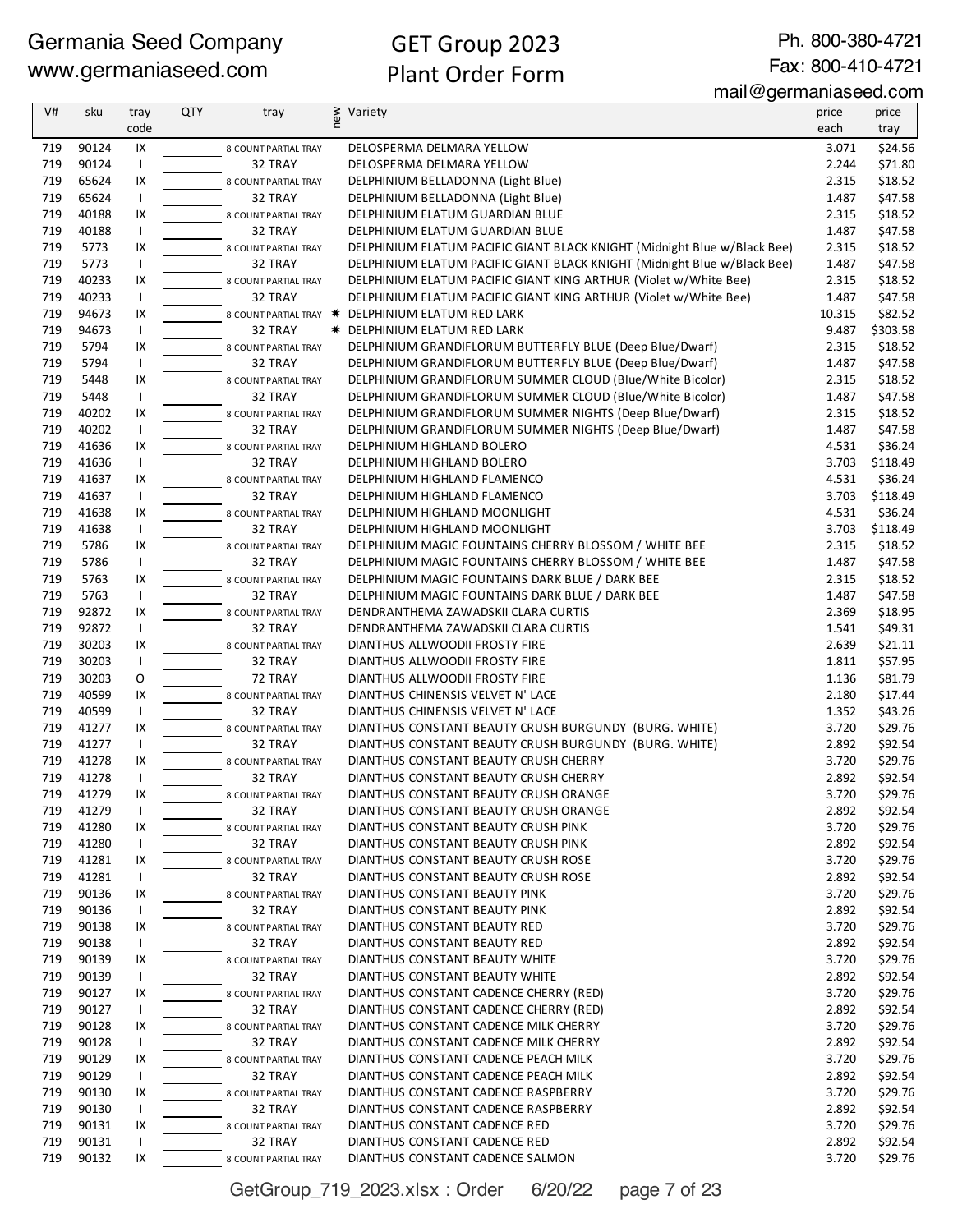Ph. 800-380-4721 Fax: 800-410-4721

mail@germaniaseed.com

| V#  | sku   | tray           | <b>QTY</b> | tray                 | new | Variety                                                    | price | price    |
|-----|-------|----------------|------------|----------------------|-----|------------------------------------------------------------|-------|----------|
|     |       | code           |            |                      |     |                                                            | each  | tray     |
| 719 | 90132 |                |            | 32 TRAY              |     | DIANTHUS CONSTANT CADENCE SALMON                           | 2.892 | \$92.54  |
| 719 | 90133 | IX             |            | 8 COUNT PARTIAL TRAY |     | DIANTHUS CONSTANT CADENCE WHITE                            | 3.720 | \$29.76  |
| 719 | 90133 | $\mathbf{I}$   |            | 32 TRAY              |     | DIANTHUS CONSTANT CADENCE WHITE                            | 2.892 | \$92.54  |
| 719 | 90140 | IX             |            | 8 COUNT PARTIAL TRAY |     | DIANTHUS CONSTANT PROMISE RASPBERRY                        | 3.720 | \$29.76  |
| 719 | 90140 | $\mathbf{I}$   |            | 32 TRAY              |     | DIANTHUS CONSTANT PROMISE RASPBERRY                        | 2.892 | \$92.54  |
| 719 | 90141 | IX             |            | 8 COUNT PARTIAL TRAY |     | DIANTHUS CONSTANT PROMISE STRAWBERRY                       | 3.720 | \$29.76  |
| 719 | 90141 | Τ.             |            | 32 TRAY              |     | DIANTHUS CONSTANT PROMISE STRAWBERRY                       | 2.892 | \$92.54  |
| 719 | 90142 | IX             |            | 8 COUNT PARTIAL TRAY |     | DIANTHUS CONSTANT PROMISE WHITE                            | 3.720 | \$29.76  |
| 719 | 90142 | $\mathsf{I}$   |            | 32 TRAY              |     | DIANTHUS CONSTANT PROMISE WHITE                            | 2.892 | \$92.54  |
| 719 | 40298 | IX             |            | 8 COUNT PARTIAL TRAY |     | DIANTHUS DELTOIDES BRILLIANT (Reddish Fuchsia)             | 2.180 | \$17.44  |
| 719 | 40298 | $\overline{1}$ |            | 32 TRAY              |     | DIANTHUS DELTOIDES BRILLIANT (Reddish Fuchsia)             | 1.352 | \$43.26  |
| 719 | 5834  | IX             |            | 8 COUNT PARTIAL TRAY |     | DIANTHUS DELTOIDES ZING ROSE (Deep Rose/Red)               | 2.180 | \$17.44  |
| 719 | 5834  | $\overline{1}$ |            | 32 TRAY              |     | DIANTHUS DELTOIDES ZING ROSE (Deep Rose/Red)               | 1.352 | \$43.26  |
| 719 | 92724 | IX             |            | 8 COUNT PARTIAL TRAY |     | DIANTHUS EDGEHOG (variegated)                              | 3.220 | \$25.76  |
| 719 | 92724 | $\mathsf{I}$   |            | 32 TRAY              |     | DIANTHUS EDGEHOG (variegated)                              | 2.392 | \$76.54  |
| 719 | 92724 | O              |            | 72 TRAY              |     | DIANTHUS EDGEHOG (variegated)                              | 1.649 | \$118.72 |
| 719 | 58406 | IX             |            | 8 COUNT PARTIAL TRAY |     | DIANTHUS FIRST LOVE PLANT SELECT                           | 2.517 | \$20.13  |
| 719 | 58406 | Τ.             |            | 32 TRAY              |     | DIANTHUS FIRST LOVE PLANT SELECT                           | 1.690 | \$54.08  |
| 719 | 30213 | IX             |            | 8 COUNT PARTIAL TRAY |     | DIANTHUS GRATIANOPOLITANUS FIREWITCH (Hot Pink)            | 2.639 | \$21.11  |
| 719 | 30213 | Τ.             |            | 32 TRAY              |     | DIANTHUS GRATIANOPOLITANUS FIREWITCH (Hot Pink)            | 1.811 | \$57.95  |
| 719 | 30213 | O              |            | 72 TRAY              |     | DIANTHUS GRATIANOPOLITANUS FIREWITCH (Hot Pink)            | 1.027 | \$73.94  |
| 719 | 30215 | IX             |            | 8 COUNT PARTIAL TRAY |     | DIANTHUS GRATIANOPOLITANUS TINY RUBIES (Double Rose Red)   | 2.720 | \$21.76  |
| 719 | 30215 | $\mathsf{I}$   |            | 32 TRAY              |     | DIANTHUS GRATIANOPOLITANUS TINY RUBIES (Double Rose Red)   | 1.892 | \$60.54  |
| 719 | 30215 | O              |            | 72 TRAY              |     | DIANTHUS GRATIANOPOLITANUS TINY RUBIES (Double Rose Red)   | 1.027 | \$73.94  |
| 719 | 93541 | IX             |            | 8 COUNT PARTIAL TRAY |     | DIANTHUS KAHORI (Hot Pink)                                 | 2.180 | \$17.44  |
| 719 | 93541 | $\mathsf{I}$   |            | 32 TRAY              |     | DIANTHUS KAHORI (Hot Pink)                                 | 1.352 | \$43.26  |
| 719 | 93541 | O              |            | 72 TRAY              |     | DIANTHUS KAHORI (Hot Pink)                                 | 0.892 | \$64.22  |
| 719 | 92260 | IX             |            | 8 COUNT PARTIAL TRAY |     | DIANTHUS MOUNTAIN FROST RUBY GLITTER                       | 2.977 | \$23.81  |
| 719 | 92260 | Τ.             |            | 32 TRAY              |     | DIANTHUS MOUNTAIN FROST RUBY GLITTER                       | 2.149 | \$68.76  |
| 719 | 92260 | O              |            | 72 TRAY              |     | DIANTHUS MOUNTAIN FROST RUBY GLITTER                       | 1.663 | \$119.73 |
| 719 | 92725 | IX             |            | 8 COUNT PARTIAL TRAY |     | DIANTHUS SPANGLED STAR                                     | 2.990 | \$23.92  |
| 719 | 92725 | $\mathsf{I}$   |            | 32 TRAY              |     | DIANTHUS SPANGLED STAR                                     | 2.163 | \$69.21  |
| 719 | 92725 | O              |            | 72 TRAY              |     | DIANTHUS SPANGLED STAR                                     | 1.676 | \$120.67 |
| 719 | 75512 | IX             |            | 8 COUNT PARTIAL TRAY |     | DIANTHUS STAR DOUBLE POP STAR (Lav Pink w/Dk Magenta Ctr)  | 2.990 | \$23.92  |
| 719 | 75512 | $\mathsf{I}$   |            | 32 TRAY              |     | DIANTHUS STAR DOUBLE POP STAR (Lav Pink w/Dk Magenta Ctr)  | 2.163 | \$69.21  |
| 719 | 63877 | IX             |            | 8 COUNT PARTIAL TRAY |     | DIANTHUS STAR NEON STAR (Neon Pink w/Gray Blue Leaves)     | 2.990 | \$23.92  |
| 719 | 63877 | $\mathsf{I}$   |            | 32 TRAY              |     | DIANTHUS STAR NEON STAR (Neon Pink w/Gray Blue Leaves)     | 2.163 | \$69.21  |
| 719 | 63877 | O              |            | 72 TRAY              |     | DIANTHUS STAR NEON STAR (Neon Pink w/Gray Blue Leaves)     | 1.676 | \$120.67 |
| 719 | 66881 | IX             |            | 8 COUNT PARTIAL TRAY |     | DIANTHUS STAR SHOOTING STAR (Magenta)                      | 2.990 | \$23.92  |
| 719 | 66881 |                |            | 32 TRAY              |     | DIANTHUS STAR SHOOTING STAR (Magenta)                      | 2.163 | \$69.21  |
| 719 | 92964 | IX             |            | 8 COUNT PARTIAL TRAY |     | DIGITALIS GRANDIFLORA AMBIGUA                              | 2.261 | \$18.08  |
| 719 | 92964 | $\overline{1}$ |            | 32 TRAY              |     | DIGITALIS GRANDIFLORA AMBIGUA                              | 1.433 | \$45.85  |
| 719 | 5863  | IX             |            | 8 COUNT PARTIAL TRAY |     | DIGITALIS MERTONENSIS STRAWBERRY (Deep Rose/Pink)          | 2.261 | \$18.08  |
| 719 | 5863  | $\mathbf{I}$   |            | 32 TRAY              |     | DIGITALIS MERTONENSIS STRAWBERRY (Deep Rose/Pink)          | 1.433 | \$45.85  |
| 719 | 40185 | IX             |            | 8 COUNT PARTIAL TRAY |     | DIGITALIS PURPUREA CAMELOT LAVENDER                        | 2.342 | \$18.73  |
| 719 | 40185 | $\mathsf{I}$   |            | 32 TRAY              |     | DIGITALIS PURPUREA CAMELOT LAVENDER                        | 1.514 | \$48.44  |
| 719 | 40186 | IX             |            | 8 COUNT PARTIAL TRAY |     | DIGITALIS PURPUREA CAMELOT ROSE                            | 2.342 | \$18.73  |
| 719 | 40186 | $\mathsf{I}$   |            | 32 TRAY              |     | DIGITALIS PURPUREA CAMELOT ROSE                            | 1.514 | \$48.44  |
| 719 | 82503 | IX             |            | 8 COUNT PARTIAL TRAY |     | DIGITALIS PURPUREA DALMATIAN PEACH                         | 2.342 | \$18.73  |
| 719 | 82503 | $\mathsf{I}$   |            | 32 TRAY              |     | DIGITALIS PURPUREA DALMATIAN PEACH                         | 1.514 | \$48.44  |
| 719 | 76974 | IX             |            |                      |     | 8 COUNT PARTIAL TRAY * DIGITALIS PURPUREA DALMATIAN PURPLE | 2.342 | \$18.73  |
| 719 | 76974 | $\mathbf{I}$   |            | 32 TRAY              |     | * DIGITALIS PURPUREA DALMATIAN PURPLE                      | 1.514 | \$48.44  |
| 719 | 82504 | IX             |            | 8 COUNT PARTIAL TRAY |     | DIGITALIS PURPUREA DALMATIAN ROSE                          | 2.342 | \$18.73  |
| 719 | 82504 | $\mathbf{I}$   |            | 32 TRAY              |     | DIGITALIS PURPUREA DALMATIAN ROSE                          | 1.514 | \$48.44  |
| 719 | 77139 | IX             |            | 8 COUNT PARTIAL TRAY |     | DIGITALIS PURPUREA DALMATIAN WHITE                         | 2.342 | \$18.73  |
| 719 | 77139 | $\mathbf{I}$   |            | 32 TRAY              |     | DIGITALIS PURPUREA DALMATIAN WHITE                         | 1.514 | \$48.44  |
| 719 | 40166 | IX             |            | 8 COUNT PARTIAL TRAY |     | DIGITALIS PURPUREA FOXY (Mixed Pastel)                     | 2.261 | \$18.08  |
| 719 | 40166 | $\mathsf{I}$   |            | 32 TRAY              |     | DIGITALIS PURPUREA FOXY (Mixed Pastel)                     | 1.433 | \$45.85  |
| 719 | 82506 | IX             |            | 8 COUNT PARTIAL TRAY |     | ECHINACEA BUTTERFLY JULIA (Tangerine Orange)               | 4.882 | \$39.05  |
| 719 | 82506 | $\mathbf{I}$   |            | 32 TRAY              |     | ECHINACEA BUTTERFLY JULIA (Tangerine Orange)               | 4.055 | \$129.76 |
| 719 | 82506 | 0              |            | 72 TRAY              |     | ECHINACEA BUTTERFLY JULIA (Tangerine Orange)               | 3.284 | \$236.44 |
| 719 | 55172 | IX             |            | 8 COUNT PARTIAL TRAY |     | ECHINACEA BUTTERFLY RAINBOW MARCELLA                       | 4.909 | \$39.27  |

GetGroup\_719\_2023.xlsx : Order 6/20/22 page 8 of 23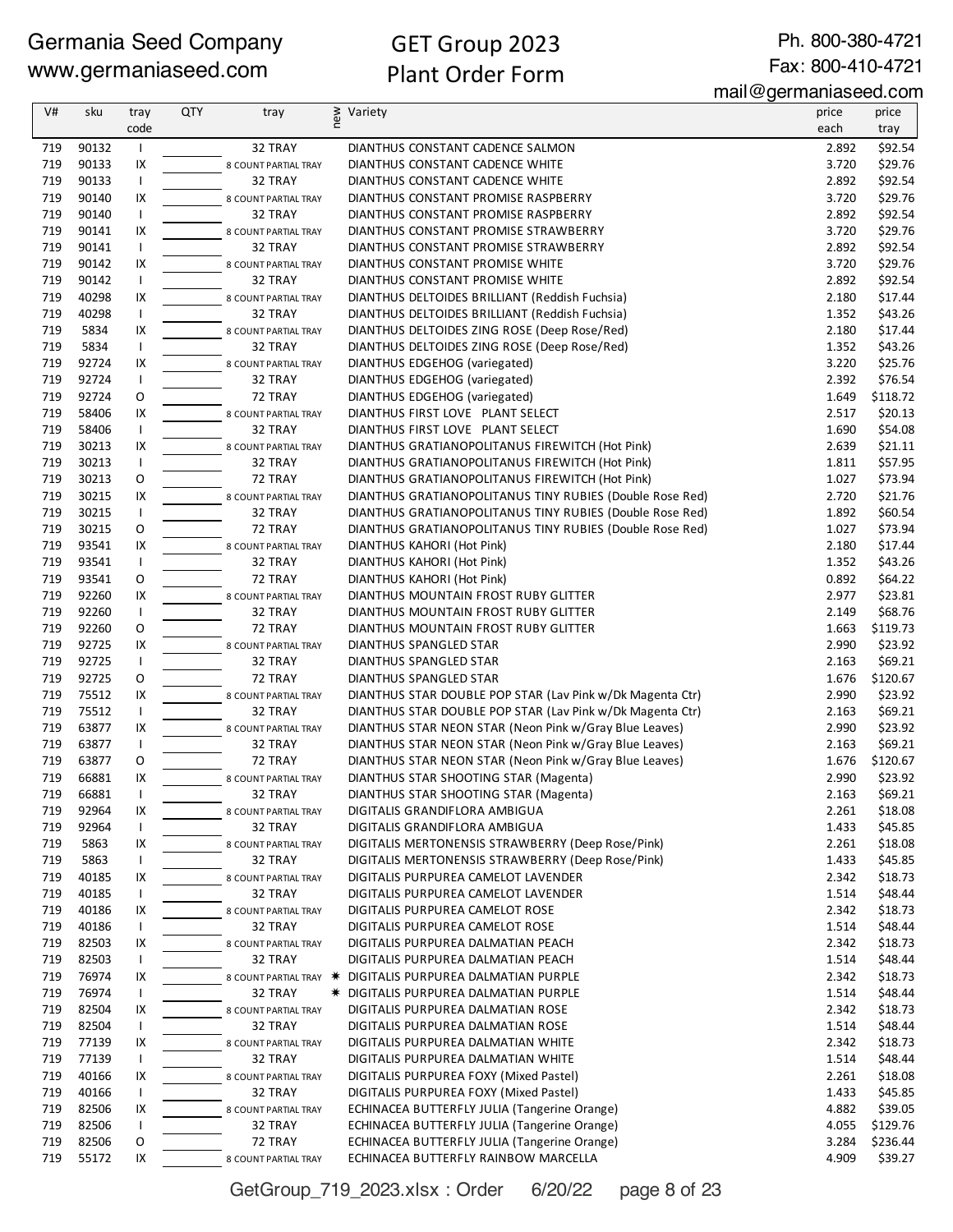Ph. 800-380-4721 Fax: 800-410-4721

mail@germaniaseed.com

| V#         | sku            | tray               | <b>QTY</b> | tray                            | new | Variety                                                                                                            | price          | price               |
|------------|----------------|--------------------|------------|---------------------------------|-----|--------------------------------------------------------------------------------------------------------------------|----------------|---------------------|
|            |                | code               |            |                                 |     |                                                                                                                    | each           | tray                |
| 719        | 55172          | <b>I</b>           |            | 32 TRAY                         |     | ECHINACEA BUTTERFLY RAINBOW MARCELLA                                                                               | 4.082          | \$130.62            |
| 719        | 55172          | O                  |            | 72 TRAY                         |     | ECHINACEA BUTTERFLY RAINBOW MARCELLA                                                                               | 3.298          | \$237.45            |
| 719        | 82507          | IX                 |            | 8 COUNT PARTIAL TRAY            |     | ECHINACEA CHEYENNE SPIRIT (Mix)                                                                                    | 3.125          | \$25.00             |
| 719        | 82507          | $\mathsf{I}$       |            | 32 TRAY                         |     | ECHINACEA CHEYENNE SPIRIT (Mix)                                                                                    | 2.298          | \$73.53             |
| 719        | 82507          | O                  |            | 72 TRAY                         |     | ECHINACEA CHEYENNE SPIRIT (Mix)                                                                                    | 1.946          | \$140.11            |
| 719        | 76535          | IX                 |            | 8 COUNT PARTIAL TRAY            |     | ECHINACEA CONE-FECTIONS HOT PAPAYA (Red Orange Double)                                                             | 4.882          | \$39.05             |
| 719        | 76535          | $\mathbf{I}$       |            | 32 TRAY                         |     | ECHINACEA CONE-FECTIONS HOT PAPAYA (Red Orange Double)                                                             | 4.055          | \$129.76            |
| 719<br>719 | 76535<br>92367 | O                  |            | 72 TRAY                         |     | ECHINACEA CONE-FECTIONS HOT PAPAYA (Red Orange Double)                                                             | 3.284<br>4.882 | \$236.44<br>\$39.05 |
| 719        | 92367          | IX<br>$\mathsf{I}$ |            | 8 COUNT PARTIAL TRAY<br>32 TRAY |     | ECHINACEA CONE-FECTIONS LEMON DROP<br>ECHINACEA CONE-FECTIONS LEMON DROP                                           | 4.055          | \$129.76            |
| 719        | 92367          | O                  |            | 72 TRAY                         |     | ECHINACEA CONE-FECTIONS LEMON DROP                                                                                 | 3.284          | \$236.44            |
| 719        | 78151          | IX                 |            | 8 COUNT PARTIAL TRAY            |     | ECHINACEA CONE-FECTIONS MARMALADE (Double Orange)                                                                  | 4.882          | \$39.05             |
| 719        | 78151          | $\mathsf{I}$       |            | 32 TRAY                         |     | ECHINACEA CONE-FECTIONS MARMALADE (Double Orange)                                                                  | 4.055          | \$129.76            |
| 719        | 73286          | IX                 |            | 8 COUNT PARTIAL TRAY            |     | ECHINACEA CONE-FECTIONS PINK DOUBLE DELIGHT (Lavender Pink)                                                        | 4.882          | \$39.05             |
| 719        | 73286          | $\mathsf{I}$       |            | 32 TRAY                         |     | ECHINACEA CONE-FECTIONS PINK DOUBLE DELIGHT (Lavender Pink)                                                        | 4.055          | \$129.76            |
| 719        | 73286          | O                  |            | 72 TRAY                         |     | ECHINACEA CONE-FECTIONS PINK DOUBLE DELIGHT (Lavender Pink)                                                        | 3.284          | \$236.44            |
| 719        | 78152          | IX                 |            | 8 COUNT PARTIAL TRAY            |     | ECHINACEA CONE-FECTIONS RASPBERRY TRUFFLE (Double Soft Raspberry)                                                  | 4.882          | \$39.05             |
| 719        | 78152          | $\mathsf{I}$       |            | 32 TRAY                         |     | ECHINACEA CONE-FECTIONS RASPBERRY TRUFFLE (Double Soft Raspberry)                                                  | 4.055          | \$129.76            |
| 719        | 78152          | O                  |            | 72 TRAY                         |     | ECHINACEA CONE-FECTIONS RASPBERRY TRUFFLE (Double Soft Raspberry)                                                  | 3.284          | \$236.44            |
| 719        | 88488          | IX                 |            | 8 COUNT PARTIAL TRAY            |     | ECHINACEA MEADOW MAMA PLAYFUL (Pink w/White Tips)                                                                  | 4.909          | \$39.27             |
| 719        | 88488          | $\mathsf{I}$       |            | 32 TRAY                         |     | ECHINACEA MEADOW MAMA PLAYFUL (Pink w/White Tips)                                                                  | 4.082          | \$130.62            |
| 719        | 88488          | O                  |            | 72 TRAY                         |     | ECHINACEA MEADOW MAMA PLAYFUL (Pink w/White Tips)                                                                  | 3.298          | \$237.45            |
| 719        | 92579          | IX                 |            | 8 COUNT PARTIAL TRAY            |     | ECHINACEA PURPUREA FATAL ATTRACTION                                                                                | 4.882          | \$39.05             |
| 719        | 92579          | $\mathsf{I}$       |            | 32 TRAY                         |     | ECHINACEA PURPUREA FATAL ATTRACTION                                                                                | 4.055          | \$129.76            |
| 719<br>719 | 92579<br>75780 | O<br>IX            |            | 72 TRAY                         |     | ECHINACEA PURPUREA FATAL ATTRACTION                                                                                | 3.284<br>4.882 | \$236.44<br>\$39.05 |
| 719        | 75780          | $\mathsf{I}$       |            | 8 COUNT PARTIAL TRAY<br>32 TRAY |     | ECHINACEA PURPUREA GREEN JEWEL (Light Green)<br>ECHINACEA PURPUREA GREEN JEWEL (Light Green)                       | 4.055          | \$129.76            |
| 719        | 6231           | IX                 |            | 8 COUNT PARTIAL TRAY            |     | ECHINACEA PURPUREA MAGNUS (Reddish/Pink)                                                                           | 2.450          | \$19.60             |
| 719        | 6231           | $\mathsf{I}$       |            | 32 TRAY                         |     | ECHINACEA PURPUREA MAGNUS (Reddish/Pink)                                                                           | 1.622          | \$51.90             |
| 719        | 6231           | O                  |            | 72 TRAY                         |     | ECHINACEA PURPUREA MAGNUS (Reddish/Pink)                                                                           | 0.946          | \$68.11             |
| 719        | 78588          | IX                 |            | 8 COUNT PARTIAL TRAY            |     | ECHINACEA PURPUREA POW WOW WHITE                                                                                   | 2.666          | \$21.32             |
| 719        | 78588          | $\mathsf{I}$       |            | 32 TRAY                         |     | ECHINACEA PURPUREA POW WOW WHITE                                                                                   | 1.838          | \$58.81             |
| 719        | 78588          | O                  |            | 72 TRAY                         |     | ECHINACEA PURPUREA POW WOW WHITE                                                                                   | 1.406          | \$101.23            |
| 719        | 78589          | IX                 |            | 8 COUNT PARTIAL TRAY            |     | ECHINACEA PURPUREA POW WOW WILD BERRY                                                                              | 2.666          | \$21.32             |
| 719        | 78589          | $\overline{1}$     |            | 32 TRAY                         |     | ECHINACEA PURPUREA POW WOW WILD BERRY                                                                              | 1.838          | \$58.81             |
| 719        | 78589          | O                  |            | 72 TRAY                         |     | ECHINACEA PURPUREA POW WOW WILD BERRY                                                                              | 1.406          | \$101.23            |
| 719<br>719 | 59144<br>59144 | IX<br>$\mathsf{I}$ |            | 8 COUNT PARTIAL TRAY<br>32 TRAY |     | ECHINACEA PURPUREA RUBY STAR (RUBINSTERN) (Magenta Red)<br>ECHINACEA PURPUREA RUBY STAR (RUBINSTERN) (Magenta Red) | 2.450<br>1.622 | \$19.60<br>\$51.90  |
| 719        | 59144          | O                  |            | 72 TRAY                         |     | ECHINACEA PURPUREA RUBY STAR (RUBINSTERN) (Magenta Red)                                                            | 1.298          | \$93.45             |
| 719        | 6223           | IX                 |            | 8 COUNT PARTIAL TRAY            |     | ECHINACEA PURPUREA WHITE SWAN (Creamy White)                                                                       | 2.382          | \$19.05             |
| 719        | 6223           |                    |            | 32 TRAY                         |     | ECHINACEA PURPUREA WHITE SWAN (Creamy White)                                                                       | 1.555          | \$49.76             |
| 719        | 6223           | 0                  |            | 72 TRAY                         |     | ECHINACEA PURPUREA WHITE SWAN (Creamy White)                                                                       | 0.838          | \$60.33             |
| 719        | 68261          | IX                 |            | 8 COUNT PARTIAL TRAY            |     | ECHINACEA SOMBRERO ADOBE ORANGE (Intense Orange)                                                                   | 4.882          | \$39.05             |
| 719        | 68261          |                    |            | 32 TRAY                         |     | ECHINACEA SOMBRERO ADOBE ORANGE (Intense Orange)                                                                   | 4.055          | \$129.76            |
| 719        | 68261          | O                  |            | 72 TRAY                         |     | ECHINACEA SOMBRERO ADOBE ORANGE (Intense Orange)                                                                   | 3.446          | \$248.11            |
| 719        | 88122          | IX                 |            | 8 COUNT PARTIAL TRAY            |     | ECHINACEA SOMBRERO HOT CORAL                                                                                       | 4.882          | \$39.05             |
| 719        | 88122          | $\mathbf{I}$       |            | 32 TRAY                         |     | ECHINACEA SOMBRERO HOT CORAL                                                                                       | 4.055          | \$129.76            |
| 719        | 88122          | 0                  |            | 72 TRAY                         |     | ECHINACEA SOMBRERO HOT CORAL                                                                                       | 3.446          | \$248.11            |
| 719<br>719 | 85890<br>85890 | IX<br>$\mathbf{I}$ |            | 8 COUNT PARTIAL TRAY<br>32 TRAY |     | ECHINACEA SOMBRERO LEMON YELLOW<br>ECHINACEA SOMBRERO LEMON YELLOW                                                 | 4.882<br>4.055 | \$39.05<br>\$129.76 |
| 719        | 85890          | O                  |            | 72 TRAY                         |     | ECHINACEA SOMBRERO LEMON YELLOW                                                                                    | 3.446          | \$248.11            |
| 719        | 85891          | IX                 |            | 8 COUNT PARTIAL TRAY            |     | ECHINACEA SOMBRERO SALSA RED                                                                                       | 4.882          | \$39.05             |
| 719        | 85891          | $\mathbf{I}$       |            | 32 TRAY                         |     | ECHINACEA SOMBRERO SALSA RED                                                                                       | 4.055          | \$129.76            |
| 719        | 85891          | O                  |            | 72 TRAY                         |     | ECHINACEA SOMBRERO SALSA RED                                                                                       | 3.446          | \$248.11            |
| 719        | 90406          | IX                 |            | 8 COUNT PARTIAL TRAY            |     | ECHINACEA SOMBRERO TRES AMIGOS                                                                                     | 4.882          | \$39.05             |
| 719        | 90406          | $\mathbf{I}$       |            | 32 TRAY                         |     | ECHINACEA SOMBRERO TRES AMIGOS                                                                                     | 4.055          | \$129.76            |
| 719        | 90406          | O                  |            | 72 TRAY                         |     | ECHINACEA SOMBRERO TRES AMIGOS                                                                                     | 3.446          | \$248.11            |
| 719        | 5871           | IX                 |            | 8 COUNT PARTIAL TRAY            |     | ECHINOPS RITRO (GLOBE THISTLE)                                                                                     | 2.207          | \$17.65             |
| 719        | 5871           | ı                  |            | 32 TRAY                         |     | ECHINOPS RITRO (GLOBE THISTLE)                                                                                     | 1.379          | \$44.12             |
| 719        | 73427          | IX                 |            | 8 COUNT PARTIAL TRAY            |     | EUPATORIUM MACULATUM PHANTOM (JOE PYE WEED) (Pale Lavender)                                                        | 3.058          | \$24.46             |
| 719        | 73427          |                    |            | 32 TRAY                         |     | EUPATORIUM MACULATUM PHANTOM (JOE PYE WEED) (Pale Lavender)                                                        | 2.230          | \$71.36             |
| 719        | 53099          | IX                 |            | 8 COUNT PARTIAL TRAY            |     | EUPATORIUM RUGOSUM CHOCOLATE (SNAKEROOT) (White w/Shiny Purple Foliag                                              | 3.004          | \$24.03             |

GetGroup\_719\_2023.xlsx : Order 6/20/22 page 9 of 23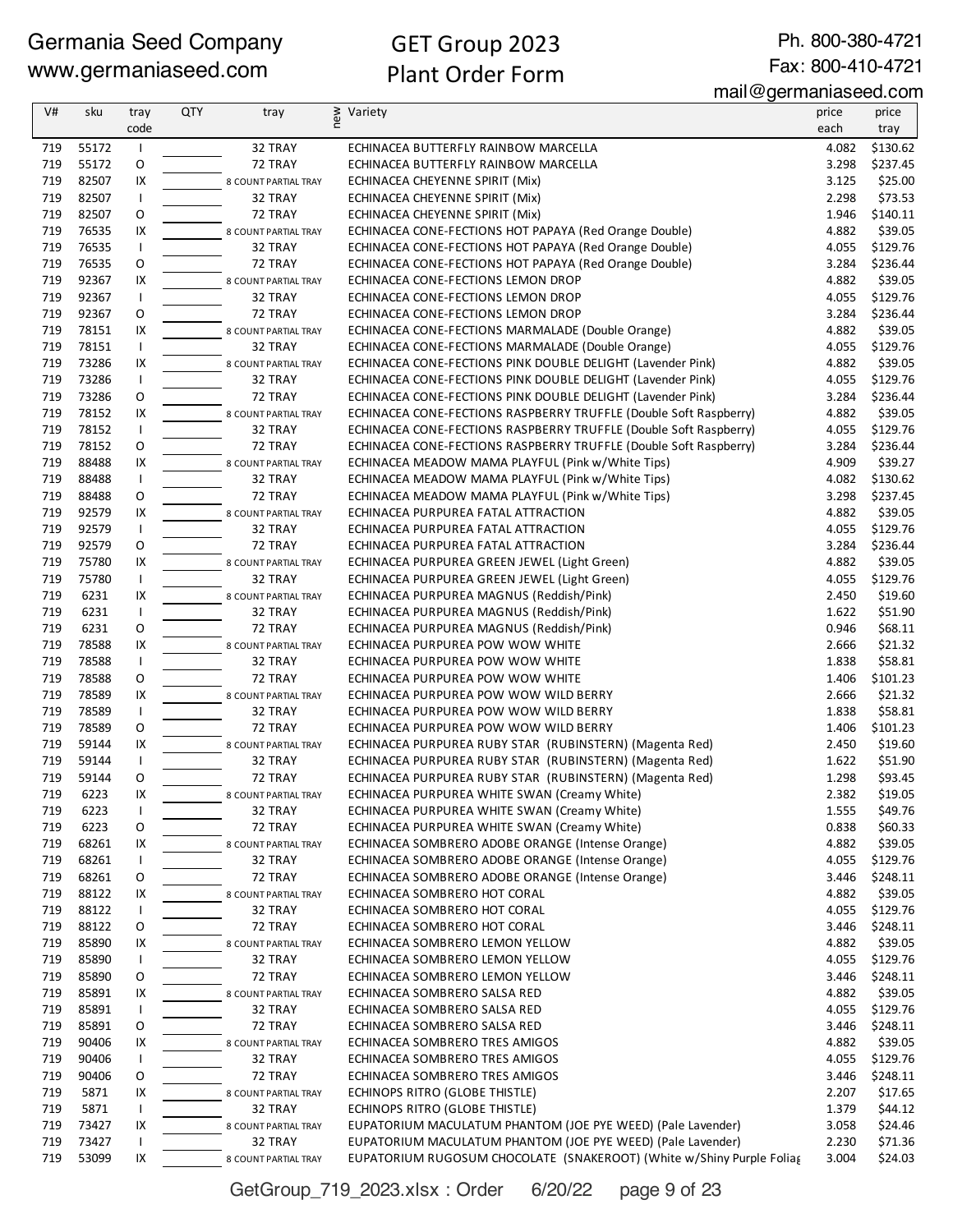Ph. 800-380-4721 Fax: 800-410-4721

#### mail@germaniaseed.com

| V#  | sku   | tray           | QTY | tray                 | new | Variety                                                               | price | price    |
|-----|-------|----------------|-----|----------------------|-----|-----------------------------------------------------------------------|-------|----------|
|     |       | code           |     |                      |     |                                                                       | each  | tray     |
| 719 | 53099 | $\mathbf{I}$   |     | 32 TRAY              |     | EUPATORIUM RUGOSUM CHOCOLATE (SNAKEROOT) (White w/Shiny Purple Foliag | 2.176 | \$69.63  |
| 719 | 76638 | IX             |     | 8 COUNT PARTIAL TRAY |     | EUPHORBIA X MARTINII ASCOT RAINBOW                                    | 3.585 | \$28.68  |
| 719 | 76638 | $\mathbf{I}$   |     | 32 TRAY              |     | EUPHORBIA X MARTINII ASCOT RAINBOW                                    | 2.757 | \$88.22  |
| 719 | 73098 | IX             |     | 8 COUNT PARTIAL TRAY |     | EUPHORBIA X MARTINII BLACKBIRD                                        | 3.558 | \$28.46  |
| 719 | 73098 | $\mathsf{I}$   |     | 32 TRAY              |     | EUPHORBIA X MARTINII BLACKBIRD                                        | 2.730 | \$87.36  |
| 719 | 92812 | IX             |     | 8 COUNT PARTIAL TRAY |     | FILIPENDULA ULMARIA (VARIEGATA)                                       | 3.328 | \$26.62  |
| 719 | 92812 | $\mathbf{I}$   |     | 32 TRAY              |     | FILIPENDULA ULMARIA (VARIEGATA)                                       | 2.500 | \$80.00  |
| 719 | 5896  | IX             |     | 8 COUNT PARTIAL TRAY |     | GAILLARDIA GRANDIFLORA BURGUNDY (Wine Red)                            | 2.193 | \$17.54  |
| 719 | 5896  | $\mathbf{I}$   |     | 32 TRAY              |     | GAILLARDIA GRANDIFLORA BURGUNDY (Wine Red)                            | 1.365 | \$43.68  |
| 719 | 41303 | IX             |     | 8 COUNT PARTIAL TRAY |     | GAILLARDIA GRANDIFLORA DAZZLER (Yellow w/Maroon center)               | 2.193 | \$17.54  |
| 719 | 41303 | $\mathbf{I}$   |     | 32 TRAY              |     | GAILLARDIA GRANDIFLORA DAZZLER (Yellow w/Maroon center)               | 1.365 | \$43.68  |
| 719 | 78976 | IX             |     | 8 COUNT PARTIAL TRAY |     | GAILLARDIA GRANDIFLORA FANFARE BLAZE (Orange Tubular)                 | 3.815 | \$30.52  |
| 719 | 78976 | $\mathsf{I}$   |     | 32 TRAY              |     | GAILLARDIA GRANDIFLORA FANFARE BLAZE (Orange Tubular)                 | 2.987 | \$95.58  |
| 719 | 5898  | IX             |     | 8 COUNT PARTIAL TRAY |     | GAILLARDIA GRANDIFLORA GOBLIN (Red w/Yellow Tips)                     | 2.193 | \$17.54  |
| 719 | 5898  | $\mathbf{I}$   |     | 32 TRAY              |     | GAILLARDIA GRANDIFLORA GOBLIN (Red w/Yellow Tips)                     | 1.365 | \$43.68  |
| 719 | 5898  | O              |     | 72 TRAY              |     | GAILLARDIA GRANDIFLORA GOBLIN (Red w/Yellow Tips)                     | 0.946 | \$68.11  |
| 719 | 30240 | IX             |     | 8 COUNT PARTIAL TRAY |     | GALIUM ODORATUM (SWEET WOODRUFF)                                      | 2.558 | \$20.46  |
| 719 | 30240 | $\mathbf{I}$   |     | 32 TRAY              |     | GALIUM ODORATUM (SWEET WOODRUFF)                                      | 1.730 | \$55.36  |
| 719 | 90151 | IX             |     | 8 COUNT PARTIAL TRAY |     | GAURA LINDHEIMERI BANTAM PINK                                         | 3.369 | \$26.95  |
| 719 | 90151 | $\mathbf{I}$   |     | 32 TRAY              |     | GAURA LINDHEIMERI BANTAM PINK                                         | 2.541 | \$81.31  |
| 719 | 90152 | IX             |     | 8 COUNT PARTIAL TRAY |     | GAURA LINDHEIMERI BANTAM WHITE                                        | 3.369 | \$26.95  |
| 719 | 90152 | $\mathbf{I}$   |     | 32 TRAY              |     | GAURA LINDHEIMERI BANTAM WHITE                                        | 2.541 | \$81.31  |
| 719 | 71323 | IX             |     | 8 COUNT PARTIAL TRAY |     | GAURA LINDHEIMERI PASSIONATE BLUSH (Pink w/Red Stems)                 | 3.098 | \$24.78  |
| 719 | 71323 | $\mathbf{I}$   |     | 32 TRAY              |     | GAURA LINDHEIMERI PASSIONATE BLUSH (Pink w/Red Stems)                 | 2.271 | \$72.67  |
| 719 | 92419 | IX             |     | 8 COUNT PARTIAL TRAY |     | GERANIUM BALLERINA (Pale Pink w/ Purple Veins)                        | 3.774 | \$30.19  |
| 719 | 92419 | $\mathbf{I}$   |     | 32 TRAY              |     | GERANIUM BALLERINA (Pale Pink w/ Purple Veins)                        | 2.946 | \$94.27  |
| 719 | 58949 | IX             |     | 8 COUNT PARTIAL TRAY |     | GERANIUM BROOKSIDE (Hardy Royal Blue w/Red Vein)                      | 3.193 | \$25.54  |
| 719 | 58949 | $\overline{1}$ |     | 32 TRAY              |     | GERANIUM BROOKSIDE (Hardy Royal Blue w/Red Vein)                      | 2.365 | \$75.68  |
| 719 | 30262 | IX             |     | 8 COUNT PARTIAL TRAY |     | <b>GERANIUM CANTABRIGIENSE BIOKOVO (Hardy Cream White)</b>            | 2.761 | \$22.08  |
| 719 | 30262 | $\mathbf{I}$   |     | 32 TRAY              |     | <b>GERANIUM CANTABRIGIENSE BIOKOVO (Hardy Cream White)</b>            | 1.933 | \$61.85  |
| 719 | 30262 | O              |     | 72 TRAY              |     | <b>GERANIUM CANTABRIGIENSE BIOKOVO (Hardy Cream White)</b>            | 1.325 | \$95.40  |
| 719 | 93001 | IX             |     | 8 COUNT PARTIAL TRAY |     | <b>GERANIUM CANTABRIGIENSE CAROL</b>                                  | 5.085 | \$40.68  |
| 719 | 93001 | $\mathbf{I}$   |     | 32 TRAY              |     | <b>GERANIUM CANTABRIGIENSE CAROL</b>                                  | 4.257 | \$136.22 |
| 719 | 93846 | IX             |     | 8 COUNT PARTIAL TRAY |     | <b>GERANIUM CANTABRIGIENSE CRYSTAL ROSE</b>                           | 3.166 | \$25.32  |
| 719 | 93846 | $\mathsf{I}$   |     | 32 TRAY              |     | <b>GERANIUM CANTABRIGIENSE CRYSTAL ROSE</b>                           | 2.338 | \$74.81  |
| 719 | 93846 | O              |     | 72 TRAY              |     | <b>GERANIUM CANTABRIGIENSE CRYSTAL ROSE</b>                           | 1.730 | \$124.56 |
| 719 | 33217 | IX             |     | 8 COUNT PARTIAL TRAY |     | <b>GERANIUM CANTABRIGIENSE KARMINA (Deep Pink)</b>                    | 2.761 | \$22.08  |
| 719 | 33217 | $\mathsf{I}$   |     | 32 TRAY              |     | GERANIUM CANTABRIGIENSE KARMINA (Deep Pink)                           | 1.933 | \$61.85  |
| 719 | 33217 | O              |     | 72 TRAY              |     | GERANIUM CANTABRIGIENSE KARMINA (Deep Pink)                           | 1.325 | \$95.40  |
| 719 | 93002 | IX             |     | 8 COUNT PARTIAL TRAY |     | GERANIUM CANTABRIGIENSE SATEENE                                       | 5.085 | \$40.68  |
| 719 | 93002 | $\mathbf{I}$   |     | 32 TRAY              |     | <b>GERANIUM CANTABRIGIENSE SATEENE</b>                                | 4.257 | \$136.22 |
| 719 | 30261 | IX             |     | 8 COUNT PARTIAL TRAY |     | <b>GERANIUM JOHNSONS BLUE (Hardy Sky Blue)</b>                        | 3.112 | \$24.89  |
| 719 | 30261 | $\mathbf{I}$   |     | 32 TRAY              |     | <b>GERANIUM JOHNSONS BLUE (Hardy Sky Blue)</b>                        | 2.284 | \$73.08  |
| 719 | 53483 | IX             |     | 8 COUNT PARTIAL TRAY |     | <b>GERANIUM MACRORRHIZUM BEVANS VARIETY (Deep Magenta)</b>            | 2.761 | \$22.08  |
| 719 | 53483 | $\mathbf{I}$   |     | 32 TRAY              |     | <b>GERANIUM MACRORRHIZUM BEVANS VARIETY (Deep Magenta)</b>            | 1.933 | \$61.85  |
| 719 | 72648 | IX             |     | 8 COUNT PARTIAL TRAY |     | GERANIUM ORKNEY CHERRY (Fuchsia Pink w/Choc Foliage)                  | 3.571 | \$28.56  |
| 719 | 72648 |                |     | 32 TRAY              |     | <b>GERANIUM ORKNEY CHERRY (Fuchsia Pink w/Choc Foliage)</b>           | 2.744 | \$87.80  |
| 719 | 30256 | IX             |     | 8 COUNT PARTIAL TRAY |     | <b>GERANIUM SANGUINEUM ALBUM (Pure White)</b>                         | 3.112 | \$24.89  |
| 719 | 30256 | $\mathbf{I}$   |     | 32 TRAY              |     | <b>GERANIUM SANGUINEUM ALBUM (Pure White)</b>                         | 2.284 | \$73.08  |
| 719 | 57065 | IX             |     | 8 COUNT PARTIAL TRAY |     | <b>GERANIUM SANGUINEUM MAX FREI (Hardy Deep Magenta Compact)</b>      | 3.085 | \$24.68  |
| 719 | 57065 | $\mathbf{I}$   |     | 32 TRAY              |     | <b>GERANIUM SANGUINEUM MAX FREI (Hardy Deep Magenta Compact)</b>      | 2.257 | \$72.22  |
| 719 | 57066 | IX             |     | 8 COUNT PARTIAL TRAY |     | GERANIUM SANGUINEUM NEW HAMPSHIRE PURPLE (Hardy Deep Reddish Purple)  | 3.085 | \$24.68  |
| 719 | 57066 | $\mathbf{I}$   |     | 32 TRAY              |     | GERANIUM SANGUINEUM NEW HAMPSHIRE PURPLE (Hardy Deep Reddish Purple)  | 2.257 | \$72.22  |
| 719 | 30258 | IX             |     | 8 COUNT PARTIAL TRAY |     | GERANIUM SANGUINEUM STRIATUM (LANCASTRIENSE) (Light Pink w/Crimson Ve | 3.085 | \$24.68  |
| 719 | 30258 | $\mathbf{I}$   |     | 32 TRAY              |     | GERANIUM SANGUINEUM STRIATUM (LANCASTRIENSE) (Light Pink w/Crimson Ve | 2.257 | \$72.22  |
| 719 | 93003 | IX             |     | 8 COUNT PARTIAL TRAY |     | GEUM ALABAMA SLAMMER                                                  | 3.369 | \$26.95  |
| 719 | 93003 | $\mathbf{I}$   |     | 32 TRAY              |     | <b>GEUM ALABAMA SLAMMER</b>                                           | 2.541 | \$81.31  |
| 719 | 93004 | IX             |     | 8 COUNT PARTIAL TRAY |     | <b>GEUM BANANA DAIQUIRI</b>                                           | 3.369 | \$26.95  |
| 719 | 93004 | $\mathbf{I}$   |     | 32 TRAY              |     | GEUM BANANA DAIQUIRI                                                  | 2.541 | \$81.31  |
| 719 | 93006 | IX             |     | 8 COUNT PARTIAL TRAY |     | <b>GEUM COCCINEUM</b>                                                 | 3.031 | \$24.24  |
| 719 | 93006 | $\mathbf{I}$   |     | 32 TRAY              |     | <b>GEUM COCCINEUM</b>                                                 | 2.203 | \$70.49  |
| 719 | 85501 | IX             |     | 8 COUNT PARTIAL TRAY |     | <b>GEUM COCKTAIL TEQUILA SUNRISE</b>                                  | 3.369 | \$26.95  |

GetGroup\_719\_2023.xlsx : Order 6/20/22 page 10 of 23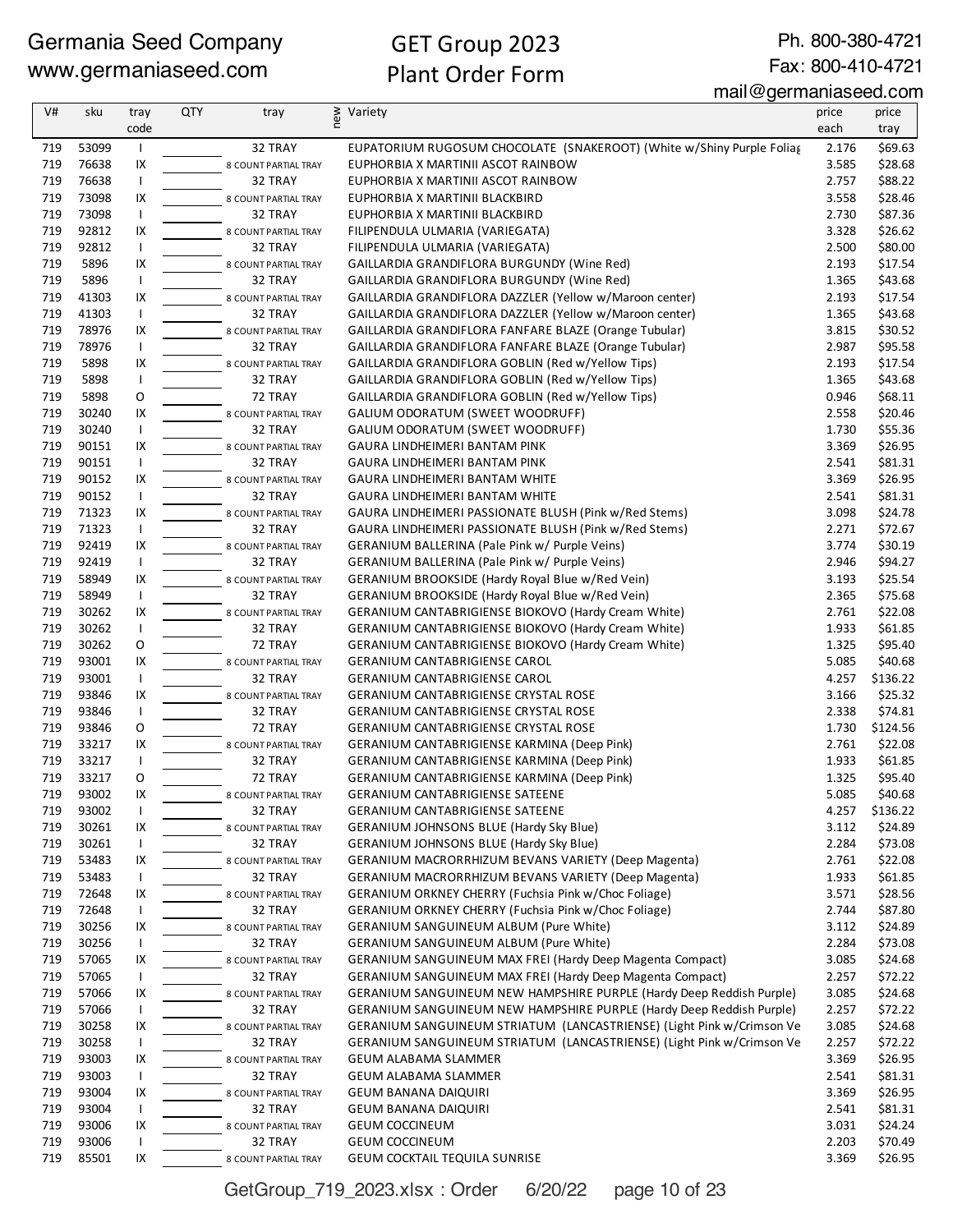# GET Group 2023 Plant Order Form

Ph. 800-380-4721 Fax: 800-410-4721

mail@germaniaseed.com

| V#         | sku            | tray                 | <b>QTY</b> | tray                            | new<br>Variety                                                                                                              | price          | price              |
|------------|----------------|----------------------|------------|---------------------------------|-----------------------------------------------------------------------------------------------------------------------------|----------------|--------------------|
|            |                | code                 |            |                                 |                                                                                                                             | each           | tray               |
| 719        | 85501          | $\mathbf{I}$         |            | 32 TRAY                         | <b>GEUM COCKTAIL TEQUILA SUNRISE</b>                                                                                        | 2.541          | \$81.31            |
| 719        | 93005          | IX                   |            | 8 COUNT PARTIAL TRAY            | <b>GEUM MAI TAI</b>                                                                                                         | 3.369          | \$26.95            |
| 719        | 93005          | $\mathbf{I}$         |            | 32 TRAY                         | <b>GEUM MAI TAI</b>                                                                                                         | 2.541          | \$81.31            |
| 719        | 76640          | IX                   |            | 8 COUNT PARTIAL TRAY            | <b>GEUM TOTALLY TANGERINE (TIM'S)</b>                                                                                       | 3.490          | \$27.92            |
| 719        | 76640          | $\mathbf{I}$         |            | 32 TRAY                         | <b>GEUM TOTALLY TANGERINE (TIM'S)</b>                                                                                       | 2.663          | \$85.21            |
| 719        | 84609          | IX                   |            | 8 COUNT PARTIAL TRAY            | GRASS ANDROPOGON GERARDII RED OCTOBER                                                                                       | 3.571          | \$28.56            |
| 719        | 84609          | $\mathbf{I}$         |            | 32 TRAY                         | GRASS ANDROPOGON GERARDII RED OCTOBER                                                                                       | 2.744          | \$87.80            |
| 719        | 64867          | IX                   |            | 8 COUNT PARTIAL TRAY            | GRASS CALAMAGROSTIS ACUTIFLORA AVALANCHE                                                                                    | 2.950          | \$23.60            |
| 719        | 64867          | $\mathbf{I}$         |            | 32 TRAY                         | GRASS CALAMAGROSTIS ACUTIFLORA AVALANCHE                                                                                    | 2.122          | \$67.90            |
| 719        | 71023          | IX                   |            | 8 COUNT PARTIAL TRAY            | GRASS CALAMAGROSTIS ACUTIFLORA ELDORADO                                                                                     | 3.152          | \$25.21            |
| 719        | 71023          | $\overline{1}$       |            | 32 TRAY                         | GRASS CALAMAGROSTIS ACUTIFLORA ELDORADO                                                                                     | 2.325          | \$74.40            |
| 719        | 30545          | IX                   |            | 8 COUNT PARTIAL TRAY            | GRASS CALAMAGROSTIS ACUTIFLORA KARL FOERSTER (FEATHER REED)                                                                 | 2.544          | \$20.35            |
| 719        | 30545          | $\mathbf{I}$         |            | 32 TRAY                         | GRASS CALAMAGROSTIS ACUTIFLORA KARL FOERSTER (FEATHER REED)                                                                 | 1.717          | \$54.94            |
| 719        | 30545          | O                    |            | 72 TRAY                         | GRASS CALAMAGROSTIS ACUTIFLORA KARL FOERSTER (FEATHER REED)                                                                 | 1.122          | \$80.78            |
| 719        | 30544          | IX                   |            | 8 COUNT PARTIAL TRAY            | GRASS CALAMAGROSTIS ACUTIFLORA OVERDAM                                                                                      | 2.950          | \$23.60            |
| 719        | 30544          | $\mathbf{I}$         |            | 32 TRAY                         | GRASS CALAMAGROSTIS ACUTIFLORA OVERDAM                                                                                      | 2.122          | \$67.90            |
| 719        | 92751          | IX                   |            | 8 COUNT PARTIAL TRAY            | GRASS CALAMAGROSTIS BRACHYTRICHA                                                                                            | 2.774          | \$22.19            |
| 719        | 92751          | $\mathbf{I}$         |            | 32 TRAY                         | GRASS CALAMAGROSTIS BRACHYTRICHA                                                                                            | 1.946          | \$62.27            |
| 719        | 54953          | IX                   |            | 8 COUNT PARTIAL TRAY            | GRASS CAREX ELATA BOWLES GOLDEN (AUREA)                                                                                     | 3.288          | \$26.30            |
| 719<br>719 | 54953          | $\overline{1}$       |            | 32 TRAY                         | GRASS CAREX ELATA BOWLES GOLDEN (AUREA)                                                                                     | 2.460          | \$78.72            |
|            | 54092          | IX                   |            | 8 COUNT PARTIAL TRAY            | GRASS CAREX MORROWII ICE DANCE (SEDGE)<br>GRASS CAREX MORROWII ICE DANCE (SEDGE)                                            | 2.774          | \$22.19            |
| 719<br>719 | 54092<br>61790 | $\overline{1}$<br>IX |            | 32 TRAY                         | GRASS CAREX MORROWII SILVER SCEPTRE (JAPANESE SEDGE)                                                                        | 1.946<br>2.869 | \$62.27<br>\$22.95 |
| 719        | 61790          | $\mathbf{I}$         |            | 8 COUNT PARTIAL TRAY<br>32 TRAY | GRASS CAREX MORROWII SILVER SCEPTRE (JAPANESE SEDGE)                                                                        | 2.041          | \$65.31            |
| 719        | 64953          | IX                   |            | 8 COUNT PARTIAL TRAY            | <b>GRASS CAREX OSHIMENSIS EVERGOLD</b>                                                                                      | 2.990          | \$23.92            |
| 719        | 64953          | $\mathbf{I}$         |            | 32 TRAY                         | GRASS CAREX OSHIMENSIS EVERGOLD                                                                                             | 2.163          | \$69.21            |
| 719        | 76609          | IX                   |            | 8 COUNT PARTIAL TRAY            | GRASS CAREX PENSYLVANICA (OAK SEDGE)                                                                                        | 2.882          | \$23.05            |
| 719        | 76609          | $\overline{1}$       |            | 32 TRAY                         | GRASS CAREX PENSYLVANICA (OAK SEDGE)                                                                                        | 2.055          | \$65.76            |
| 719        | 92994          | IX                   |            | 8 COUNT PARTIAL TRAY            | GRASS DESCHAMPSIA CAESPITOSA SCHOTTLAND                                                                                     | 2.423          | \$19.38            |
| 719        | 92994          | $\overline{1}$       |            | 32 TRAY                         | GRASS DESCHAMPSIA CAESPITOSA SCHOTTLAND                                                                                     | 1.595          | \$51.04            |
| 719        | 61794          | IX                   |            | 8 COUNT PARTIAL TRAY            | GRASS ERAGROSTIS SPECTABILIS (PURPLE LOVE)                                                                                  | 2.531          | \$20.24            |
| 719        | 61794          | $\mathbf{I}$         |            | 32 TRAY                         | GRASS ERAGROSTIS SPECTABILIS (PURPLE LOVE)                                                                                  | 1.703          | \$54.49            |
| 719        | 53944          | IX                   |            | 8 COUNT PARTIAL TRAY            | GRASS FESTUCA COOL AS ICE (BLUE FESCUE)                                                                                     | 3.085          | \$24.68            |
| 719        | 53944          | $\mathbf{I}$         |            | 32 TRAY                         | GRASS FESTUCA COOL AS ICE (BLUE FESCUE)                                                                                     | 2.257          | \$72.22            |
| 719        | 30563          | IX                   |            | 8 COUNT PARTIAL TRAY            | GRASS FESTUCA GLAUCA ELIJAH BLUE (SHEEP FESCUE)                                                                             | 2.328          | \$18.62            |
| 719        | 30563          | $\mathbf{I}$         |            | 32 TRAY                         | GRASS FESTUCA GLAUCA ELIJAH BLUE (SHEEP FESCUE)                                                                             | 1.500          | \$48.00            |
| 719        | 53100          | IX                   |            | 8 COUNT PARTIAL TRAY            | GRASS HELICTOTRICHON SEMPERVIRENS SAPPHIRE                                                                                  | 3.085          | \$24.68            |
| 719        | 53100          | Τ.                   |            | 32 TRAY                         | GRASS HELICTOTRICHON SEMPERVIRENS SAPPHIRE                                                                                  | 2.257          | \$72.22            |
| 719        | 53100          | O                    |            | 72 TRAY                         | GRASS HELICTOTRICHON SEMPERVIRENS SAPPHIRE                                                                                  | 1.433          | \$103.17           |
| 719        | 32692          | IX                   |            | 8 COUNT PARTIAL TRAY            | GRASS IMPERATA CYLINDRICA RED BARON (Japanese Blood Grass)                                                                  | 2.774          | \$22.19            |
| 719        | 32692          | $\mathbf{I}$         |            | 32 TRAY                         | GRASS IMPERATA CYLINDRICA RED BARON (Japanese Blood Grass)                                                                  | 1.946          | \$62.27            |
| 719        | 32692          | 0                    |            | 72 TRAY                         | GRASS IMPERATA CYLINDRICA RED BARON (Japanese Blood Grass)                                                                  | 1.352          | \$97.34            |
| 719        | 54954          | IX                   |            | 8 COUNT PARTIAL TRAY            | GRASS LEYMUS ARENARIUS GLAUCUS BLUE DUNE (BLUE LYME)                                                                        | 2.531          | \$20.24            |
| 719        | 54954          | $\mathbf{I}$         |            | 32 TRAY                         | GRASS LEYMUS ARENARIUS GLAUCUS BLUE DUNE (BLUE LYME)                                                                        | 1.703          | \$54.49            |
| 719        | 72059          | IX                   |            | 8 COUNT PARTIAL TRAY            | GRASS MISCANTHUS PURPURASCENS (AUTUMN FLAME GRASS)                                                                          | 3.152          | \$25.21            |
| 719        | 72059          | $\mathbf{I}$         |            | 32 TRAY                         | GRASS MISCANTHUS PURPURASCENS (AUTUMN FLAME GRASS)                                                                          | 2.325          | \$74.40            |
| 719        | 30571          | IX                   |            | 8 COUNT PARTIAL TRAY            | GRASS MISCANTHUS SINENSIS ADAGIO (DWARF MAIDEN)                                                                             | 3.152          | \$25.21            |
| 719        | 30571          | $\mathbf{I}$         |            | 32 TRAY                         | GRASS MISCANTHUS SINENSIS ADAGIO (DWARF MAIDEN)                                                                             | 2.325          | \$74.40            |
| 719        | 30575          | IX                   |            | 8 COUNT PARTIAL TRAY            | GRASS MISCANTHUS SINENSIS GRAZIELLA (MAIDEN)                                                                                | 3.152          | \$25.21            |
| 719        | 30575          | $\mathbf{I}$         |            | 32 TRAY                         | GRASS MISCANTHUS SINENSIS GRAZIELLA (MAIDEN)                                                                                | 2.325          | \$74.40            |
| 719        | 64872          | IX                   |            | 8 COUNT PARTIAL TRAY            | GRASS MISCANTHUS SINENSIS LITTLE ZEBRA (DWARF ZEBRA)                                                                        | 3.463          | \$27.70            |
| 719        | 64872          | $\mathbf{I}$         |            | 32 TRAY                         | GRASS MISCANTHUS SINENSIS LITTLE ZEBRA (DWARF ZEBRA)                                                                        | 2.636          | \$84.35            |
| 719        | 30576          | IX                   |            | 8 COUNT PARTIAL TRAY            | GRASS MISCANTHUS SINENSIS MORNING LIGHT (VARIEGATED MAIDEN)                                                                 | 3.152          | \$25.21            |
| 719        | 30576          | $\mathbf{I}$         |            | 32 TRAY                         | GRASS MISCANTHUS SINENSIS MORNING LIGHT (VARIEGATED MAIDEN)                                                                 | 2.325          | \$74.40            |
| 719        | 30580          | IX                   |            | 8 COUNT PARTIAL TRAY            | GRASS<br>MISCANTHUS SINENSIS SILBERFEDER (SILVER FEATHER)                                                                   | 3.152          | \$25.21            |
| 719<br>719 | 30580<br>30584 | $\mathbf{I}$<br>IX   |            | 32 TRAY                         | GRASS MISCANTHUS SINENSIS SILBERFEDER (SILVER FEATHER)<br>GRASS MISCANTHUS SINENSIS VARIEGATUS (VARIEGATED JAPANESE SILVER) | 2.325<br>3.152 | \$74.40<br>\$25.21 |
| 719        | 30584          | $\mathbf{I}$         |            | 8 COUNT PARTIAL TRAY<br>32 TRAY | GRASS MISCANTHUS SINENSIS VARIEGATUS (VARIEGATED JAPANESE SILVER)                                                           | 2.325          | \$74.40            |
| 719        | 30586          | IX                   |            | 8 COUNT PARTIAL TRAY            | GRASS<br>MISCANTHUS SINENSIS ZEBRINUS (ZEBRA) (Green/Yellow Banding)                                                        | 3.152          | \$25.21            |
| 719        | 30586          | $\mathbf{I}$         |            | 32 TRAY                         | GRASS MISCANTHUS SINENSIS ZEBRINUS (ZEBRA) (Green/Yellow Banding)                                                           | 2.325          | \$74.40            |
| 719        | 92995          | IX                   |            | 8 COUNT PARTIAL TRAY            | GRASS MOLINIA CAERULEA ARUNDINACEA SKYRACER (tall moor)                                                                     | 3.152          | \$25.21            |
| 719        | 92995          | I.                   |            | 32 TRAY                         | GRASS MOLINIA CAERULEA ARUNDINACEA SKYRACER (tall moor)                                                                     | 2.325          | \$74.40            |
|            |                |                      |            |                                 |                                                                                                                             |                |                    |

GetGroup\_719\_2023.xlsx : Order 6/20/22 page 11 of 23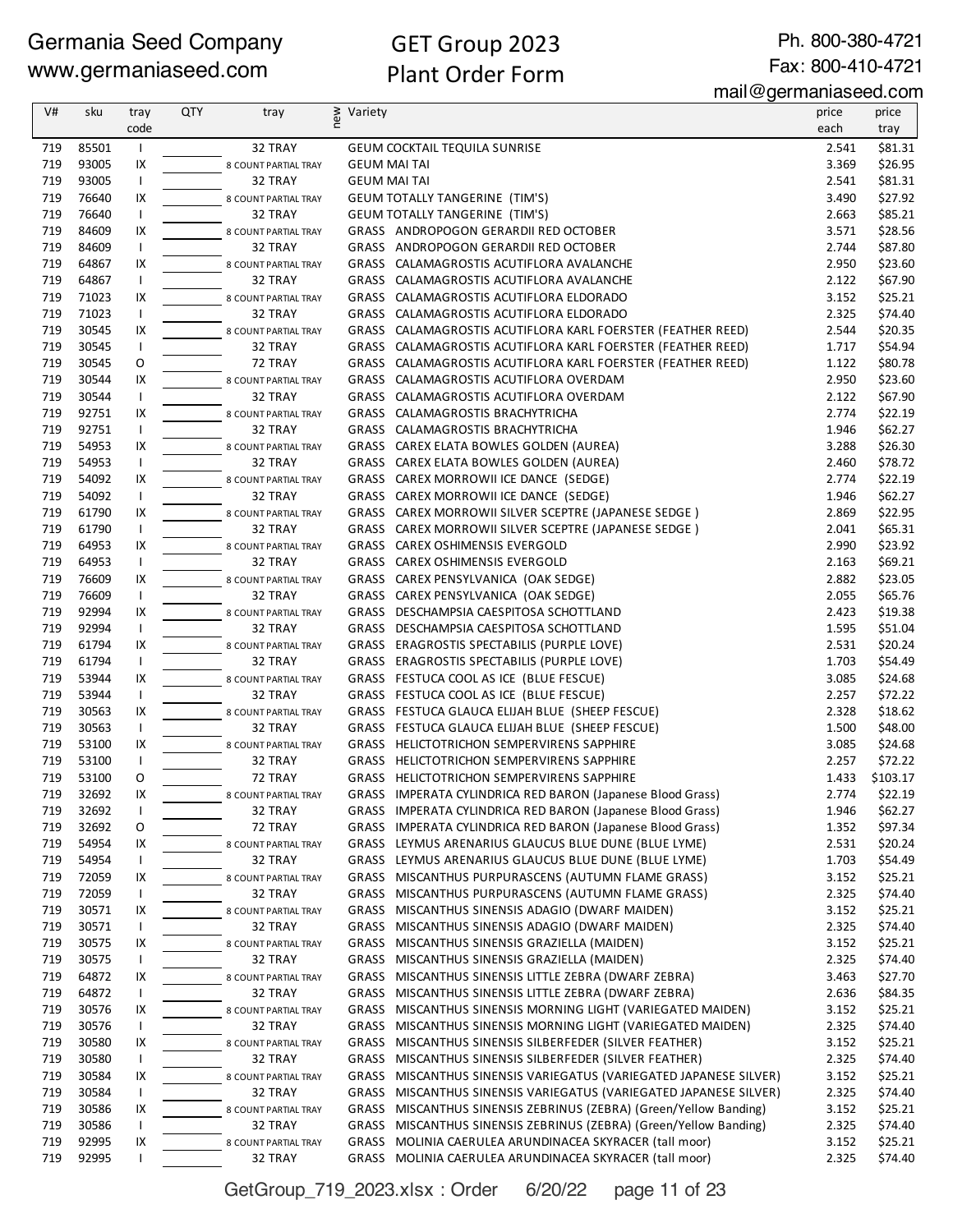# GET Group 2023 Plant Order Form

Ph. 800-380-4721 Fax: 800-410-4721

mail@germaniaseed.com

| V#  | sku   | tray           | QTY | tray                 | new<br>Variety |                                                                 | price | price    |
|-----|-------|----------------|-----|----------------------|----------------|-----------------------------------------------------------------|-------|----------|
|     |       | code           |     |                      |                |                                                                 | each  | tray     |
| 719 | 92996 | IX             |     | 8 COUNT PARTIAL TRAY |                | GRASS MOLINIA CAERULEA MOORFLAMME                               | 3.152 | \$25.21  |
| 719 | 92996 | $\mathbf{I}$   |     | 32 TRAY              |                | GRASS MOLINIA CAERULEA MOORFLAMME                               | 2.325 | \$74.40  |
| 719 | 92997 | IX             |     | 8 COUNT PARTIAL TRAY |                | GRASS MOLINIA CAERULEA MOORHEXE                                 | 3.152 | \$25.21  |
| 719 | 92997 | $\mathbf{I}$   |     | 32 TRAY              |                | GRASS MOLINIA CAERULEA MOORHEXE                                 | 2.325 | \$74.40  |
| 719 | 92998 | IX             |     | 8 COUNT PARTIAL TRAY |                | GRASS MOLINIA CAERULEA VARIEGATA                                | 3.152 | \$25.21  |
| 719 | 92998 | $\mathbf{I}$   |     | 32 TRAY              | GRASS          | MOLINIA CAERULEA VARIEGATA                                      | 2.325 | \$74.40  |
| 719 | 30591 | IX             |     | 8 COUNT PARTIAL TRAY |                | GRASS PANICUM VIRGATUM HEAVY METAL                              | 3.085 | \$24.68  |
| 719 | 30591 | $\overline{1}$ |     | 32 TRAY              |                | GRASS PANICUM VIRGATUM HEAVY METAL                              | 2.257 | \$72.22  |
| 719 | 61796 | IX             |     | 8 COUNT PARTIAL TRAY |                | GRASS PANICUM VIRGATUM NORTHWIND                                | 3.085 | \$24.68  |
| 719 | 61796 | $\mathbf{I}$   |     | 32 TRAY              |                | GRASS PANICUM VIRGATUM NORTHWIND                                | 2.257 | \$72.22  |
| 719 | 54289 | IX             |     | 8 COUNT PARTIAL TRAY |                | GRASS PANICUM VIRGATUM PRAIRIE SKY                              | 3.085 | \$24.68  |
| 719 | 54289 | $\mathbf{I}$   |     | 32 TRAY              |                | GRASS PANICUM VIRGATUM PRAIRIE SKY                              | 2.257 | \$72.22  |
| 719 | 30592 | IX             |     | 8 COUNT PARTIAL TRAY |                | GRASS PANICUM VIRGATUM ROTSTRAHLBUSCH                           | 3.085 | \$24.68  |
| 719 | 30592 | $\mathbf{I}$   |     | 32 TRAY              |                | GRASS PANICUM VIRGATUM ROTSTRAHLBUSCH                           | 2.257 | \$72.22  |
| 719 | 58631 | IX             |     | 8 COUNT PARTIAL TRAY |                | GRASS PANICUM VIRGATUM SHENANDOAH                               | 3.085 | \$24.68  |
| 719 | 58631 | $\mathbf{I}$   |     | 32 TRAY              |                | GRASS PANICUM VIRGATUM SHENANDOAH                               | 2.257 | \$72.22  |
| 719 | 30602 | IX             |     | 8 COUNT PARTIAL TRAY |                | GRASS PENNISETUM ADVENA (SETACEUM) RUBRUM (Burgundy)            | 3.342 | \$26.73  |
| 719 | 30602 | $\mathbf{I}$   |     | 32 TRAY              |                | GRASS PENNISETUM ADVENA (SETACEUM) RUBRUM (Burgundy)            | 2.514 | \$80.44  |
| 719 | 78162 | IX             |     | 8 COUNT PARTIAL TRAY |                | GRASS PENNISETUM ALOPECUROIDES BURGUNDY BUNNY                   | 3.234 | \$25.87  |
| 719 | 78162 | $\mathbf{I}$   |     | 32 TRAY              |                | GRASS PENNISETUM ALOPECUROIDES BURGUNDY BUNNY                   | 2.406 | \$76.99  |
| 719 | 30593 | IX             |     | 8 COUNT PARTIAL TRAY |                | GRASS PENNISETUM ALOPECUROIDES FOUNTAIN GRASS                   | 2.774 | \$22.19  |
| 719 | 30593 | $\mathbf{I}$   |     | 32 TRAY              |                | GRASS PENNISETUM ALOPECUROIDES FOUNTAIN GRASS                   | 1.946 | \$62.27  |
| 719 | 30594 | IX             |     | 8 COUNT PARTIAL TRAY |                | GRASS PENNISETUM ALOPECUROIDES HAMELN (DWARF FOUNTAIN)          | 2.625 | \$21.00  |
| 719 | 30594 | $\mathbf{I}$   |     | 32 TRAY              |                | GRASS PENNISETUM ALOPECUROIDES HAMELN (DWARF FOUNTAIN)          | 1.798 | \$57.53  |
| 719 | 30604 | IX             |     | 8 COUNT PARTIAL TRAY |                | GRASS PENNISETUM ALOPECUROIDES LITTLE BUNNY                     | 2.625 | \$21.00  |
| 719 | 30604 | $\mathbf{I}$   |     | 32 TRAY              |                | GRASS PENNISETUM ALOPECUROIDES LITTLE BUNNY                     | 1.798 | \$57.53  |
| 719 | 73510 | IX             |     | 8 COUNT PARTIAL TRAY |                | GRASS PENNISETUM ALOPECUROIDES PIGLET                           | 2.950 | \$23.60  |
| 719 | 73510 | $\overline{1}$ |     | 32 TRAY              |                | GRASS PENNISETUM ALOPECUROIDES PIGLET                           | 2.122 | \$67.90  |
| 719 | 70403 | IX             |     | 8 COUNT PARTIAL TRAY |                | GRASS PENNISETUM ALOPECUROIDES RED HEAD                         | 3.085 | \$24.68  |
| 719 | 70403 |                |     | 32 TRAY              |                | GRASS PENNISETUM ALOPECUROIDES RED HEAD                         | 2.257 | \$72.22  |
| 719 | 60274 | IX             |     | 8 COUNT PARTIAL TRAY |                | GRASS PENNISETUM ORIENTALE KARLEY ROSE                          | 3.234 | \$25.87  |
| 719 | 60274 |                |     | 32 TRAY              |                | GRASS PENNISETUM ORIENTALE KARLEY ROSE                          | 2.406 | \$76.99  |
| 719 | 80626 | IX             |     | 8 COUNT PARTIAL TRAY |                | GRASS SCHIZACHYRIUM SCOPARIUM CAROUSEL                          | 3.463 | \$27.70  |
| 719 | 80626 | $\mathbf{I}$   |     | 32 TRAY              |                | GRASS SCHIZACHYRIUM SCOPARIUM CAROUSEL                          | 2.636 | \$84.35  |
| 719 | 33614 | IX             |     | 8 COUNT PARTIAL TRAY |                | GRASS SESLERIA AUTUMNALIS                                       | 3.085 | \$24.68  |
| 719 | 33614 | $\mathbf{I}$   |     | 32 TRAY              |                | GRASS SESLERIA AUTUMNALIS                                       | 2.257 | \$72.22  |
| 719 | 61615 | IX             |     | 8 COUNT PARTIAL TRAY |                | GRASS SISYRINCHIUM ANGUSTIFOLIUM LUCERNE (BLUE EYED GRASS)      | 2.693 | \$21.54  |
| 719 | 61615 | $\mathbf{I}$   |     | 32 TRAY              |                | GRASS SISYRINCHIUM ANGUSTIFOLIUM LUCERNE (BLUE EYED GRASS)      | 1.865 | \$59.68  |
| 719 | 92999 | IX             |     | 8 COUNT PARTIAL TRAY |                | <b>GRASS SORGHASTRUM NUTANS SIOUX BLUE</b>                      | 3.085 | \$24.68  |
| 719 | 92999 |                |     | 32 TRAY              |                | GRASS SORGHASTRUM NUTANS SIOUX BLUE                             | 2.257 | \$72.22  |
| 719 | 93000 | IX             |     | 8 COUNT PARTIAL TRAY |                | GRASS SPOROBOLUS HETEROLEPIS TARA                               | 3.396 | \$27.16  |
| 719 | 93000 |                |     | 32 TRAY              |                | GRASS SPOROBOLUS HETEROLEPIS TARA                               | 2.568 | \$82.17  |
| 719 | 93000 | O              |     | 72 TRAY              |                | GRASS SPOROBOLUS HETEROLEPIS TARA                               | 2.149 | \$154.72 |
| 719 | 93007 | IX             |     | 8 COUNT PARTIAL TRAY |                | GYPSOPHILA REPENS ALBA                                          | 2.152 | \$17.21  |
| 719 | 93007 |                |     | 32 TRAY              |                | GYPSOPHILA REPENS ALBA                                          | 1.325 | \$42.40  |
| 719 | 5927  | IX             |     | 8 COUNT PARTIAL TRAY |                | GYPSOPHILA REPENS ROSE (CREEPING BABY'S BREATH)                 | 2.152 | \$17.21  |
| 719 | 5927  | $\mathbf{I}$   |     | 32 TRAY              |                | GYPSOPHILA REPENS ROSE (CREEPING BABY'S BREATH)                 | 1.325 | \$42.40  |
| 719 | 82922 | IX             |     | 8 COUNT PARTIAL TRAY |                | HELENIUM AUTUMNALE MARIACHI SIESTA (Golden Hue)                 | 4.220 | \$33.76  |
| 719 | 82922 | $\mathbf{I}$   |     | 32 TRAY              |                | HELENIUM AUTUMNALE MARIACHI SIESTA (Golden Hue)                 | 3.392 | \$108.54 |
| 719 | 82923 | IX             |     | 8 COUNT PARTIAL TRAY |                | HELENIUM AUTUMNALE MARIACHI SOMBRERO (Bright Yellow)            | 4.220 | \$33.76  |
| 719 | 82923 | $\mathbf{I}$   |     | 32 TRAY              |                | HELENIUM AUTUMNALE MARIACHI SOMBRERO (Bright Yellow)            | 3.392 | \$108.54 |
| 719 | 77456 | IX             |     | 8 COUNT PARTIAL TRAY |                | HELENIUM DOUBLE TROUBLE (Yellow)                                | 2.990 | \$23.92  |
| 719 | 77456 | $\mathbf{I}$   |     | 32 TRAY              |                | HELENIUM DOUBLE TROUBLE (Yellow)                                | 2.163 | \$69.21  |
| 719 | 66532 | IX             |     | 8 COUNT PARTIAL TRAY |                | HELENIUM MARDI GRAS (Yellow w/Orange Splash)                    | 2.990 | \$23.92  |
| 719 | 66532 |                |     | 32 TRAY              |                | HELENIUM MARDI GRAS (Yellow w/Orange Splash)                    | 2.163 | \$69.21  |
| 719 | 76704 | IX             |     | 8 COUNT PARTIAL TRAY |                | HELIANTHUS MULTIFLORUS SUNSHINE DAYDREAM (Double Golden Yellow) | 2.774 | \$22.19  |
| 719 | 76704 |                |     | 32 TRAY              |                | HELIANTHUS MULTIFLORUS SUNSHINE DAYDREAM (Double Golden Yellow) | 1.946 | \$62.27  |
| 719 | 5939  | IX             |     | 8 COUNT PARTIAL TRAY |                | HELIOPSIS HELIANTHOIDES SUMMER SUN                              | 2.207 | \$17.65  |
| 719 | 5939  |                |     | 32 TRAY              |                | HELIOPSIS HELIANTHOIDES SUMMER SUN                              | 1.379 | \$44.12  |
| 719 | 68072 | IX             |     | 8 COUNT PARTIAL TRAY |                | <b>HELLEBORUS IVORY PRINCE</b>                                  | 6.409 | \$51.27  |
| 719 | 68072 | $\mathbf{I}$   |     | 32 TRAY              |                | <b>HELLEBORUS IVORY PRINCE</b>                                  | 5.582 | \$178.62 |
| 719 | 70092 | IX             |     | 8 COUNT PARTIAL TRAY |                | HERB THYME CITRIODORUS LEMON (GREEN) (Green Upright)            | 2.558 | \$20.46  |

GetGroup\_719\_2023.xlsx : Order 6/20/22 page 12 of 23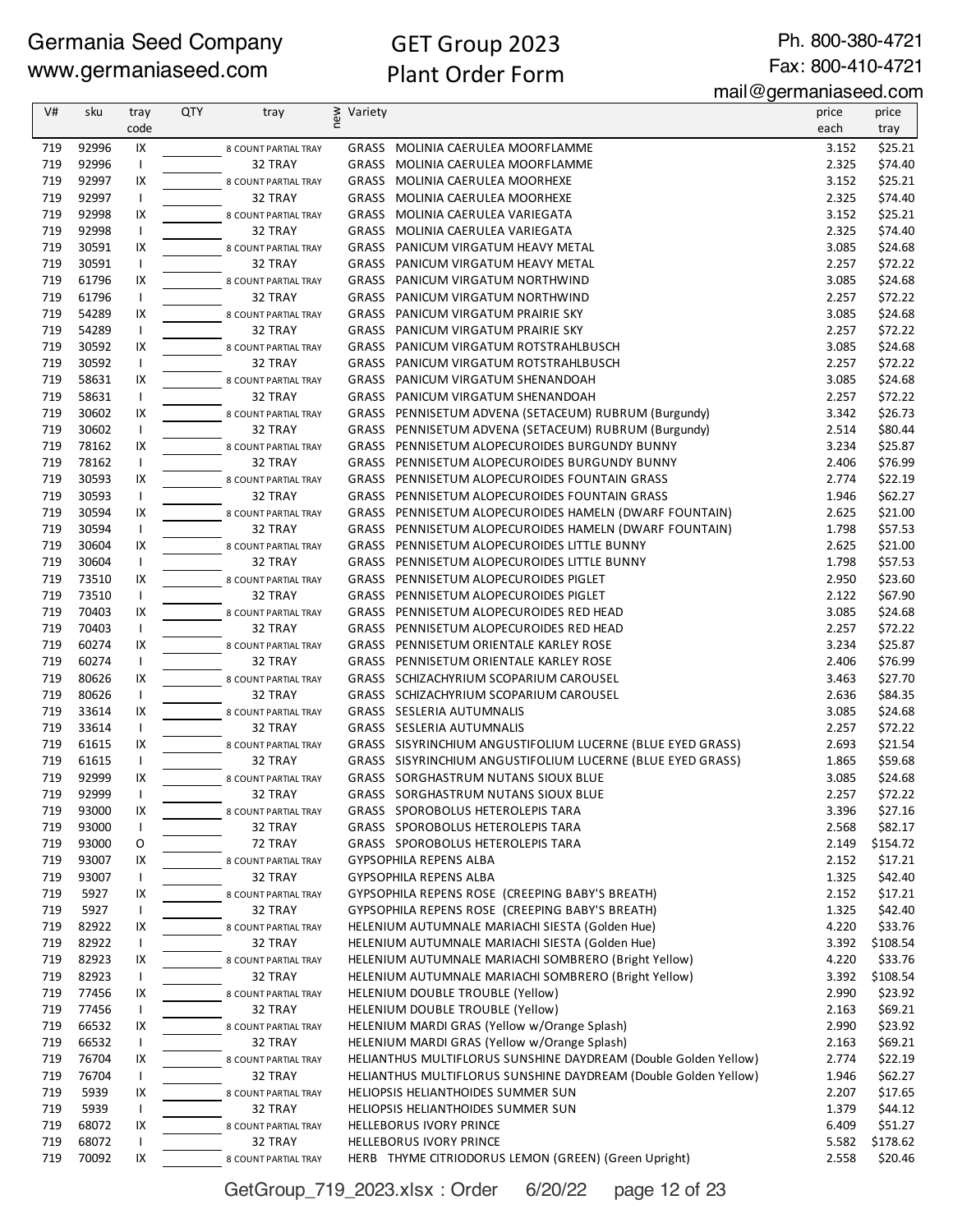# GET Group 2023 Plant Order Form

Ph. 800-380-4721 Fax: 800-410-4721

#### mail@germaniaseed.com

| V#  | sku   | tray                     | <b>QTY</b> | tray                 | new | Variety                                                           | price | price    |
|-----|-------|--------------------------|------------|----------------------|-----|-------------------------------------------------------------------|-------|----------|
|     |       | code                     |            |                      |     |                                                                   | each  | tray     |
| 719 | 70092 |                          |            | 32 TRAY              |     | HERB THYME CITRIODORUS LEMON (GREEN) (Green Upright)              | 1.730 | \$55.36  |
| 719 | 53593 | IX                       |            | 8 COUNT PARTIAL TRAY |     | HERB THYME PRAECOX COCCINEUS RED CREEPING (Red Creeping)          | 2.558 | \$20.46  |
| 719 | 53593 | $\mathbf{I}$             |            | 32 TRAY              |     | HERB THYME PRAECOX COCCINEUS RED CREEPING (Red Creeping)          | 1.730 | \$55.36  |
| 719 | 30668 | IX                       |            | 8 COUNT PARTIAL TRAY |     | HERB THYME PRAECOX PSEUDOLANUGINOSUS WOOLLY (Pink/White Creeping) | 2.558 | \$20.46  |
| 719 | 30668 | $\mathbf{I}$             |            | 32 TRAY              |     | HERB THYME PRAECOX PSEUDOLANUGINOSUS WOOLLY (Pink/White Creeping) | 1.730 | \$55.36  |
| 719 | 53916 | IX                       |            | 8 COUNT PARTIAL TRAY |     | HERB THYME SERPHYLLUM MOTHER OF THYME (Pink/Purple Creeping)      | 2.558 | \$20.46  |
| 719 | 53916 | $\overline{\phantom{a}}$ |            | 32 TRAY              |     | HERB THYME SERPHYLLUM MOTHER OF THYME (Pink/Purple Creeping)      | 1.730 | \$55.36  |
| 719 | 74236 | IX                       |            | 8 COUNT PARTIAL TRAY |     | <b>HEUCHERA BLACKOUT</b>                                          | 4.680 | \$37.44  |
| 719 | 74236 |                          |            | 32 TRAY              |     | HEUCHERA BLACKOUT                                                 | 3.852 | \$123.26 |
| 719 | 68848 | IX                       |            | 8 COUNT PARTIAL TRAY |     | HEUCHERA CARAMEL (Yellow/Orange w/Purple)                         | 4.571 | \$36.56  |
| 719 | 68848 |                          |            | 32 TRAY              |     | HEUCHERA CARAMEL (Yellow/Orange w/Purple)                         | 3.744 | \$119.80 |
| 719 | 68848 | 0                        |            | 72 TRAY              |     | HEUCHERA CARAMEL (Yellow/Orange w/Purple)                         | 3.352 | \$241.34 |
| 719 | 93009 | IX                       |            | 8 COUNT PARTIAL TRAY |     | <b>HEUCHERA CIRCUS</b>                                            | 4.571 | \$36.56  |
| 719 | 93009 | $\mathbf{I}$             |            | 32 TRAY              |     | <b>HEUCHERA CIRCUS</b>                                            | 3.744 | \$119.80 |
| 719 | 73433 | IX                       |            | 8 COUNT PARTIAL TRAY |     | HEUCHERA CITRONELLE (Lemon/Lime)                                  | 4.571 | \$36.56  |
| 719 | 73433 | $\mathbf{I}$             |            | 32 TRAY              |     | HEUCHERA CITRONELLE (Lemon/Lime)                                  | 3.744 | \$119.80 |
| 719 | 73433 | O                        |            | 72 TRAY              |     | HEUCHERA CITRONELLE (Lemon/Lime)                                  | 3.352 | \$241.34 |
| 719 | 93008 | IX                       |            | 8 COUNT PARTIAL TRAY |     | HEUCHERA COLOR DREAM                                              | 3.571 | \$28.56  |
| 719 | 93008 | $\mathbf{I}$             |            | 32 TRAY              |     | HEUCHERA COLOR DREAM                                              | 2.744 | \$87.80  |
| 719 | 85904 | IX                       |            |                      |     | 8 COUNT PARTIAL TRAY * HEUCHERA GRAPE EXPECTATIONS                | 4.652 | \$37.21  |
| 719 | 85904 | $\mathbf{I}$             |            | 32 TRAY              |     | <b>* HEUCHERA GRAPE EXPECTATIONS</b>                              | 3.825 | \$122.40 |
| 719 | 85904 | O                        |            | 72 TRAY              |     | <b>* HEUCHERA GRAPE EXPECTATIONS</b>                              | 3.433 | \$247.17 |
| 719 | 60346 | IX                       |            | 8 COUNT PARTIAL TRAY |     | HEUCHERA GREEN SPICE (Green w/Silver Red Veins)                   | 4.058 | \$32.46  |
| 719 | 60346 | $\mathbf{I}$             |            | 32 TRAY              |     | HEUCHERA GREEN SPICE (Green w/Silver Red Veins)                   | 3.230 | \$103.36 |
| 719 | 75800 | IX                       |            | 8 COUNT PARTIAL TRAY |     | HEUCHERA HERCULES (Red w/Green and Cream)                         | 4.207 | \$33.65  |
| 719 | 75800 | $\overline{\phantom{a}}$ |            | 32 TRAY              |     | HEUCHERA HERCULES (Red w/Green and Cream)                         | 3.379 | \$108.12 |
| 719 | 5950  | IX                       |            | 8 COUNT PARTIAL TRAY |     | HEUCHERA PALACE PURPLE (Mahogany)                                 | 2.207 | \$17.65  |
| 719 | 5950  | $\mathbf{I}$             |            | 32 TRAY              |     | HEUCHERA PALACE PURPLE (Mahogany)                                 | 1.379 | \$44.12  |
| 719 | 5950  | O                        |            | 72 TRAY              |     | HEUCHERA PALACE PURPLE (Mahogany)                                 | 0.825 | \$59.40  |
| 719 | 63068 | IX                       |            | 8 COUNT PARTIAL TRAY |     | HEUCHERA PINK PEARLS                                              | 4.585 | \$36.68  |
| 719 | 63068 | $\mathbf{I}$             |            | 32 TRAY              |     | HEUCHERA PINK PEARLS                                              | 3.757 | \$120.22 |
| 719 | 56154 | IX                       |            | 8 COUNT PARTIAL TRAY |     | HEUCHERA PLUM PUDDING (Shiny Dark)                                | 3.761 | \$30.08  |
| 719 | 56154 | $\mathbf{I}$             |            | 32 TRAY              |     | HEUCHERA PLUM PUDDING (Shiny Dark)                                | 2.933 | \$93.85  |
| 719 | 56154 | O                        |            | 72 TRAY              |     | HEUCHERA PLUM PUDDING (Shiny Dark)                                | 2.027 | \$145.94 |
| 719 | 40226 | IX                       |            | 8 COUNT PARTIAL TRAY |     | HEUCHERA RUBY BELLS (Fragrant Red w/Green)                        | 2.207 | \$17.65  |
| 719 | 40226 | $\mathbf{I}$             |            | 32 TRAY              |     | HEUCHERA RUBY BELLS (Fragrant Red w/Green)                        | 1.379 | \$44.12  |
| 719 | 41016 | IX                       |            |                      |     | 8 COUNT PARTIAL TRAY * HEUCHERA TIMELESS NIGHT                    | 4.652 | \$37.21  |
| 719 | 41016 |                          |            | 32 TRAY              |     | <b>* HEUCHERA TIMELESS NIGHT</b>                                  | 3.825 | \$122.40 |
| 719 | 41016 | O                        |            | 72 TRAY              |     | <b>* HEUCHERA TIMELESS NIGHT</b>                                  | 3.433 | \$247.17 |
| 719 | 74245 | IX                       |            | 8 COUNT PARTIAL TRAY |     | <b>HEUCHERA TIRAMISU</b>                                          | 4.571 | \$36.56  |
| 719 | 74245 | H                        |            | 32 TRAY              |     | <b>HEUCHERA TIRAMISU</b>                                          | 3.744 | \$119.80 |
| 719 | 68273 | IX                       |            | 8 COUNT PARTIAL TRAY |     | * HEUCHERELLA CATCHING FIRE (Lime and Cherry)                     | 4.652 | \$37.21  |
| 719 | 68273 |                          |            | 32 TRAY              |     | <b>*</b> HEUCHERELLA CATCHING FIRE (Lime and Cherry)              | 3.825 | \$122.40 |
| 719 | 68273 | O                        |            | 72 TRAY              |     | <b>*</b> HEUCHERELLA CATCHING FIRE (Lime and Cherry)              | 3.433 | \$247.17 |
| 719 | 68276 | IX                       |            |                      |     | 8 COUNT PARTIAL TRAY * HEUCHERELLA PUMPKIN SPICE (Bronze Red)     | 4.652 | \$37.21  |
| 719 | 68276 | $\mathbf{I}$             |            | 32 TRAY              |     | * HEUCHERELLA PUMPKIN SPICE (Bronze Red)                          | 3.825 | \$122.40 |
| 719 | 68276 | O                        |            | 72 TRAY              |     | * HEUCHERELLA PUMPKIN SPICE (Bronze Red)                          | 3.433 | \$247.17 |
| 719 | 32812 | IX                       |            | 8 COUNT PARTIAL TRAY |     | HOSTA BLUE ANGEL (Blue/Green)                                     | 4.071 | \$32.56  |
| 719 | 32812 |                          |            | 32 TRAY              |     | HOSTA BLUE ANGEL (Blue/Green)                                     | 3.244 | \$103.80 |
| 719 | 32812 | O                        |            | 72 TRAY              |     | HOSTA BLUE ANGEL (Blue/Green)                                     | 1.433 | \$103.17 |
| 719 | 71026 | IX                       |            | 8 COUNT PARTIAL TRAY |     | HOSTA BLUE MOUSE EARS                                             | 4.058 | \$32.46  |
| 719 | 71026 |                          |            | 32 TRAY              |     | HOSTA BLUE MOUSE EARS                                             | 3.230 | \$103.36 |
| 719 | 60194 | IX                       |            | 8 COUNT PARTIAL TRAY |     | <b>HOSTA JUNE</b>                                                 | 3.139 | \$25.11  |
| 719 | 60194 | $\mathbf{I}$             |            | 32 TRAY              |     | <b>HOSTA JUNE</b>                                                 | 2.311 | \$73.95  |
| 719 | 60194 | O                        |            | 72 TRAY              |     | <b>HOSTA JUNE</b>                                                 | 1.433 | \$103.17 |
| 719 | 32815 | IX                       |            | 8 COUNT PARTIAL TRAY |     | HOSTA KROSSA REGAL (Blue/Green Vase Shaped)                       | 4.071 | \$32.56  |
| 719 | 32815 |                          |            | 32 TRAY              |     | HOSTA KROSSA REGAL (Blue/Green Vase Shaped)                       | 3.244 | \$103.80 |
| 719 | 32815 | O                        |            | 72 TRAY              |     | HOSTA KROSSA REGAL (Blue/Green Vase Shaped)                       | 1.433 | \$103.17 |
| 719 | 33233 | IX                       |            | 8 COUNT PARTIAL TRAY |     | <b>HOSTA PATRIOT</b>                                              | 3.139 | \$25.11  |
| 719 | 33233 |                          |            | 32 TRAY              |     | <b>HOSTA PATRIOT</b>                                              | 2.311 | \$73.95  |
| 719 | 33233 | O                        |            | 72 TRAY              |     | <b>HOSTA PATRIOT</b>                                              | 1.433 | \$103.17 |
| 719 | 33238 | IX                       |            | 8 COUNT PARTIAL TRAY |     | HOSTA SUM AND SUBSTANCE (Chartreuse Gold)                         | 4.071 | \$32.56  |

GetGroup\_719\_2023.xlsx : Order 6/20/22 page 13 of 23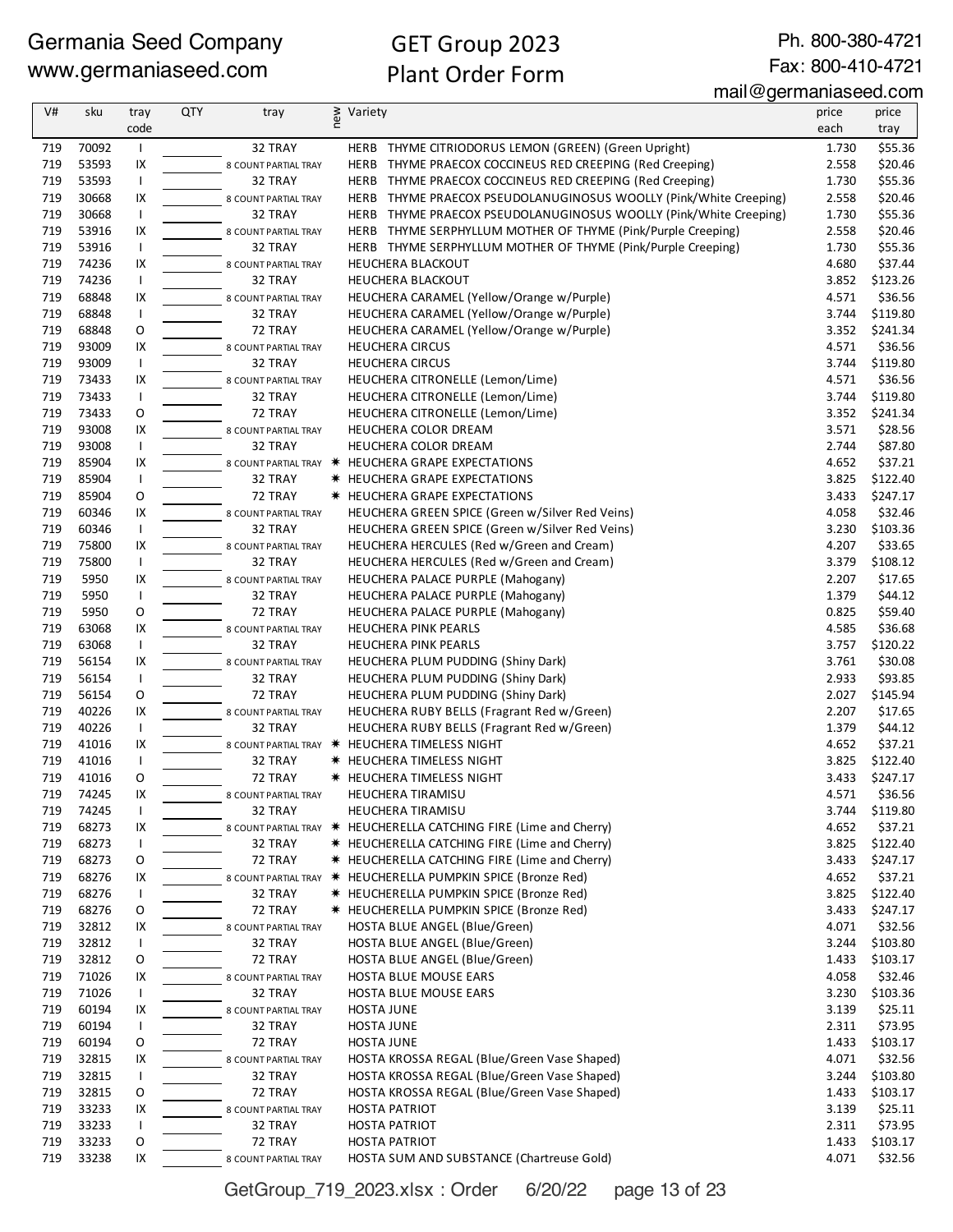Ph. 800-380-4721 Fax: 800-410-4721

| V#         | sku            | tray           | QTY | tray                            | new | Variety                                                                                  | price          | price              |
|------------|----------------|----------------|-----|---------------------------------|-----|------------------------------------------------------------------------------------------|----------------|--------------------|
|            |                | code           |     |                                 |     |                                                                                          | each           | tray               |
| 719        | 33238          | $\overline{1}$ |     | 32 TRAY                         |     | HOSTA SUM AND SUBSTANCE (Chartreuse Gold)                                                | 3.244          | \$103.80           |
| 719        | 33238          | O              |     | 72 TRAY                         |     | HOSTA SUM AND SUBSTANCE (Chartreuse Gold)                                                | 1.433          | \$103.17           |
| 719        | 30301          | IX             |     | 8 COUNT PARTIAL TRAY            |     | HOUTTUYNIA CORDATA CHAMELEON (Multicolored Foliage)                                      | 2.369          | \$18.95            |
| 719        | 30301          | $\mathsf{I}$   |     | 32 TRAY                         |     | HOUTTUYNIA CORDATA CHAMELEON (Multicolored Foliage)                                      | 1.541          | \$49.31            |
| 719        | 88160          | IX             |     | 8 COUNT PARTIAL TRAY            |     | <b>IBERIS SEMPERVIRENS SNOWSATION</b>                                                    | 2.720          | \$21.76            |
| 719        | 88160          | $\mathbf{I}$   |     | 32 TRAY                         |     | <b>IBERIS SEMPERVIRENS SNOWSATION</b>                                                    | 1.892          | \$60.54            |
| 719        | 88160          | O              |     | 72 TRAY                         |     | <b>IBERIS SEMPERVIRENS SNOWSATION</b>                                                    | 1.460          | \$105.12           |
| 719        | 66736          | IX             |     | 8 COUNT PARTIAL TRAY            |     | KALIMERIS INCISA BLUE STAR (JAPANESE ASTER) (Pale Blue)                                  | 2.558          | \$20.46            |
| 719        | 66736          | $\mathbf{I}$   |     | 32 TRAY                         |     | KALIMERIS INCISA BLUE STAR (JAPANESE ASTER) (Pale Blue)                                  | 1.730          | \$55.36            |
| 719        | 79353          | IX             |     | 8 COUNT PARTIAL TRAY            |     | KNAUTIA THUNDER AND LIGHTNING (Dark Magenta)                                             | 5.693          | \$45.54            |
| 719        | 79353          | $\mathbf{I}$   |     | 32 TRAY                         |     | KNAUTIA THUNDER AND LIGHTNING (Dark Magenta)                                             | 4.865          | \$155.68           |
| 719        | 30312          | IX             |     | 8 COUNT PARTIAL TRAY            |     | LAMIASTRUM GALEOBDOLON HERMAN'S PRIDE (Yellow w/Silver Green Leaf)                       | 2.369          | \$18.95            |
| 719        | 30312          | $\mathsf{I}$   |     | 32 TRAY                         |     | LAMIASTRUM GALEOBDOLON HERMAN'S PRIDE (Yellow w/Silver Green Leaf)                       | 1.541          | \$49.31            |
| 719        | 30312          | $\mathsf O$    |     | 72 TRAY                         |     | LAMIASTRUM GALEOBDOLON HERMAN'S PRIDE (Yellow w/Silver Green Leaf)                       | 0.730          | \$52.56            |
| 719        | 30310          | IX             |     | 8 COUNT PARTIAL TRAY            |     | LAMIASTRUM GALEOBDOLON VARIEGATUM (Silver/Green)                                         | 2.369          | \$18.95            |
| 719        | 30310          | $\mathbf{I}$   |     | 32 TRAY                         |     | LAMIASTRUM GALEOBDOLON VARIEGATUM (Silver/Green)                                         | 1.541          | \$49.31            |
| 719        | 30310          | O              |     | 72 TRAY                         |     | LAMIASTRUM GALEOBDOLON VARIEGATUM (Silver/Green)                                         | 0.730          | \$52.56            |
| 719        | 60454          | IX             |     | 8 COUNT PARTIAL TRAY            |     | LAMIUM MACULATUM ANNE GREENAWAY (Yellow/Green/White)                                     | 2.180          | \$17.44            |
| 719        | 60454          | $\overline{1}$ |     | 32 TRAY                         |     | LAMIUM MACULATUM ANNE GREENAWAY (Yellow/Green/White)                                     | 1.352          | \$43.26            |
| 719        | 60454          | O              |     | 72 TRAY                         |     | LAMIUM MACULATUM ANNE GREENAWAY (Yellow/Green/White)                                     | 0.730          | \$52.56            |
| 719        | 74259          | IX             |     | 8 COUNT PARTIAL TRAY            |     | LAMIUM MACULATUM GHOST (Light Silver w/Purple)                                           | 2.180          | \$17.44            |
| 719        | 74259          | $\mathsf{I}$   |     | 32 TRAY                         |     | LAMIUM MACULATUM GHOST (Light Silver w/Purple)                                           | 1.352          | \$43.26            |
| 719        | 74259          | O              |     | 72 TRAY                         |     | LAMIUM MACULATUM GHOST (Light Silver w/Purple)                                           | 0.703          | \$50.61            |
| 719        | 31018          | IX             |     | 8 COUNT PARTIAL TRAY            |     | LAMIUM MACULATUM PINK PEWTER                                                             | 2.180          | \$17.44            |
| 719        | 31018          | $\mathbf{I}$   |     | 32 TRAY                         |     | LAMIUM MACULATUM PINK PEWTER                                                             | 1.352          | \$43.26            |
| 719        | 31018          | O              |     | 72 TRAY                         |     | LAMIUM MACULATUM PINK PEWTER                                                             | 0.703          | \$50.61            |
| 719        | 62944          | IX             |     | 8 COUNT PARTIAL TRAY            |     | LAMIUM MACULATUM PURPLE DRAGON (Deep Purple)                                             | 2.504          | \$20.03            |
| 719        | 62944          | $\overline{1}$ |     | 32 TRAY                         |     | LAMIUM MACULATUM PURPLE DRAGON (Deep Purple)                                             | 1.676          | \$53.63            |
| 719        | 62944          | O              |     | 72 TRAY                         |     | LAMIUM MACULATUM PURPLE DRAGON (Deep Purple)                                             | 1.027          | \$73.94            |
| 719        | 30315          | IX             |     | 8 COUNT PARTIAL TRAY            |     | LAMIUM MACULATUM WHITE NANCY                                                             | 2.180          | \$17.44            |
| 719        | 30315          | $\mathsf{I}$   |     | 32 TRAY                         |     | LAMIUM MACULATUM WHITE NANCY                                                             | 1.352          | \$43.26            |
| 719        | 30315          | O              |     | 72 TRAY                         |     | LAMIUM MACULATUM WHITE NANCY                                                             | 0.703          | \$50.61            |
| 719        | 91166          | IX             |     | 8 COUNT PARTIAL TRAY            |     | LEUCANTHEMUM SUPERBUM AGLAIA                                                             | 2.923          | \$23.38            |
| 719        | 91166          | $\mathbf{I}$   |     | 32 TRAY                         |     | LEUCANTHEMUM SUPERBUM AGLAIA                                                             | 2.095          | \$67.04            |
| 719        | 93010          | IX             |     | 8 COUNT PARTIAL TRAY            |     | LEUCANTHEMUM SUPERBUM ANGEL                                                              | 3.396          | \$27.16            |
| 719        | 93010          | $\mathbf{I}$   |     | 32 TRAY                         |     | LEUCANTHEMUM SUPERBUM ANGEL                                                              | 2.568          | \$82.17            |
| 719        | 33601          | IX             |     | 8 COUNT PARTIAL TRAY            |     | LEUCANTHEMUM SUPERBUM BECKY (Single White)                                               | 2.815          | \$22.52            |
| 719        | 33601          | $\mathbf{I}$   |     | 32 TRAY                         |     | LEUCANTHEMUM SUPERBUM BECKY (Single White)                                               | 1.987          | \$63.58            |
| 719        | 90508          | IX             |     | 8 COUNT PARTIAL TRAY            |     | LEUCANTHEMUM SUPERBUM BETSY                                                              | 3.396          | \$27.16            |
| 719        | 90508          | $\mathbf{I}$   |     | 32 TRAY                         |     | LEUCANTHEMUM SUPERBUM BETSY                                                              | 2.568          | \$82.17            |
| 719        | 92205          | IX             |     | 8 COUNT PARTIAL TRAY            |     | LEUCANTHEMUM SUPERBUM DOUBLE DARLING DAISY                                               | 3.396          | \$27.16            |
| 719        | 92205          | $\overline{1}$ |     | 32 TRAY                         |     | LEUCANTHEMUM SUPERBUM DOUBLE DARLING DAISY                                               | 2.568          | \$82.17            |
| 719        | 93012          | IX             |     | 8 COUNT PARTIAL TRAY            |     | LEUCANTHEMUM SUPERBUM FIONA COGHILL                                                      | 2.815          | \$22.52            |
| 719        | 93012          | $\mathbf{I}$   |     | 32 TRAY                         |     | LEUCANTHEMUM SUPERBUM FIONA COGHILL                                                      | 1.987          | \$63.58            |
| 719        | 30129          | IX             |     | 8 COUNT PARTIAL TRAY            |     | LEUCANTHEMUM SUPERBUM SNOW CAP (White)                                                   | 2.815          | \$22.52            |
| 719        | 30129          | $\mathbf{I}$   |     | 32 TRAY                         |     | LEUCANTHEMUM SUPERBUM SNOW CAP (White)                                                   | 1.987          | \$63.58            |
| 719        | 93014          | IX             |     | 8 COUNT PARTIAL TRAY            |     | LEUCANTHEMUM SUPERBUM SWITZERLAND                                                        | 2.815          | \$22.52            |
| 719        | 93014          | $\mathbf{I}$   |     | 32 TRAY                         |     | LEUCANTHEMUM SUPERBUM SWITZERLAND                                                        | 1.987          | \$63.58            |
| 719        | 71764          | IX             |     | 8 COUNT PARTIAL TRAY            |     | LEUCANTHEMUM SUPERBUM WHITE MOUNTAIN                                                     | 3.396          | \$27.16            |
| 719        | 71764          | $\mathbf{I}$   |     | 32 TRAY                         |     | LEUCANTHEMUM SUPERBUM WHITE MOUNTAIN                                                     | 2.568          | \$82.17            |
| 719        | 93015          | IX             |     | 8 COUNT PARTIAL TRAY            |     | LIRIOPE SPICATA CREEPING LILYTURF                                                        | 2.369          | \$18.95            |
| 719        | 93015          | $\mathbf{I}$   |     | 32 TRAY                         |     | LIRIOPE SPICATA CREEPING LILYTURF                                                        | 1.541          | \$49.31            |
| 719<br>719 | 93015<br>93016 | 0<br>IX        |     | 72 TRAY                         |     | LIRIOPE SPICATA CREEPING LILYTURF<br>LIRIOPE SPICATA SILVER DRAGON (Variegated Lilyturf) | 0.946<br>2.815 | \$68.11<br>\$22.52 |
| 719        | 93016          | $\mathsf{I}$   |     | 8 COUNT PARTIAL TRAY<br>32 TRAY |     | LIRIOPE SPICATA SILVER DRAGON (Variegated Lilyturf)                                      | 1.987          | \$63.58            |
| 719        | 6069           | IX             |     |                                 |     | LOBELIA QUEEN VICTORIA (Scarlet w/Burgundy Foliage)                                      | 2.152          | \$17.21            |
| 719        | 6069           | $\mathsf{I}$   |     | 8 COUNT PARTIAL TRAY<br>32 TRAY |     | LOBELIA QUEEN VICTORIA (Scarlet w/Burgundy Foliage)                                      | 1.325          | \$42.40            |
| 719        | 6067           | IX             |     |                                 |     | LUPINUS MINARETTE DWARF MIX                                                              | 2.207          | \$17.65            |
| 719        | 6067           | $\mathbf{I}$   |     | 8 COUNT PARTIAL TRAY<br>32 TRAY |     | LUPINUS MINARETTE DWARF MIX                                                              | 1.379          | \$44.12            |
| 719        | 53565          | IX             |     | 8 COUNT PARTIAL TRAY            |     | LYCHNIS ARKWRIGHTII ORANGE GNOME                                                         | 2.207          | \$17.65            |
| 719        | 53565          | $\mathbf{I}$   |     | 32 TRAY                         |     | LYCHNIS ARKWRIGHTII ORANGE GNOME                                                         | 1.379          | \$44.12            |
| 719        | 6072           | IX             |     |                                 |     | LYCHNIS CHALCEDONICA MALTESE CROSS                                                       | 2.207          | \$17.65            |
|            |                |                |     | 8 COUNT PARTIAL TRAY            |     |                                                                                          |                |                    |

GetGroup\_719\_2023.xlsx : Order 6/20/22 page 14 of 23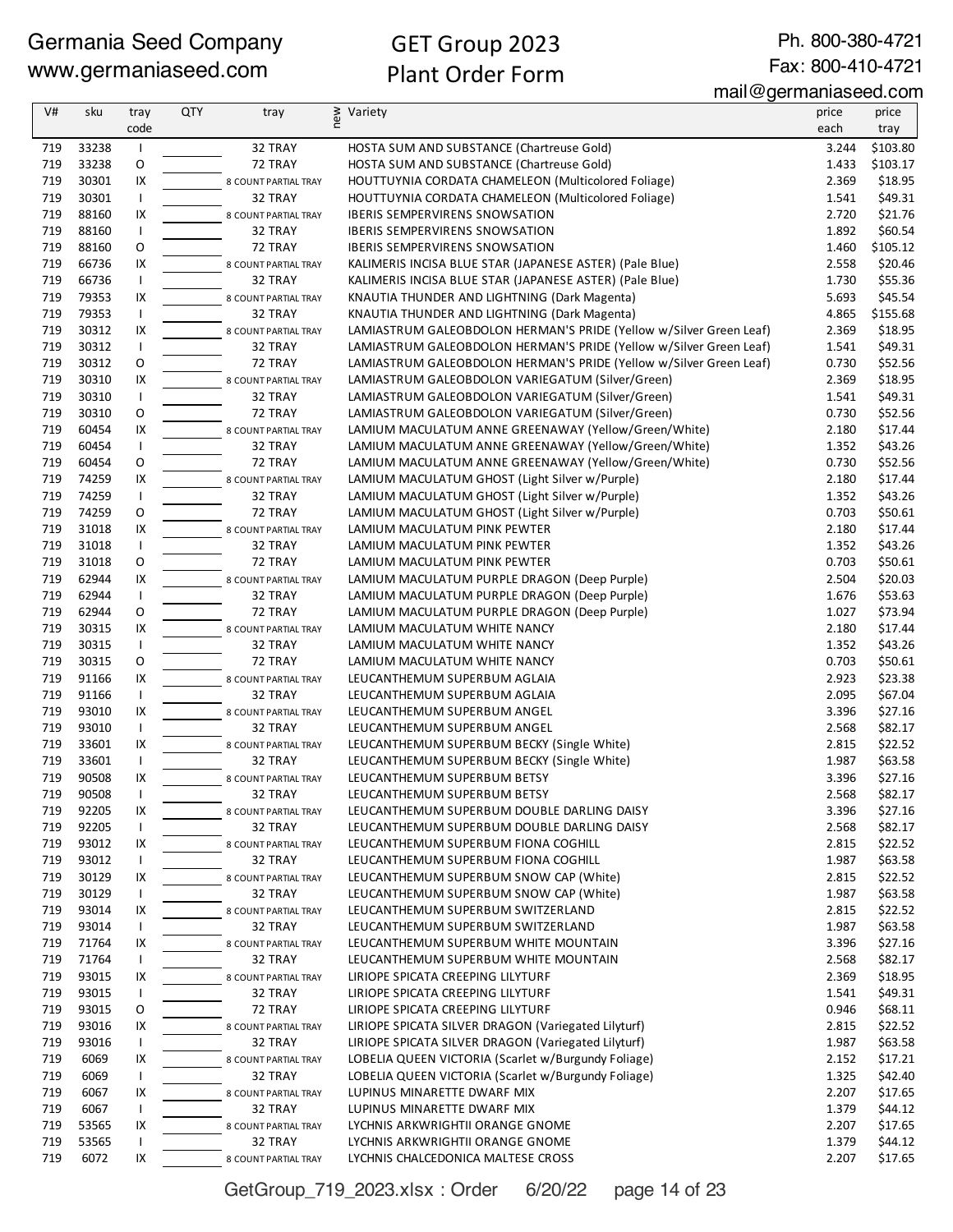Ph. 800-380-4721 Fax: 800-410-4721

mail@germaniaseed.com

| V#  | sku   | tray         | <b>QTY</b> | tray                 | new<br>Variety                                                      | price | price   |
|-----|-------|--------------|------------|----------------------|---------------------------------------------------------------------|-------|---------|
|     |       | code         |            |                      |                                                                     | each  | tray    |
| 719 | 6072  | $\mathbf{I}$ |            | 32 TRAY              | LYCHNIS CHALCEDONICA MALTESE CROSS                                  | 1.379 | \$44.12 |
| 719 | 93017 | IX           |            | 8 COUNT PARTIAL TRAY | LYSIMACHIA CLETHROIDES GOOSENECK LOOSESTRIFE                        | 2.396 | \$19.16 |
| 719 | 93017 | $\mathbf{I}$ |            | 32 TRAY              | LYSIMACHIA CLETHROIDES GOOSENECK LOOSESTRIFE                        | 1.568 | \$50.17 |
| 719 | 30773 | IX           |            | 8 COUNT PARTIAL TRAY | LYSIMACHIA NUMMULARIA AUREA (YELLOW CREEPING JENNY) (Yellow Leaves) | 2.477 | \$19.81 |
| 719 | 30773 | $\mathbf{I}$ |            | 32 TRAY              | LYSIMACHIA NUMMULARIA AUREA (YELLOW CREEPING JENNY) (Yellow Leaves) | 1.649 | \$52.76 |
| 719 | 30773 | O            |            | 72 TRAY              | LYSIMACHIA NUMMULARIA AUREA (YELLOW CREEPING JENNY) (Yellow Leaves) | 0.744 | \$53.56 |
| 719 | 55679 | IX           |            | 8 COUNT PARTIAL TRAY | LYSIMACHIA PUNCTATA GOLDEN ALEXANDER (Gold/Green Foliage)           | 2.639 | \$21.11 |
| 719 | 55679 | $\mathsf{I}$ |            | 32 TRAY              | LYSIMACHIA PUNCTATA GOLDEN ALEXANDER (Gold/Green Foliage)           | 1.811 | \$57.95 |
| 719 | 55679 | O            |            | 72 TRAY              | LYSIMACHIA PUNCTATA GOLDEN ALEXANDER (Gold/Green Foliage)           | 1.163 | \$83.73 |
| 719 | 93018 | IX           |            | 8 COUNT PARTIAL TRAY | MELITTIS ROYAL VELVET DISTINCTION                                   | 3.382 | \$27.05 |
| 719 | 93018 | $\mathsf{I}$ |            | 32 TRAY              | MELITTIS ROYAL VELVET DISTINCTION                                   | 2.555 | \$81.76 |
| 719 | 93020 | IX           |            | 8 COUNT PARTIAL TRAY | MONARDA DIDYMA BEAUTY OF COBHAM                                     | 2.409 | \$19.27 |
| 719 | 93020 | $\mathsf{I}$ |            | 32 TRAY              | MONARDA DIDYMA BEAUTY OF COBHAM                                     | 1.582 | \$50.62 |
| 719 | 30338 | IX           |            | 8 COUNT PARTIAL TRAY | MONARDA DIDYMA BLUE STOCKING                                        | 2.409 | \$19.27 |
| 719 | 30338 | $\mathbf{I}$ |            | 32 TRAY              | MONARDA DIDYMA BLUE STOCKING                                        | 1.582 | \$50.62 |
| 719 | 30338 | O            |            | 72 TRAY              | MONARDA DIDYMA BLUE STOCKING                                        | 0.906 | \$65.23 |
| 719 | 68614 | IX           |            | 8 COUNT PARTIAL TRAY | MONARDA DIDYMA CORAL REEF                                           | 2.774 | \$22.19 |
| 719 | 68614 | $\mathbf{I}$ |            | 32 TRAY              | MONARDA DIDYMA CORAL REEF                                           | 1.946 | \$62.27 |
| 719 | 68614 | O            |            | 72 TRAY              | MONARDA DIDYMA CORAL REEF                                           | 1.352 | \$97.34 |
| 719 | 71306 | IX           |            | 8 COUNT PARTIAL TRAY | MONARDA DIDYMA FIREBALL (Red)                                       | 2.707 | \$21.65 |
| 719 | 71306 | $\mathsf{I}$ |            | 32 TRAY              | MONARDA DIDYMA FIREBALL (Red)                                       | 1.879 | \$60.12 |
| 719 | 71306 | O            |            | 72 TRAY              | MONARDA DIDYMA FIREBALL (Red)                                       | 1.338 | \$96.33 |
| 719 | 30341 | IX           |            | 8 COUNT PARTIAL TRAY | MONARDA DIDYMA GARDENVIEW SCARLET                                   | 2.409 | \$19.27 |
| 719 | 30341 | $\mathsf{I}$ |            | 32 TRAY              | MONARDA DIDYMA GARDENVIEW SCARLET                                   | 1.582 | \$50.62 |
| 719 | 30341 | O            |            | 72 TRAY              | MONARDA DIDYMA GARDENVIEW SCARLET                                   | 0.906 | \$65.23 |
| 719 | 71573 | IX           |            | 8 COUNT PARTIAL TRAY | MONARDA DIDYMA GRAND MARSHALL (Fuschia Purple)                      | 2.774 | \$22.19 |
| 719 | 71573 | $\mathbf{I}$ |            | 32 TRAY              | MONARDA DIDYMA GRAND MARSHALL (Fuschia Purple)                      | 1.946 | \$62.27 |
| 719 | 71573 | O            |            | 72 TRAY              | MONARDA DIDYMA GRAND MARSHALL (Fuschia Purple)                      | 1.352 | \$97.34 |
| 719 | 73436 | IX           |            | 8 COUNT PARTIAL TRAY | MONARDA DIDYMA GRAND PARADE (Lavender Purple)                       | 2.774 | \$22.19 |
| 719 | 73436 | $\mathsf{I}$ |            | 32 TRAY              | MONARDA DIDYMA GRAND PARADE (Lavender Purple)                       | 1.946 | \$62.27 |
| 719 | 73436 | O            |            | 72 TRAY              | MONARDA DIDYMA GRAND PARADE (Lavender Purple)                       | 1.352 | \$97.34 |
| 719 | 90171 | IX           |            | 8 COUNT PARTIAL TRAY | MONARDA DIDYMA MARJE PINK                                           | 3.585 | \$28.68 |
| 719 | 90171 | $\mathsf{I}$ |            | 32 TRAY              | MONARDA DIDYMA MARJE PINK                                           | 2.757 | \$88.22 |
| 719 | 90172 | IX           |            | 8 COUNT PARTIAL TRAY | MONARDA DIDYMA MARJE PURPLE                                         | 3.585 | \$28.68 |
| 719 | 90172 | $\mathsf{I}$ |            | 32 TRAY              | MONARDA DIDYMA MARJE PURPLE                                         | 2.757 | \$88.22 |
| 719 | 90173 | IX           |            | 8 COUNT PARTIAL TRAY | MONARDA DIDYMA MARJE ROSE                                           | 3.585 | \$28.68 |
| 719 | 90173 | $\mathbf{I}$ |            | 32 TRAY              | MONARDA DIDYMA MARJE ROSE                                           | 2.757 | \$88.22 |
| 719 | 30343 | IX           |            | 8 COUNT PARTIAL TRAY | MONARDA DIDYMA MARSHALLS DELIGHT (Rich Pink)                        | 2.409 | \$19.27 |
| 719 | 30343 | $\mathbf{I}$ |            | 32 TRAY              | MONARDA DIDYMA MARSHALLS DELIGHT (Rich Pink)                        | 1.582 | \$50.62 |
| 719 | 30343 | O            |            | 72 TRAY              | MONARDA DIDYMA MARSHALLS DELIGHT (Rich Pink)                        | 0.906 | \$65.23 |
| 719 | 74265 | IX           |            | 8 COUNT PARTIAL TRAY | MONARDA DIDYMA PINK LACE                                            | 2.707 | \$21.65 |
| 719 | 74265 | $\mathbf{I}$ |            | 32 TRAY              | MONARDA DIDYMA PINK LACE                                            | 1.879 | \$60.12 |
| 719 | 93019 | IX           |            | 8 COUNT PARTIAL TRAY | MONARDA MAHOGANY                                                    | 2.409 | \$19.27 |
| 719 | 93019 | I.           |            | 32 TRAY              | MONARDA MAHOGANY                                                    | 1.582 | \$50.62 |
| 719 | 55666 | IX           |            | 8 COUNT PARTIAL TRAY | MONARDA PETITE DELIGHT (Lavender Rose)                              | 2.571 | \$20.56 |
| 719 | 55666 | $\mathbf{I}$ |            | 32 TRAY              | MONARDA PETITE DELIGHT (Lavender Rose)                              | 1.744 | \$55.80 |
| 719 | 68307 | IX           |            | 8 COUNT PARTIAL TRAY | MONARDA SUGAR BUZZ BLUE MOON (Lavender Blue)                        | 2.693 | \$21.54 |
| 719 | 68307 | $\mathbf{I}$ |            | 32 TRAY              | MONARDA SUGAR BUZZ BLUE MOON (Lavender Blue)                        | 1.865 | \$59.68 |
| 719 | 68307 | O            |            | 72 TRAY              | MONARDA SUGAR BUZZ BLUE MOON (Lavender Blue)                        | 1.325 | \$95.40 |
| 719 | 85923 | IX           |            | 8 COUNT PARTIAL TRAY | MONARDA SUGAR BUZZ CHERRY POPS                                      | 2.693 | \$21.54 |
| 719 | 85923 | $\mathbf{I}$ |            | 32 TRAY              | MONARDA SUGAR BUZZ CHERRY POPS                                      | 1.865 | \$59.68 |
| 719 | 85923 | O            |            | 72 TRAY              | MONARDA SUGAR BUZZ CHERRY POPS                                      | 1.325 | \$95.40 |
| 719 | 85924 | IX           |            | 8 COUNT PARTIAL TRAY | MONARDA SUGAR BUZZ GRAPE GUMBALL                                    | 2.693 | \$21.54 |
| 719 | 85924 | $\mathbf{I}$ |            | 32 TRAY              | MONARDA SUGAR BUZZ GRAPE GUMBALL                                    | 1.865 | \$59.68 |
| 719 | 85924 | O            |            | 72 TRAY              | MONARDA SUGAR BUZZ GRAPE GUMBALL                                    | 1.325 | \$95.40 |
| 719 | 55801 | IX           |            | 8 COUNT PARTIAL TRAY | MYOSOTIS SYLVATICA VICTORIA BLUE                                    | 2.207 | \$17.65 |
| 719 | 55801 | $\mathbf{I}$ |            | 32 TRAY              | MYOSOTIS SYLVATICA VICTORIA BLUE                                    | 1.379 | \$44.12 |
| 719 | 93021 | IX           |            | 8 COUNT PARTIAL TRAY | MYOSOTIS SYLVATICA VICTORIA ROSE                                    | 2.207 | \$17.65 |
| 719 | 93021 | $\mathbf{I}$ |            | 32 TRAY              | MYOSOTIS SYLVATICA VICTORIA ROSE                                    | 1.379 | \$44.12 |
| 719 | 93022 | IX           |            | 8 COUNT PARTIAL TRAY | MYOSOTIS SYLVATICA VICTORIA WHITE                                   | 2.207 | \$17.65 |
| 719 | 93022 | $\mathbf{I}$ |            | 32 TRAY              | MYOSOTIS SYLVATICA VICTORIA WHITE                                   | 1.379 | \$44.12 |
| 719 | 83415 | IX           |            | 8 COUNT PARTIAL TRAY | NEPETA EARLY BIRD (CATMINT)                                         | 2.477 | \$19.81 |

GetGroup\_719\_2023.xlsx : Order 6/20/22 page 15 of 23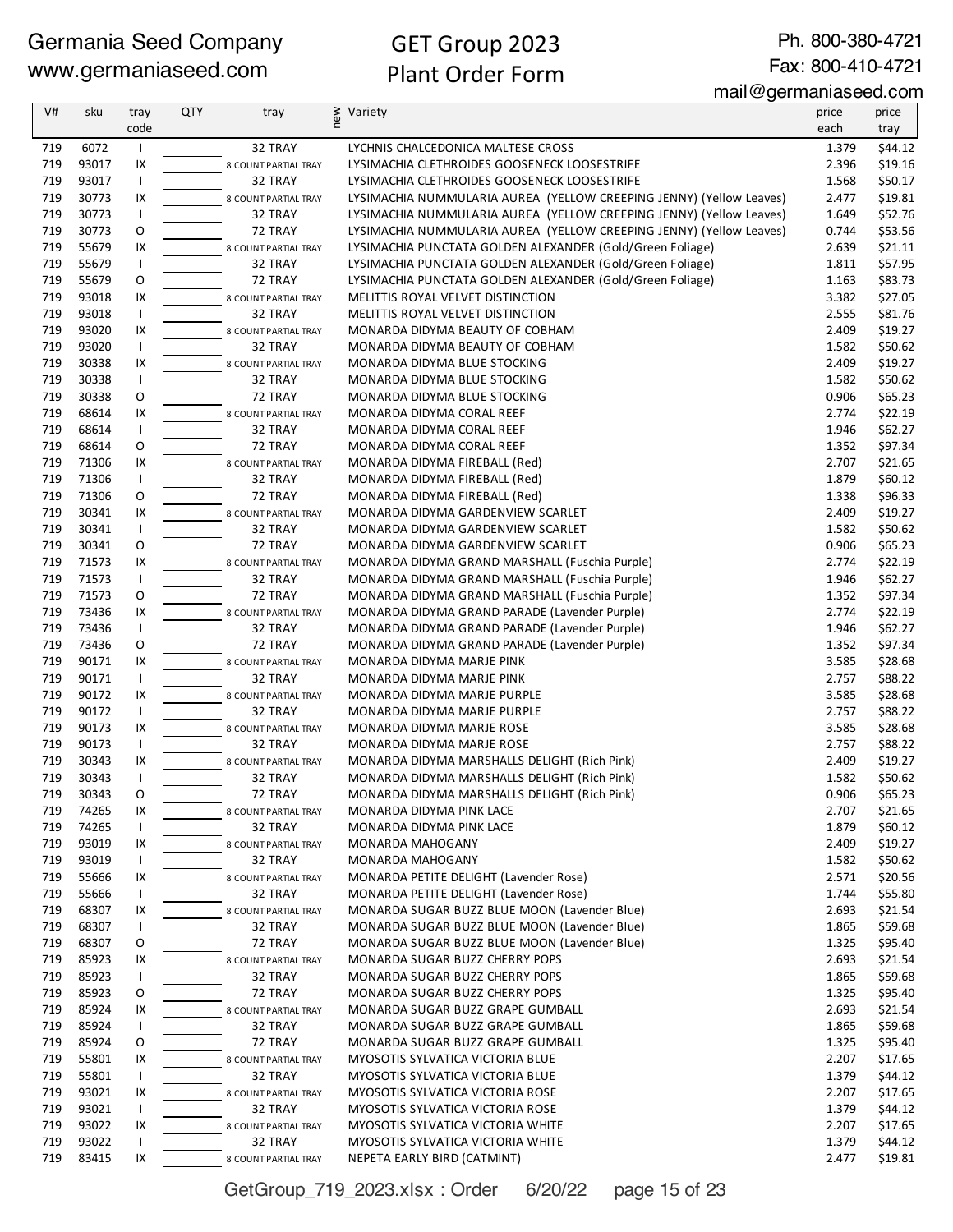Ph. 800-380-4721 Fax: 800-410-4721

mail@germaniaseed.com

| V#  | sku   | tray         | <b>QTY</b> | tray                 | new<br>Variety                                                   | price | price   |
|-----|-------|--------------|------------|----------------------|------------------------------------------------------------------|-------|---------|
|     |       | code         |            |                      |                                                                  | each  | tray    |
| 719 | 83415 |              |            | 32 TRAY              | NEPETA EARLY BIRD (CATMINT)                                      | 1.649 | \$52.76 |
| 719 | 83415 | O            |            | 72 TRAY              | NEPETA EARLY BIRD (CATMINT)                                      | 0.771 | \$55.51 |
| 719 | 71055 | IX           |            | 8 COUNT PARTIAL TRAY | NEPETA KIT CAT (True Blue Dwarf)                                 | 2.612 | \$20.89 |
| 719 | 71055 | $\mathbf{I}$ |            | 32 TRAY              | NEPETA KIT CAT (True Blue Dwarf)                                 | 1.784 | \$57.08 |
| 719 | 71055 | 0            |            | 72 TRAY              | NEPETA KIT CAT (True Blue Dwarf)                                 | 0.852 | \$61.34 |
| 719 | 93024 | IX           |            | 8 COUNT PARTIAL TRAY | NEPETA SUBSESSILIS CANDY CAT                                     | 2.477 | \$19.81 |
| 719 | 93024 | $\mathbf{I}$ |            | 32 TRAY              | NEPETA SUBSESSILIS CANDY CAT                                     | 1.649 | \$52.76 |
| 719 | 93024 | 0            |            | 72 TRAY              | NEPETA SUBSESSILIS CANDY CAT                                     | 0.771 | \$55.51 |
| 719 | 91360 | IX           |            | 8 COUNT PARTIAL TRAY | NEPETA SUMMER MAGIC (CATMINT)                                    | 2.747 | \$21.97 |
| 719 | 91360 | $\mathbf{I}$ |            | 32 TRAY              | NEPETA SUMMER MAGIC (CATMINT)                                    | 1.919 | \$61.40 |
| 719 | 91360 | O            |            | 72 TRAY              | NEPETA SUMMER MAGIC (CATMINT)                                    | 1.000 | \$72.00 |
| 719 | 53567 | IX           |            | 8 COUNT PARTIAL TRAY | NEPETA X FAASSENII BLUE WONDER (CATMINT) (Lavender Blue)         | 2.477 | \$19.81 |
| 719 | 53567 | $\mathsf{I}$ |            | 32 TRAY              | NEPETA X FAASSENII BLUE WONDER (CATMINT) (Lavender Blue)         | 1.649 | \$52.76 |
| 719 | 53567 | O            |            | 72 TRAY              | NEPETA X FAASSENII BLUE WONDER (CATMINT) (Lavender Blue)         | 0.771 | \$55.51 |
| 719 | 30611 | IX           |            | 8 COUNT PARTIAL TRAY | NEPETA X FAASSENII DROPMORE (CATMINT) (Soft Lavender Blue)       | 2.477 | \$19.81 |
| 719 | 30611 | $\mathsf{I}$ |            | 32 TRAY              | NEPETA X FAASSENII DROPMORE (CATMINT) (Soft Lavender Blue)       | 1.649 | \$52.76 |
| 719 | 30611 | O            |            | 72 TRAY              | NEPETA X FAASSENII DROPMORE (CATMINT) (Soft Lavender Blue)       | 0.771 | \$55.51 |
| 719 | 84468 | IX           |            | 8 COUNT PARTIAL TRAY | NEPETA X FAASSENII JUNIOR WALKER (CATMINT)                       | 2.734 | \$21.87 |
| 719 | 84468 | $\mathsf{I}$ |            | 32 TRAY              | NEPETA X FAASSENII JUNIOR WALKER (CATMINT)                       | 1.906 | \$60.99 |
| 719 | 84468 | O            |            | 72 TRAY              | NEPETA X FAASSENII JUNIOR WALKER (CATMINT)                       | 0.987 | \$71.06 |
| 719 | 81967 | IX           |            | 8 COUNT PARTIAL TRAY | NEPETA X FAASSENII LITTLE TITCH (PERSIAN CATMINT)                | 2.477 | \$19.81 |
| 719 | 81967 | $\mathbf{I}$ |            | 32 TRAY              | NEPETA X FAASSENII LITTLE TITCH (PERSIAN CATMINT)                | 1.649 | \$52.76 |
| 719 | 81967 | O            |            | 72 TRAY              | NEPETA X FAASSENII LITTLE TITCH (PERSIAN CATMINT)                | 0.771 | \$55.51 |
| 719 | 93023 | IX           |            | 8 COUNT PARTIAL TRAY | NEPETA X FAASSENII SNOWFLAKE                                     | 2.477 | \$19.81 |
| 719 | 93023 | $\mathbf{I}$ |            | 32 TRAY              | NEPETA X FAASSENII SNOWFLAKE                                     | 1.649 | \$52.76 |
| 719 | 93023 | 0            |            | 72 TRAY              | NEPETA X FAASSENII SNOWFLAKE                                     | 0.771 | \$55.51 |
| 719 | 58830 | IX           |            | 8 COUNT PARTIAL TRAY | NEPETA X FAASSENII WALKERS LOW (CATMINT) (Blue/Purple)           | 2.477 | \$19.81 |
| 719 | 58830 | $\mathsf{I}$ |            | 32 TRAY              | NEPETA X FAASSENII WALKERS LOW (CATMINT) (Blue/Purple)           | 1.649 | \$52.76 |
| 719 | 58830 | O            |            | 72 TRAY              | NEPETA X FAASSENII WALKERS LOW (CATMINT) (Blue/Purple)           | 0.771 | \$55.51 |
| 719 | 6122  | IX           |            | 8 COUNT PARTIAL TRAY | OENOTHERA MACROCARPA MISSOURIENSIS (Lemon Yellow)                | 2.234 | \$17.87 |
| 719 | 6122  | $\mathbf{I}$ |            | 32 TRAY              | OENOTHERA MACROCARPA MISSOURIENSIS (Lemon Yellow)                | 1.406 | \$44.99 |
| 719 | 30351 | IX           |            | 8 COUNT PARTIAL TRAY | OENOTHERA TETRAGONA FRUTICOSA (SUNDROPS)                         | 2.234 | \$17.87 |
| 719 | 30351 | $\mathbf{I}$ |            | 32 TRAY              | OENOTHERA TETRAGONA FRUTICOSA (SUNDROPS)                         | 1.406 | \$44.99 |
| 719 | 93025 | IX           |            | 8 COUNT PARTIAL TRAY | OREGANO ORNAMENTAL ORIGANUM HERRENHAUSEN                         | 2.369 | \$18.95 |
| 719 | 93025 | $\mathsf{I}$ |            | 32 TRAY              | OREGANO ORNAMENTAL ORIGANUM HERRENHAUSEN                         | 1.541 | \$49.31 |
| 719 | 88060 | IX           |            | 8 COUNT PARTIAL TRAY | PAPAVER (POPPY) ORIENTALE ALLEGRO (Red Dwarf)                    | 2.288 | \$18.30 |
| 719 | 88060 | $\mathbf{I}$ |            | 32 TRAY              | PAPAVER (POPPY) ORIENTALE ALLEGRO (Red Dwarf)                    | 1.460 | \$46.72 |
| 719 | 6147  | IX           |            | 8 COUNT PARTIAL TRAY | PAPAVER (POPPY) ORIENTALE BRILLIANT (Fiery Scarlet)              | 2.288 | \$18.30 |
| 719 | 6147  | $\mathbf{I}$ |            | 32 TRAY              | PAPAVER (POPPY) ORIENTALE BRILLIANT (Fiery Scarlet)              | 1.460 | \$46.72 |
| 719 | 6146  | IX           |            | 8 COUNT PARTIAL TRAY | PAPAVER (POPPY) ORIENTALE PRINCE OF ORANGE                       | 2.288 | \$18.30 |
| 719 | 6146  |              |            | 32 TRAY              | PAPAVER (POPPY) ORIENTALE PRINCE OF ORANGE                       | 1.460 | \$46.72 |
| 719 | 6148  | IX           |            | 8 COUNT PARTIAL TRAY | PAPAVER (POPPY) ORIENTALE PRINCESS VICTORIA LOUISE (Pink/Salmon) | 2.288 | \$18.30 |
| 719 | 6148  | <b>I</b>     |            | 32 TRAY              | PAPAVER (POPPY) ORIENTALE PRINCESS VICTORIA LOUISE (Pink/Salmon) | 1.460 | \$46.72 |
| 719 | 54329 | IX           |            | 8 COUNT PARTIAL TRAY | PAPAVER (POPPY) ORIENTALE ROYAL WEDDING (White w/Black)          | 2.288 | \$18.30 |
| 719 | 54329 | <b>I</b>     |            | 32 TRAY              | PAPAVER (POPPY) ORIENTALE ROYAL WEDDING (White w/Black)          | 1.460 | \$46.72 |
| 719 | 30787 | IX           |            | 8 COUNT PARTIAL TRAY | PENSTEMON BARBATUS PRAIRIE DUSK (Purple)                         | 2.585 | \$20.68 |
| 719 | 30787 | $\mathbf{I}$ |            | 32 TRAY              | PENSTEMON BARBATUS PRAIRIE DUSK (Purple)                         | 1.757 | \$56.22 |
| 719 | 55481 | IX           |            | 8 COUNT PARTIAL TRAY | PENSTEMON CHERRY SPARKS                                          | 2.734 | \$21.87 |
| 719 | 55481 | $\mathbf{I}$ |            | 32 TRAY              | PENSTEMON CHERRY SPARKS                                          | 1.906 | \$60.99 |
| 719 | 30359 | IX           |            | 8 COUNT PARTIAL TRAY | PENSTEMON DIGITALIS HUSKER RED (White w/Bronze Red Leaf)         | 2.585 | \$20.68 |
| 719 | 30359 | $\mathbf{I}$ |            | 32 TRAY              | PENSTEMON DIGITALIS HUSKER RED (White w/Bronze Red Leaf)         | 1.757 | \$56.22 |
| 719 | 82549 | IX           |            | 8 COUNT PARTIAL TRAY | PENSTEMON DIGITALIS POCAHONTAS (Lavender Pink)                   | 2.842 | \$22.73 |
| 719 | 82549 | <b>I</b>     |            | 32 TRAY              | PENSTEMON DIGITALIS POCAHONTAS (Lavender Pink)                   | 2.014 | \$64.44 |
| 719 | 87968 | IX           |            | 8 COUNT PARTIAL TRAY | PENSTEMON ROCK CANDY BLUE                                        | 2.734 | \$21.87 |
| 719 | 87968 | $\mathsf{I}$ |            | 32 TRAY              | PENSTEMON ROCK CANDY BLUE                                        | 1.906 | \$60.99 |
| 719 | 86100 | IX           |            | 8 COUNT PARTIAL TRAY | PENSTEMON ROCK CANDY PINK                                        | 2.734 | \$21.87 |
| 719 | 86100 | $\mathbf{I}$ |            | 32 TRAY              | PENSTEMON ROCK CANDY PINK                                        | 1.906 | \$60.99 |
| 719 | 60479 | IX           |            | 8 COUNT PARTIAL TRAY | PEROVSKIA ATRIPLICIFOLIA LITTLE SPIRE                            | 2.612 | \$20.89 |
| 719 | 60479 | $\mathbf{I}$ |            | 32 TRAY              | PEROVSKIA ATRIPLICIFOLIA LITTLE SPIRE                            | 1.784 | \$57.08 |
| 719 | 60479 | O            |            | 72 TRAY              | PEROVSKIA ATRIPLICIFOLIA LITTLE SPIRE                            | 0.838 | \$60.33 |
| 719 | 30365 | IX           |            | 8 COUNT PARTIAL TRAY | PEROVSKIA ATRIPLICIFOLIA RUSSIAN SAGE                            | 2.612 | \$20.89 |
| 719 | 30365 |              |            | 32 TRAY              | PEROVSKIA ATRIPLICIFOLIA RUSSIAN SAGE                            | 1.784 | \$57.08 |

GetGroup\_719\_2023.xlsx : Order 6/20/22 page 16 of 23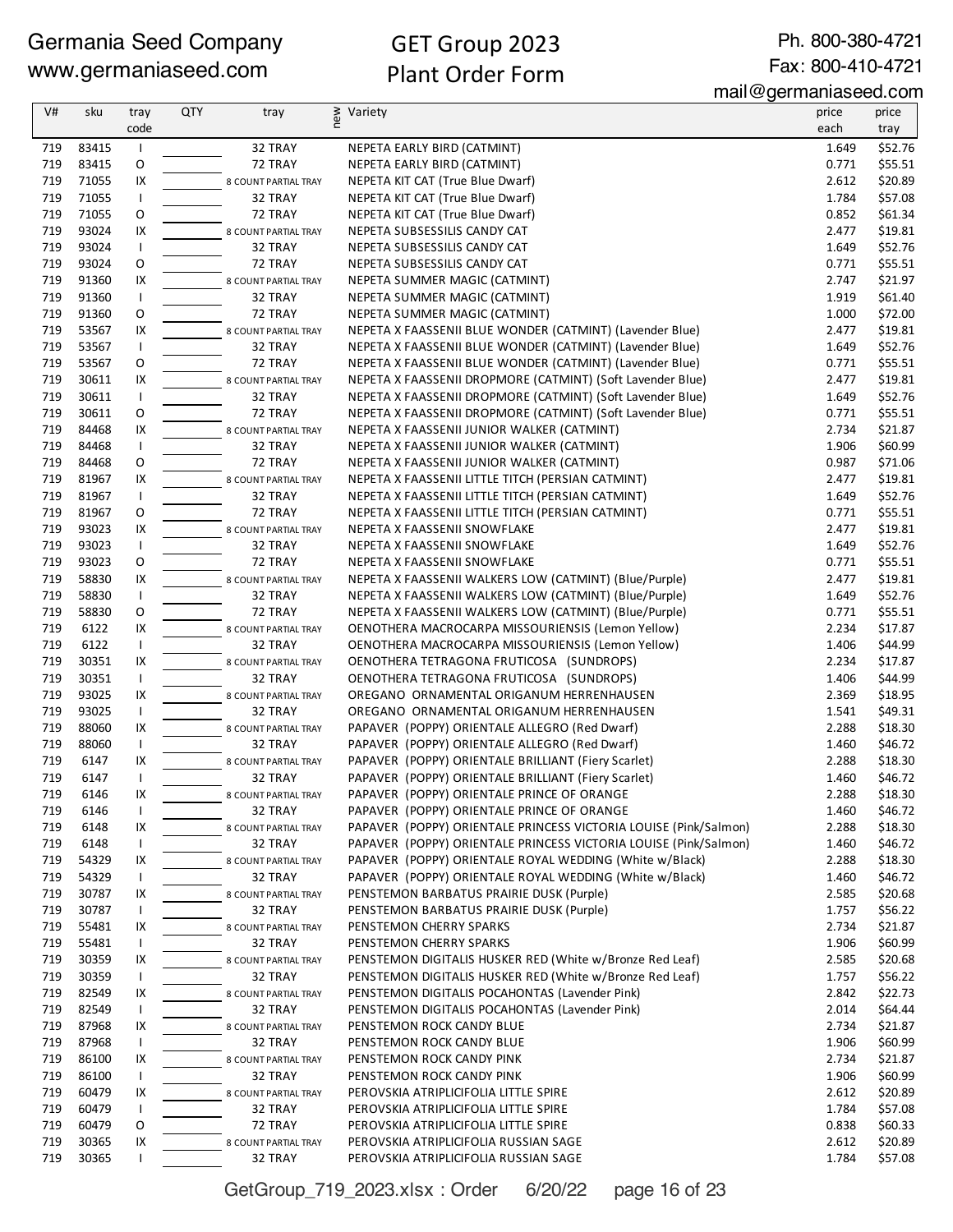# GET Group 2023 Plant Order Form

Ph. 800-380-4721 Fax: 800-410-4721

mail@germaniaseed.com

| V#         | sku            | tray               | <b>QTY</b> | tray                            | ≥ Variety<br>E                                                                   | price          | price              |
|------------|----------------|--------------------|------------|---------------------------------|----------------------------------------------------------------------------------|----------------|--------------------|
|            |                | code               |            |                                 |                                                                                  | each           | tray               |
| 719        | 30365          | O                  |            | 72 TRAY                         | PEROVSKIA ATRIPLICIFOLIA RUSSIAN SAGE                                            | 0.838          | \$60.33            |
| 719        | 53029          | IX                 |            | 8 COUNT PARTIAL TRAY            | PERSICARIA FILIFORMA PAINTER'S PALETTE                                           | 2.369          | \$18.95            |
| 719        | 53029          | $\mathbf{I}$       |            | 32 TRAY                         | PERSICARIA FILIFORMA PAINTER'S PALETTE                                           | 1.541          | \$49.31            |
| 719        | 58193          | IX                 |            | 8 COUNT PARTIAL TRAY            | PERSICARIA MICROCEPHALA RED DRAGON                                               | 2.774          | \$22.19            |
| 719        | 58193          | $\mathsf{I}$       |            | 32 TRAY                         | PERSICARIA MICROCEPHALA RED DRAGON                                               | 1.946          | \$62.27            |
| 719        | 58193          | O                  |            | 72 TRAY                         | PERSICARIA MICROCEPHALA RED DRAGON                                               | 0.987          | \$71.06            |
| 719        | 67558          | IX                 |            | 8 COUNT PARTIAL TRAY            | PHLOX DIVARICATA BLUE MOON                                                       | 2.855          | \$22.84            |
| 719        | 67558          | $\mathbf{I}$       |            | 32 TRAY                         | PHLOX DIVARICATA BLUE MOON                                                       | 2.027          | \$64.86            |
| 719        | 83216          | IX                 |            | 8 COUNT PARTIAL TRAY            | PHLOX HYBRIDA GLABERRIMA FOREVER PINK                                            | 2.977          | \$23.81            |
| 719        | 83216          | $\mathbf{I}$       |            | 32 TRAY                         | PHLOX HYBRIDA GLABERRIMA FOREVER PINK                                            | 2.149          | \$68.76            |
| 719        | 83216          | O                  |            | 72 TRAY                         | PHLOX HYBRIDA GLABERRIMA FOREVER PINK                                            | 1.298          | \$93.45            |
| 719<br>719 | 93026<br>93026 | IX<br>$\mathbf{I}$ |            | 8 COUNT PARTIAL TRAY            | PHLOX MACULATA NATASCHA                                                          | 2.855<br>2.027 | \$22.84<br>\$64.86 |
| 719        | 60480          | IX                 |            | 32 TRAY                         | PHLOX MACULATA NATASCHA<br>PHLOX PANICULATA BLUE PARADISE (Blue to Violet)       | 2.896          | \$23.16            |
| 719        | 60480          | $\mathsf{I}$       |            | 8 COUNT PARTIAL TRAY<br>32 TRAY | PHLOX PANICULATA BLUE PARADISE (Blue to Violet)                                  | 2.068          | \$66.17            |
| 719        | 30376          | IX                 |            | 8 COUNT PARTIAL TRAY            | PHLOX PANICULATA BRIGHT EYES (Pink w/Red Eye)                                    | 2.896          | \$23.16            |
| 719        | 30376          | $\mathbf{I}$       |            | 32 TRAY                         | PHLOX PANICULATA BRIGHT EYES (Pink w/Red Eye)                                    | 2.068          | \$66.17            |
| 719        | 93028          | IX                 |            | 8 COUNT PARTIAL TRAY            | PHLOX PANICULATA DANIELLE                                                        | 3.152          | \$25.21            |
| 719        | 93028          | $\mathsf{I}$       |            | 32 TRAY                         | PHLOX PANICULATA DANIELLE                                                        | 2.325          | \$74.40            |
| 719        | 30380          | IX                 |            | 8 COUNT PARTIAL TRAY            | PHLOX PANICULATA DAVID (White)                                                   | 2.896          | \$23.16            |
| 719        | 30380          | $\mathbf{I}$       |            | 32 TRAY                         | PHLOX PANICULATA DAVID (White)                                                   | 2.068          | \$66.17            |
| 719        | 30380          | O                  |            | 72 TRAY                         | PHLOX PANICULATA DAVID (White)                                                   | 1.055          | \$75.96            |
| 719        | 71277          | IX                 |            | 8 COUNT PARTIAL TRAY            | PHLOX PANICULATA DAVID'S LAVENDER                                                | 3.220          | \$25.76            |
| 719        | 71277          | $\mathbf{I}$       |            | 32 TRAY                         | PHLOX PANICULATA DAVID'S LAVENDER                                                | 2.392          | \$76.54            |
| 719        | 30383          | IX                 |            | 8 COUNT PARTIAL TRAY            | PHLOX PANICULATA FRANZ SCHUBERT (Pastel Lavender Blue)                           | 2.855          | \$22.84            |
| 719        | 30383          | $\mathsf{I}$       |            | 32 TRAY                         | PHLOX PANICULATA FRANZ SCHUBERT (Pastel Lavender Blue)                           | 2.027          | \$64.86            |
| 719        | 84415          | IX                 |            | 8 COUNT PARTIAL TRAY            | PHLOX PANICULATA GLAMOUR GIRL (Hot Coral Pink)                                   | 3.207          | \$25.65            |
| 719        | 84415          | $\mathsf{I}$       |            | 32 TRAY                         | PHLOX PANICULATA GLAMOUR GIRL (Hot Coral Pink)                                   | 2.379          | \$76.12            |
| 719        | 78885          | IX                 |            | 8 COUNT PARTIAL TRAY            | PHLOX PANICULATA GRENADINE DREAM (Red/Purple)                                    | 2.977          | \$23.81            |
| 719        | 78885          | $\mathbf{I}$       |            | 32 TRAY                         | PHLOX PANICULATA GRENADINE DREAM (Red/Purple)                                    | 2.149          | \$68.76            |
| 719        | 93029          | IX                 |            | 8 COUNT PARTIAL TRAY            | PHLOX PANICULATA KATHERINE                                                       | 2.855          | \$22.84            |
| 719        | 93029          | $\mathbf{I}$       |            | 32 TRAY                         | PHLOX PANICULATA KATHERINE                                                       | 2.027          | \$64.86            |
| 719        | 56795          | IX                 |            | 8 COUNT PARTIAL TRAY            | PHLOX PANICULATA LAURA (Purple w/White)                                          | 2.855          | \$22.84            |
| 719        | 56795          | $\mathsf{I}$       |            | 32 TRAY                         | PHLOX PANICULATA LAURA (Purple w/White)                                          | 2.027          | \$64.86            |
| 719        | 54671          | IX                 |            | 8 COUNT PARTIAL TRAY            | PHLOX PANICULATA NICKY (Magenta)                                                 | 2.855          | \$22.84            |
| 719        | 54671          | $\mathbf{I}$       |            | 32 TRAY                         | PHLOX PANICULATA NICKY (Magenta)                                                 | 2.027          | \$64.86            |
| 719        | 54671          | O                  |            | 72 TRAY                         | PHLOX PANICULATA NICKY (Magenta)                                                 | 1.055          | \$75.96            |
| 719        | 30386          | IX                 |            | 8 COUNT PARTIAL TRAY            | PHLOX PANICULATA ORANGE PERFECTION (Salmon Orange)                               | 2.855          | \$22.84            |
| 719        | 30386          | $\mathbf{I}$<br>IX |            | 32 TRAY                         | PHLOX PANICULATA ORANGE PERFECTION (Salmon Orange)                               | 2.027          | \$64.86<br>\$22.84 |
| 719<br>719 | 30388<br>30388 | $\mathsf{I}$       |            | 8 COUNT PARTIAL TRAY<br>32 TRAY | PHLOX PANICULATA STARFIRE (Cherry Red)<br>PHLOX PANICULATA STARFIRE (Cherry Red) | 2.855<br>2.027 | \$64.86            |
| 719        | 92309          | IX                 |            | 8 COUNT PARTIAL TRAY            | PHLOX PANICULATA SUPER KA-POW FUCHSIA                                            | 2.896          | \$23.16            |
| 719        | 92309          | $\mathsf{I}$       |            | 32 TRAY                         | PHLOX PANICULATA SUPER KA-POW FUCHSIA                                            | 2.068          | \$66.17            |
| 719        | 92309          | 0                  |            | 72 TRAY                         | PHLOX PANICULATA SUPER KA-POW FUCHSIA                                            | 1.095          | \$78.84            |
| 719        | 93030          | IX                 |            | 8 COUNT PARTIAL TRAY            | PHLOX PANICULATA THAI PINK JADE                                                  | 3.220          | \$25.76            |
| 719        | 93030          | $\mathsf{I}$       |            | 32 TRAY                         | PHLOX PANICULATA THAI PINK JADE                                                  | 2.392          | \$76.54            |
| 719        | 93032          | IX                 |            | 8 COUNT PARTIAL TRAY            | PHLOX STOLONIFERA BLUE RIDGE                                                     | 2.909          | \$23.27            |
| 719        | 93032          | $\mathbf{I}$       |            | 32 TRAY                         | PHLOX STOLONIFERA BLUE RIDGE                                                     | 2.082          | \$66.62            |
| 719        | 93032          | O                  |            | 72 TRAY                         | PHLOX STOLONIFERA BLUE RIDGE                                                     | 0.946          | \$68.11            |
| 719        | 93033          | IX                 |            | 8 COUNT PARTIAL TRAY            | PHLOX STOLONIFERA PINK RIDGE                                                     | 2.909          | \$23.27            |
| 719        | 93033          | $\mathsf{I}$       |            | 32 TRAY                         | PHLOX STOLONIFERA PINK RIDGE                                                     | 2.082          | \$66.62            |
| 719        | 93033          | O                  |            | 72 TRAY                         | PHLOX STOLONIFERA PINK RIDGE                                                     | 0.946          | \$68.11            |
| 719        | 30395          | IX                 |            | 8 COUNT PARTIAL TRAY            | PHLOX STOLONIFERA SHERWOOD PURPLE (Clear Purple)                                 | 2.909          | \$23.27            |
| 719        | 30395          | $\mathsf{I}$       |            | 32 TRAY                         | PHLOX STOLONIFERA SHERWOOD PURPLE (Clear Purple)                                 | 2.082          | \$66.62            |
| 719        | 30395          | O                  |            | 72 TRAY                         | PHLOX STOLONIFERA SHERWOOD PURPLE (Clear Purple)                                 | 0.946          | \$68.11            |
| 719        | 30397          | IX                 |            | 8 COUNT PARTIAL TRAY            | PHLOX SUBULATA CANDY STRIPE (Pink/White)                                         | 2.369          | \$18.95            |
| 719        | 30397          | $\mathsf{I}$       |            | 32 TRAY                         | PHLOX SUBULATA CANDY STRIPE (Pink/White)                                         | 1.541          | \$49.31            |
| 719        | 30397          | O                  |            | 72 TRAY                         | PHLOX SUBULATA CANDY STRIPE (Pink/White)                                         | 0.784          | \$56.44            |
| 719        | 30400          | IX                 |            | 8 COUNT PARTIAL TRAY            | PHLOX SUBULATA EMERALD BLUE (Lilac)                                              | 2.369          | \$18.95            |
| 719        | 30400          | $\mathbf{I}$       |            | 32 TRAY                         | PHLOX SUBULATA EMERALD BLUE (Lilac)                                              | 1.541          | \$49.31            |
| 719        | 30400          | O                  |            | 72 TRAY                         | PHLOX SUBULATA EMERALD BLUE (Lilac)                                              | 0.784          | \$56.44            |
| 719        | 30402          | IX                 |            | 8 COUNT PARTIAL TRAY            | PHLOX SUBULATA FORT HILL (Rose Pink w/Eye)                                       | 2.369          | \$18.95            |

GetGroup\_719\_2023.xlsx : Order 6/20/22 page 17 of 23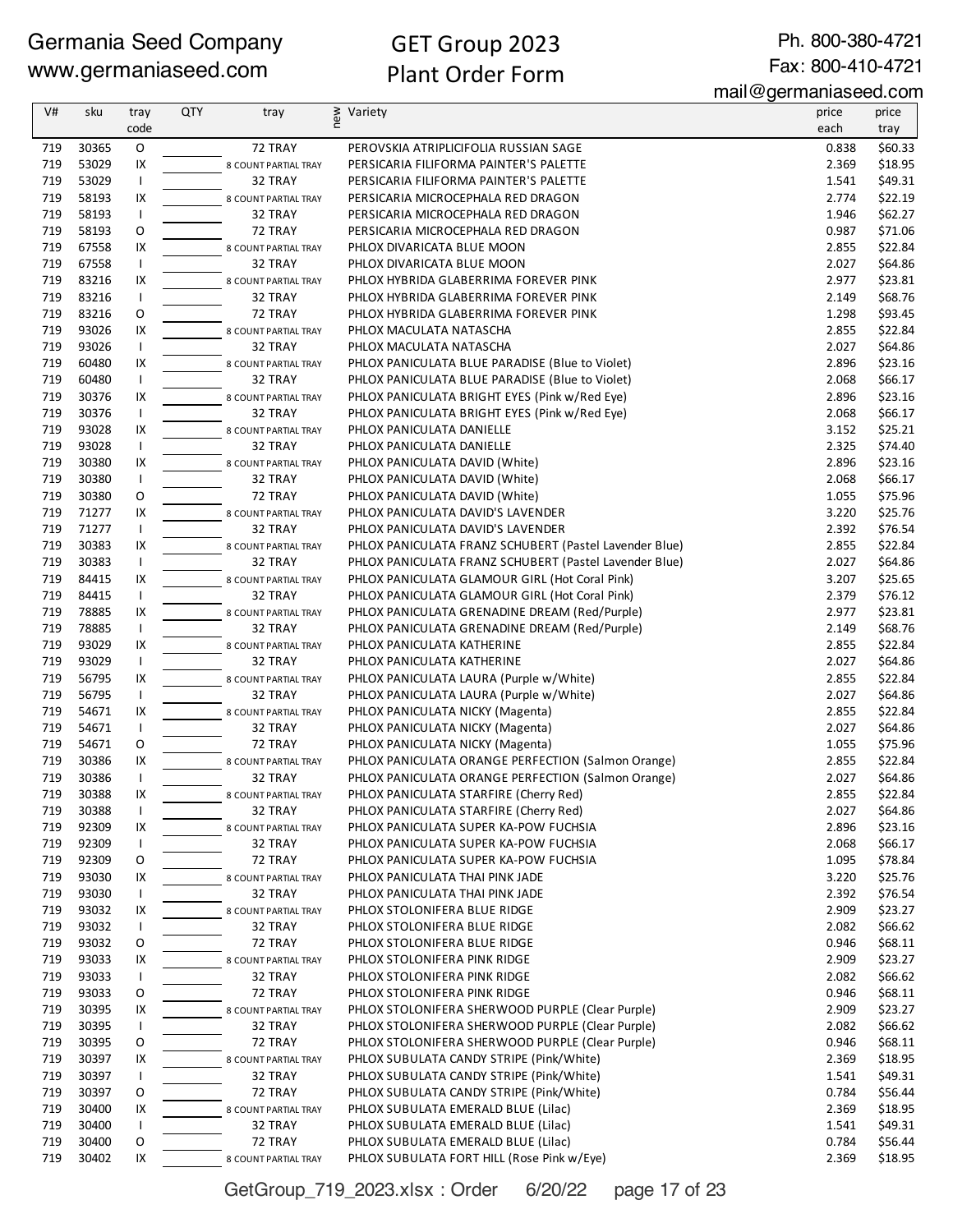Ph. 800-380-4721 Fax: 800-410-4721

mail@germaniaseed.com

| V#  | sku   | tray         | <b>QTY</b> | tray                 | new | Variety                                                             | price | price    |
|-----|-------|--------------|------------|----------------------|-----|---------------------------------------------------------------------|-------|----------|
|     |       | code         |            |                      |     |                                                                     | each  | tray     |
| 719 | 30402 | $\mathbf{I}$ |            | 32 TRAY              |     | PHLOX SUBULATA FORT HILL (Rose Pink w/Eye)                          | 1.541 | \$49.31  |
| 719 | 30402 | O            |            | 72 TRAY              |     | PHLOX SUBULATA FORT HILL (Rose Pink w/Eye)                          | 0.784 | \$56.44  |
| 719 | 30409 | IX           |            | 8 COUNT PARTIAL TRAY |     | PHLOX SUBULATA SCARLET FLAME                                        | 2.369 | \$18.95  |
| 719 | 30409 | $\mathsf{I}$ |            | 32 TRAY              |     | PHLOX SUBULATA SCARLET FLAME                                        | 1.541 | \$49.31  |
| 719 | 30409 | O            |            | 72 TRAY              |     | PHLOX SUBULATA SCARLET FLAME                                        | 0.784 | \$56.44  |
| 719 | 88543 | IX           |            | 8 COUNT PARTIAL TRAY |     | PHLOX SUBULATA STRAWBERRIES AND CREAM (White Maturing to Dark Pink) | 2.882 | \$23.05  |
| 719 | 88543 | $\mathbf{I}$ |            | 32 TRAY              |     | PHLOX SUBULATA STRAWBERRIES AND CREAM (White Maturing to Dark Pink) | 2.055 | \$65.76  |
| 719 | 88543 | O            |            | 72 TRAY              |     | PHLOX SUBULATA STRAWBERRIES AND CREAM (White Maturing to Dark Pink) | 1.298 | \$93.45  |
| 719 | 86104 | IX           |            | 8 COUNT PARTIAL TRAY |     | PHLOX SUBULATA VIOLET PINWHEELS                                     | 2.788 | \$22.30  |
| 719 | 86104 | $\mathbf{I}$ |            | 32 TRAY              |     | PHLOX SUBULATA VIOLET PINWHEELS                                     | 1.960 | \$62.72  |
| 719 | 86104 | O            |            | 72 TRAY              |     | PHLOX SUBULATA VIOLET PINWHEELS                                     | 1.298 | \$93.45  |
| 719 | 30410 | IX           |            | 8 COUNT PARTIAL TRAY |     | PHLOX SUBULATA WHITE DELIGHT (Pure White)                           | 2.369 | \$18.95  |
| 719 | 30410 | $\mathbf{I}$ |            | 32 TRAY              |     | PHLOX SUBULATA WHITE DELIGHT (Pure White)                           | 1.541 | \$49.31  |
| 719 | 30410 | O            |            | 72 TRAY              |     | PHLOX SUBULATA WHITE DELIGHT (Pure White)                           | 0.784 | \$56.44  |
| 719 | 58198 | IX           |            | 8 COUNT PARTIAL TRAY |     | PHYSOSTEGIA VIRGINIANA MISS MANNERS OBEDIENT PLANT (White)          | 2.734 | \$21.87  |
| 719 | 58198 | $\mathsf{I}$ |            | 32 TRAY              |     | PHYSOSTEGIA VIRGINIANA MISS MANNERS OBEDIENT PLANT (White)          | 1.906 | \$60.99  |
| 719 | 58198 | O            |            | 72 TRAY              |     | PHYSOSTEGIA VIRGINIANA MISS MANNERS OBEDIENT PLANT (White)          | 1.271 | \$91.51  |
| 719 | 80639 | IX           |            | 8 COUNT PARTIAL TRAY |     | PHYSOSTEGIA VIRGINIANA PINK MANNERS OBEDIENT PLANT (Lavender Pink)  | 2.842 | \$22.73  |
| 719 | 80639 | $\mathbf{I}$ |            | 32 TRAY              |     | PHYSOSTEGIA VIRGINIANA PINK MANNERS OBEDIENT PLANT (Lavender Pink)  | 2.014 | \$64.44  |
| 719 | 80639 | O            |            | 72 TRAY              |     | PHYSOSTEGIA VIRGINIANA PINK MANNERS OBEDIENT PLANT (Lavender Pink)  | 1.365 | \$98.28  |
| 719 | 93034 | IX           |            | 8 COUNT PARTIAL TRAY |     | PHYSOSTEGIA VIRGINIANA VARIEGATA                                    | 2.477 | \$19.81  |
| 719 | 93034 | $\mathsf{I}$ |            | 32 TRAY              |     | PHYSOSTEGIA VIRGINIANA VARIEGATA                                    | 1.649 | \$52.76  |
| 719 | 93034 | O            |            | 72 TRAY              |     | PHYSOSTEGIA VIRGINIANA VARIEGATA                                    | 1.136 | \$81.79  |
| 719 | 6116  | IX           |            | 8 COUNT PARTIAL TRAY |     | PLATYCODON GRANDIFLORA SENTIMENTAL BLUE (Blue Dwarf)                | 2.585 | \$20.68  |
| 719 | 6116  | $\mathsf{I}$ |            | 32 TRAY              |     | PLATYCODON GRANDIFLORA SENTIMENTAL BLUE (Blue Dwarf)                | 1.757 | \$56.22  |
| 719 | 32915 | IX           |            | 8 COUNT PARTIAL TRAY |     | POLEMONIUM CAERULEUM PEARL BLUE                                     | 3.261 | \$26.08  |
| 719 | 32915 | $\mathbf{I}$ |            | 32 TRAY              |     | POLEMONIUM CAERULEUM PEARL BLUE                                     | 2.433 | \$77.85  |
| 719 | 68619 | IX           |            | 8 COUNT PARTIAL TRAY |     | POLEMONIUM REPTANS STAIRWAY TO HEAVEN                               | 5.058 | \$40.46  |
| 719 | 68619 | $\mathbf{I}$ |            | 32 TRAY              |     | POLEMONIUM REPTANS STAIRWAY TO HEAVEN                               | 4.230 | \$135.36 |
| 719 | 93035 | IX           |            | 8 COUNT PARTIAL TRAY |     | POLEMONIUM SONIAS BLUE BELL                                         | 3.261 | \$26.08  |
| 719 | 93035 | $\mathsf{I}$ |            | 32 TRAY              |     | POLEMONIUM SONIAS BLUE BELL                                         | 2.433 | \$77.85  |
| 719 | 93036 | IX           |            | 8 COUNT PARTIAL TRAY |     | POLYGONATUM BIFLORUM NANUM PRINCE CHARMING                          | 3.193 | \$25.54  |
| 719 | 93036 | $\mathbf{I}$ |            | 32 TRAY              |     | POLYGONATUM BIFLORUM NANUM PRINCE CHARMING                          | 2.365 | \$75.68  |
| 719 | 93037 | IX           |            | 8 COUNT PARTIAL TRAY |     | PRIMULA POLYANTHUS FRANCESCA                                        | 2.923 | \$23.38  |
| 719 | 93037 | $\mathbf{I}$ |            | 32 TRAY              |     | PRIMULA POLYANTHUS FRANCESCA                                        | 2.095 | \$67.04  |
| 719 | 93038 | IX           |            | 8 COUNT PARTIAL TRAY |     | PRIMULA VULGARIS                                                    | 2.774 | \$22.19  |
| 719 | 93038 | $\mathbf{I}$ |            | 32 TRAY              |     | PRIMULA VULGARIS                                                    | 1.946 | \$62.27  |
| 719 | 93039 | IX           |            | 8 COUNT PARTIAL TRAY |     | PULMONARIA LISA MARIE                                               | 3.747 | \$29.97  |
| 719 | 93039 | $\mathsf{I}$ |            | 32 TRAY              |     | PULMONARIA LISA MARIE                                               | 2.919 | \$93.40  |
| 719 | 93041 | IX           |            | 8 COUNT PARTIAL TRAY |     | PULMONARIA LONGIFOLIA BERTRAM ANDERSON (LUNGWORT)                   | 3.355 | \$26.84  |
| 719 | 93041 | $\mathbf{I}$ |            | 32 TRAY              |     | PULMONARIA LONGIFOLIA BERTRAM ANDERSON (LUNGWORT)                   | 2.527 | \$80.86  |
| 719 | 93042 | IX           |            | 8 COUNT PARTIAL TRAY |     | PULMONARIA LONGIFOLIA ROY DAVIDSON                                  | 3.355 | \$26.84  |
| 719 | 93042 | $\mathsf{I}$ |            | 32 TRAY              |     | PULMONARIA LONGIFOLIA ROY DAVIDSON                                  | 2.527 | \$80.86  |
| 719 | 54686 | IX           |            |                      |     | 8 COUNT PARTIAL TRAY * PULMONARIA OFFICINALIS SISSINGHURST WHITE    | 3.355 | \$26.84  |
| 719 | 54686 | $\mathbf{I}$ |            | 32 TRAY              |     | <b>★ PULMONARIA OFFICINALIS SISSINGHURST WHITE</b>                  | 2.527 | \$80.86  |
| 719 | 93040 | IX           |            | 8 COUNT PARTIAL TRAY |     | PULMONARIA SAMOURI                                                  | 3.355 | \$26.84  |
| 719 | 93040 | I            |            | 32 TRAY              |     | PULMONARIA SAMOURI                                                  | 2.527 | \$80.86  |
| 719 | 5545  | IX           |            | 8 COUNT PARTIAL TRAY |     | PULSATILLA (ANEMONE) VULGARIS PASQUE FLOWER (Violet)                | 3.247 | \$25.97  |
| 719 | 5545  | $\mathbf{I}$ |            | 32 TRAY              |     | PULSATILLA (ANEMONE) VULGARIS PASQUE FLOWER (Violet)                | 2.419 | \$77.40  |
| 719 | 88491 | IX           |            | 8 COUNT PARTIAL TRAY |     | RUDBECKIA AMERICAN GOLD RUSH                                        | 3.342 | \$26.73  |
| 719 | 88491 | $\mathsf{I}$ |            | 32 TRAY              |     | RUDBECKIA AMERICAN GOLD RUSH                                        | 2.514 | \$80.44  |
| 719 | 88491 | O            |            | 72 TRAY              |     | RUDBECKIA AMERICAN GOLD RUSH                                        | 1.717 | \$123.62 |
| 719 | 40192 | IX           |            | 8 COUNT PARTIAL TRAY |     | RUDBECKIA FULGIDA GOLDSTURM                                         | 2.355 | \$18.84  |
| 719 | 40192 | $\mathbf{I}$ |            | 32 TRAY              |     | RUDBECKIA FULGIDA GOLDSTURM                                         | 1.527 | \$48.86  |
| 719 | 40192 | O            |            | 72 TRAY              |     | RUDBECKIA FULGIDA GOLDSTURM                                         | 1.068 | \$76.89  |
| 719 | 40207 | IX           |            | 8 COUNT PARTIAL TRAY |     | RUDBECKIA HIRTA GOLDILOCKS (Double Bright Yellow)                   | 2.193 | \$17.54  |
| 719 | 40207 | $\mathsf{l}$ |            | 32 TRAY              |     | RUDBECKIA HIRTA GOLDILOCKS (Double Bright Yellow)                   | 1.365 | \$43.68  |
| 719 | 40209 | IX           |            | 8 COUNT PARTIAL TRAY |     | RUDBECKIA HIRTA MARMALADE (Golden Orange)                           | 2.193 | \$17.54  |
| 719 | 40209 | $\mathbf{I}$ |            | 32 TRAY              |     | RUDBECKIA HIRTA MARMALADE (Golden Orange)                           | 1.365 | \$43.68  |
| 719 | 93044 | IX           |            | 8 COUNT PARTIAL TRAY |     | RUDBECKIA SPECIOSA PRAIRIE BLAZE                                    | 2.504 | \$20.03  |
| 719 | 93044 |              |            | 32 TRAY              |     | RUDBECKIA SPECIOSA PRAIRIE BLAZE                                    | 1.676 | \$53.63  |
| 719 | 93044 | O            |            | 72 TRAY              |     | RUDBECKIA SPECIOSA PRAIRIE BLAZE                                    | 1.068 | \$76.89  |

GetGroup\_719\_2023.xlsx : Order 6/20/22 page 18 of 23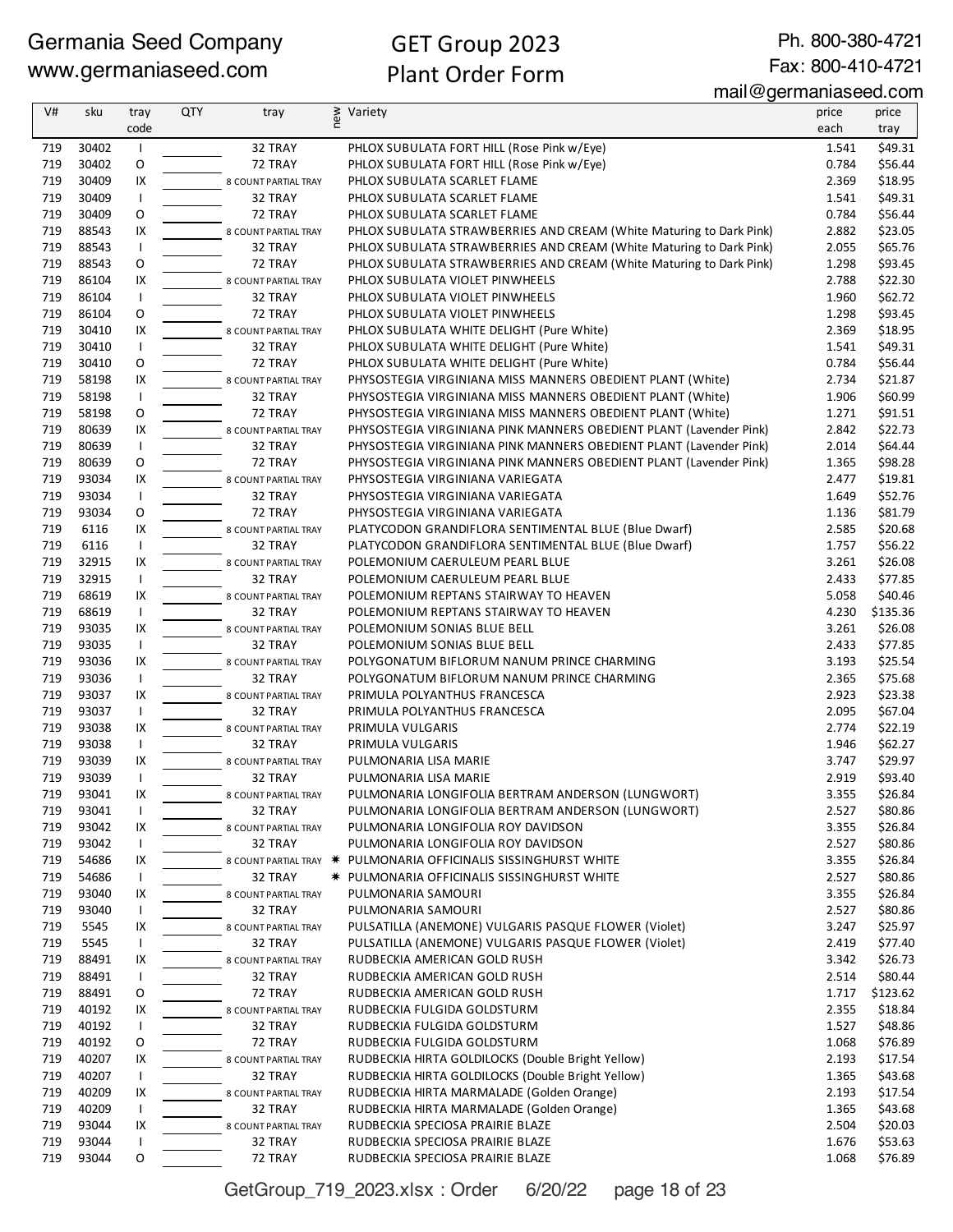# GET Group 2023 Plant Order Form

Ph. 800-380-4721 Fax: 800-410-4721

mail@germaniaseed.com

| V#  | sku   | tray                     | <b>QTY</b> | tray                 | new | Variety                                              | price | price   |
|-----|-------|--------------------------|------------|----------------------|-----|------------------------------------------------------|-------|---------|
|     |       | code                     |            |                      |     |                                                      | each  | tray    |
| 719 | 54917 | IX                       |            | 8 COUNT PARTIAL TRAY |     | RUDBECKIA TRILOBA (BROWN EYED SUSAN)                 | 2.355 | \$18.84 |
| 719 | 54917 | Τ.                       |            | 32 TRAY              |     | RUDBECKIA TRILOBA (BROWN EYED SUSAN)                 | 1.527 | \$48.86 |
| 719 | 83238 | IX                       |            | 8 COUNT PARTIAL TRAY |     | RUDBECKIA TRILOBA PRAIRIE GLOW                       | 2.355 | \$18.84 |
| 719 | 83238 | $\mathsf{I}$             |            | 32 TRAY              |     | RUDBECKIA TRILOBA PRAIRIE GLOW                       | 1.527 | \$48.86 |
| 719 | 83238 | O                        |            | 72 TRAY              |     | RUDBECKIA TRILOBA PRAIRIE GLOW                       | 1.068 | \$76.89 |
| 719 | 30815 | IX                       |            | 8 COUNT PARTIAL TRAY |     | SAGINA SUBULATA AUREA SCOTCH MOSS (Gold)             | 2.369 | \$18.95 |
| 719 | 30815 | $\mathsf{I}$             |            | 32 TRAY              |     | SAGINA SUBULATA AUREA SCOTCH MOSS (Gold)             | 1.541 | \$49.31 |
| 719 | 30814 | IX                       |            | 8 COUNT PARTIAL TRAY |     | SAGINA SUBULATA PEARLWORT (IRISH MOSS)               | 2.301 | \$18.40 |
| 719 | 30814 | $\mathbf{I}$             |            | 32 TRAY              |     | SAGINA SUBULATA PEARLWORT (IRISH MOSS)               | 1.473 | \$47.13 |
| 719 | 93047 | IX                       |            | 8 COUNT PARTIAL TRAY |     | SALVIA EVELINE                                       | 3.193 | \$25.54 |
| 719 | 93047 | $\mathbf{I}$             |            | 32 TRAY              |     | SALVIA EVELINE                                       | 2.365 | \$75.68 |
| 719 | 30446 | IX                       |            | 8 COUNT PARTIAL TRAY |     | SALVIA NEMOROSA BLUE HILL (True Blue)                | 2.369 | \$18.95 |
| 719 | 30446 | $\mathsf{I}$             |            | 32 TRAY              |     | SALVIA NEMOROSA BLUE HILL (True Blue)                | 1.541 | \$49.31 |
| 719 | 88091 | IX                       |            | 8 COUNT PARTIAL TRAY |     | SALVIA NEMOROSA BUMBLEBERRY (Dark Fuchsia Pink)      | 2.625 | \$21.00 |
| 719 | 88091 | Τ.                       |            | 32 TRAY              |     | SALVIA NEMOROSA BUMBLEBERRY (Dark Fuchsia Pink)      | 1.798 | \$57.53 |
| 719 | 58884 | IX                       |            | 8 COUNT PARTIAL TRAY |     | SALVIA NEMOROSA CARADONNA (Violet Blue w/Dark Stems) | 2.369 | \$18.95 |
| 719 | 58884 | $\mathbf{I}$             |            | 32 TRAY              |     | SALVIA NEMOROSA CARADONNA (Violet Blue w/Dark Stems) | 1.541 | \$49.31 |
| 719 | 58884 | O                        |            | 72 TRAY              |     | SALVIA NEMOROSA CARADONNA (Violet Blue w/Dark Stems) | 0.892 | \$64.22 |
| 719 | 30450 | IX                       |            | 8 COUNT PARTIAL TRAY |     | SALVIA NEMOROSA EAST FRIESLAND (Intense Violet Blue) | 2.369 | \$18.95 |
| 719 | 30450 | $\mathbf{I}$             |            | 32 TRAY              |     | SALVIA NEMOROSA EAST FRIESLAND (Intense Violet Blue) | 1.541 | \$49.31 |
| 719 | 30450 | O                        |            | 72 TRAY              |     | SALVIA NEMOROSA EAST FRIESLAND (Intense Violet Blue) | 0.892 | \$64.22 |
| 719 | 84618 | IX                       |            | 8 COUNT PARTIAL TRAY |     | SALVIA NEMOROSA LYRICAL WHITE                        | 2.396 | \$19.16 |
| 719 | 84618 | $\mathsf{I}$             |            | 32 TRAY              |     | SALVIA NEMOROSA LYRICAL WHITE                        | 1.568 | \$50.17 |
| 719 | 84618 | O                        |            | 72 TRAY              |     | SALVIA NEMOROSA LYRICAL WHITE                        | 0.919 | \$66.16 |
| 719 | 64927 | IX                       |            | 8 COUNT PARTIAL TRAY |     | SALVIA NEMOROSA MARCUS (Compact Deep Violet)         | 2.639 | \$21.11 |
| 719 | 64927 | $\mathsf{I}$             |            | 32 TRAY              |     | SALVIA NEMOROSA MARCUS (Compact Deep Violet)         | 1.811 | \$57.95 |
| 719 | 86310 | IX                       |            | 8 COUNT PARTIAL TRAY |     | SALVIA NEMOROSA MARVEL BLUE                          | 2.639 | \$21.11 |
| 719 | 86310 | $\mathbf{I}$             |            | 32 TRAY              |     | SALVIA NEMOROSA MARVEL BLUE                          | 1.811 | \$57.95 |
| 719 | 86310 | 0                        |            | 72 TRAY              |     | SALVIA NEMOROSA MARVEL BLUE                          | 1.190 | \$85.68 |
| 719 | 88136 | IX                       |            | 8 COUNT PARTIAL TRAY |     | SALVIA NEMOROSA MARVEL ROSE                          | 2.639 | \$21.11 |
| 719 | 88136 | $\mathsf{I}$             |            | 32 TRAY              |     | SALVIA NEMOROSA MARVEL ROSE                          | 1.811 | \$57.95 |
| 719 | 88136 | O                        |            | 72 TRAY              |     | SALVIA NEMOROSA MARVEL ROSE                          | 1.190 | \$85.68 |
| 719 | 30451 | IX                       |            | 8 COUNT PARTIAL TRAY |     | SALVIA NEMOROSA MAY NIGHT (Indigo Blue)              | 2.598 | \$20.78 |
| 719 | 30451 | $\mathsf{I}$             |            | 32 TRAY              |     | SALVIA NEMOROSA MAY NIGHT (Indigo Blue)              | 1.771 | \$56.67 |
| 719 | 93046 | IX                       |            | 8 COUNT PARTIAL TRAY |     | SALVIA NEMOROSA SENSATION ROSE                       | 2.639 | \$21.11 |
| 719 | 93046 | $\mathsf{I}$             |            | 32 TRAY              |     | SALVIA NEMOROSA SENSATION ROSE                       | 1.811 | \$57.95 |
| 719 | 53034 | IX                       |            | 8 COUNT PARTIAL TRAY |     | SALVIA NEMOROSA SNOW HILL                            | 2.369 | \$18.95 |
| 719 | 53034 | $\mathbf{I}$             |            | 32 TRAY              |     | SALVIA NEMOROSA SNOW HILL                            | 1.541 | \$49.31 |
| 719 | 53034 | 0                        |            | 72 TRAY              |     | SALVIA NEMOROSA SNOW HILL                            | 0.892 | \$64.22 |
| 719 | 91634 | IX                       |            | 8 COUNT PARTIAL TRAY |     | SALVIA NEMOROSA SWIFTY MULTIFLORA ROSE               | 3.288 | \$26.30 |
| 719 | 91634 | $\overline{\phantom{a}}$ |            | 32 TRAY              |     | SALVIA NEMOROSA SWIFTY MULTIFLORA ROSE               | 2.460 | \$78.72 |
| 719 | 91625 | IX                       |            | 8 COUNT PARTIAL TRAY |     | SALVIA NEMOROSA SWIFTY MULTIFLORA VIOLET             | 3.288 | \$26.30 |
| 719 | 91625 | $\mathbf{I}$             |            | 32 TRAY              |     | SALVIA NEMOROSA SWIFTY MULTIFLORA VIOLET             | 2.460 | \$78.72 |
| 719 | 90182 | IX                       |            | 8 COUNT PARTIAL TRAY |     | SALVIA NEMOROSA SWIFTY WHITE                         | 3.288 | \$26.30 |
| 719 | 90182 | $\mathbf{I}$             |            | 32 TRAY              |     | SALVIA NEMOROSA SWIFTY WHITE                         | 2.460 | \$78.72 |
| 719 | 93045 | IX                       |            | 8 COUNT PARTIAL TRAY |     | SALVIA NEMOROSA WESUWE                               | 2.369 | \$18.95 |
| 719 | 93045 | $\mathbf{I}$             |            | 32 TRAY              |     | SALVIA NEMOROSA WESUWE                               | 1.541 | \$49.31 |
| 719 | 91083 | IX                       |            | 8 COUNT PARTIAL TRAY |     | SALVIA VERTICILLATA PURPLE RAIN                      | 2.423 | \$19.38 |
| 719 | 91083 | $\mathbf{I}$             |            | 32 TRAY              |     | SALVIA VERTICILLATA PURPLE RAIN                      | 1.595 | \$51.04 |
| 719 | 93048 | IX                       |            | 8 COUNT PARTIAL TRAY |     | SALVIA X SYLVESTRIS RHAPSODY IN BLUE                 | 3.193 | \$25.54 |
| 719 | 93048 | $\mathbf{I}$             |            | 32 TRAY              |     | SALVIA X SYLVESTRIS RHAPSODY IN BLUE                 | 2.365 | \$75.68 |
| 719 | 93049 | IX                       |            | 8 COUNT PARTIAL TRAY |     | SALVIA X SYLVESTRIS ROYAL CRIMSON DISTINCTION        | 3.017 | \$24.13 |
| 719 | 93049 | $\mathbf{I}$             |            | 32 TRAY              |     | SALVIA X SYLVESTRIS ROYAL CRIMSON DISTINCTION        | 2.190 | \$70.08 |
| 719 | 64415 | IX                       |            | 8 COUNT PARTIAL TRAY |     | SANGUISORBA LITTLE ANGEL (Maroon)                    | 2.693 | \$21.54 |
| 719 | 64415 | $\mathbf{I}$             |            | 32 TRAY              |     | SANGUISORBA LITTLE ANGEL (Maroon)                    | 1.865 | \$59.68 |
| 719 | 30459 | IX                       |            | 8 COUNT PARTIAL TRAY |     | SCABIOSA COLUMBARIA BUTTERFLY BLUE                   | 2.558 | \$20.46 |
| 719 | 30459 | $\mathbf{I}$             |            | 32 TRAY              |     | SCABIOSA COLUMBARIA BUTTERFLY BLUE                   | 1.730 | \$55.36 |
| 719 | 30460 | IX                       |            | 8 COUNT PARTIAL TRAY |     | SCABIOSA COLUMBARIA PINK MIST                        | 2.558 | \$20.46 |
| 719 | 30460 | $\mathsf{I}$             |            | 32 TRAY              |     | SCABIOSA COLUMBARIA PINK MIST                        | 1.730 | \$55.36 |
| 719 | 90183 | IX                       |            | 8 COUNT PARTIAL TRAY |     | SCABIOSA GIGA BLUE                                   | 3.517 | \$28.13 |
| 719 | 90183 | $\mathbf{I}$             |            | 32 TRAY              |     | SCABIOSA GIGA BLUE                                   | 2.690 | \$86.08 |
| 719 | 66926 | IX                       |            | 8 COUNT PARTIAL TRAY |     | SEDUM GROUNDCOVER ANGELINA (Yellow)                  | 2.423 | \$19.38 |

GetGroup\_719\_2023.xlsx : Order 6/20/22 page 19 of 23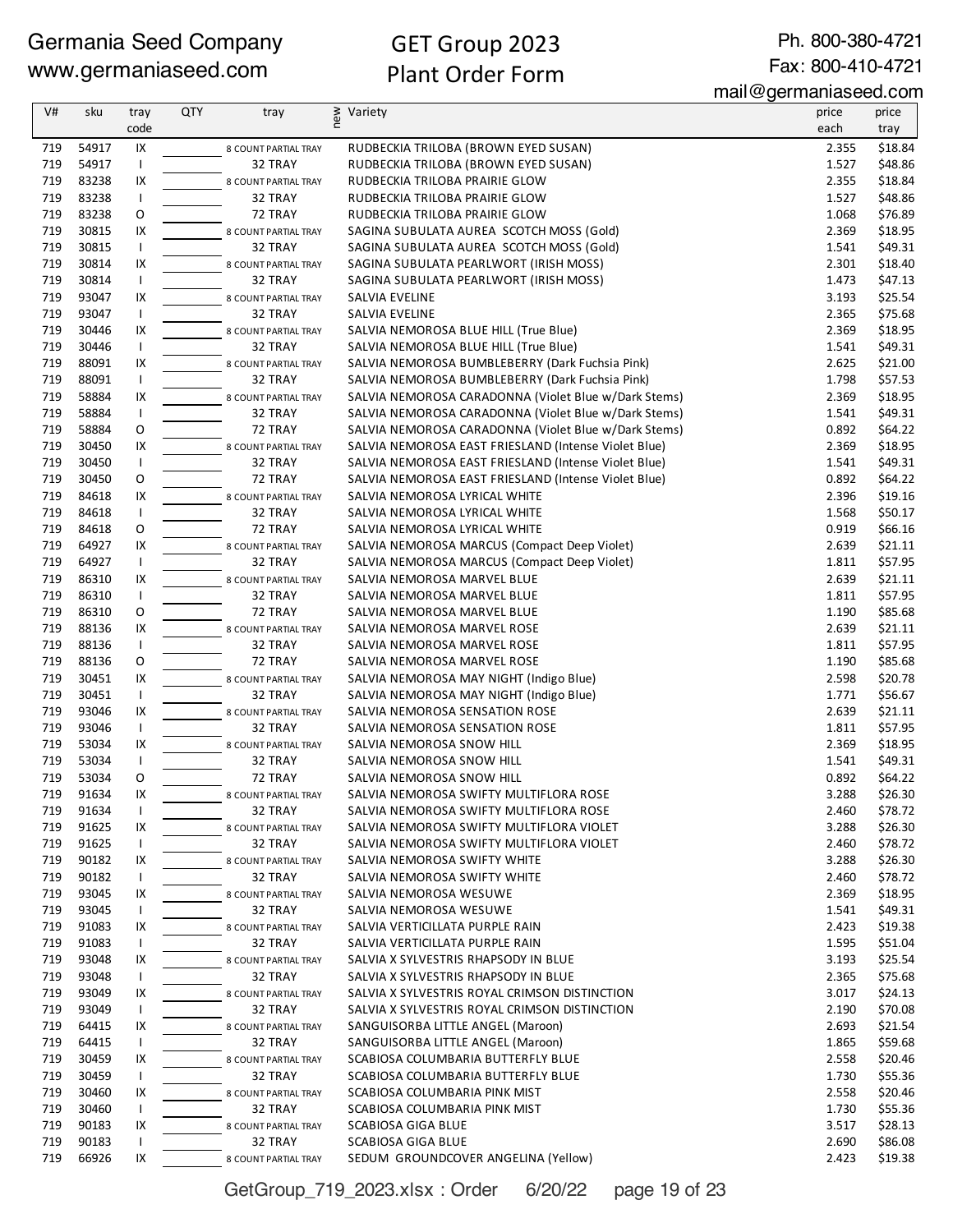# GET Group 2023 Plant Order Form

Ph. 800-380-4721 Fax: 800-410-4721

| V#  | sku   | tray           | <b>QTY</b> | tray                 | new | Variety |                                                        | price | price   |
|-----|-------|----------------|------------|----------------------|-----|---------|--------------------------------------------------------|-------|---------|
|     |       | code           |            |                      |     |         |                                                        | each  | tray    |
| 719 | 66926 | $\mathbf{I}$   |            | 32 TRAY              |     |         | SEDUM GROUNDCOVER ANGELINA (Yellow)                    | 1.595 | \$51.04 |
| 719 | 66926 | O              |            | 72 TRAY              |     |         | SEDUM GROUNDCOVER ANGELINA (Yellow)                    | 0.825 | \$59.40 |
| 719 | 40156 | IX             |            | 8 COUNT PARTIAL TRAY |     |         | SEDUM GROUNDCOVER ATLANTIS (Dark Green w/Cream Marfin) | 2.882 | \$23.05 |
| 719 | 40156 | $\overline{1}$ |            | 32 TRAY              |     |         | SEDUM GROUNDCOVER ATLANTIS (Dark Green w/Cream Marfin) | 2.055 | \$65.76 |
| 719 | 30831 | IX             |            | 8 COUNT PARTIAL TRAY |     |         | SEDUM GROUNDCOVER BLUE SPRUCE (Yellow)                 | 2.423 | \$19.38 |
| 719 | 30831 | $\mathbf{I}$   |            | 32 TRAY              |     |         | SEDUM GROUNDCOVER BLUE SPRUCE (Yellow)                 | 1.595 | \$51.04 |
| 719 | 30831 | O              |            | 72 TRAY              |     |         | SEDUM GROUNDCOVER BLUE SPRUCE (Yellow)                 | 0.825 | \$59.40 |
| 719 | 6247  | IX             |            | 8 COUNT PARTIAL TRAY |     |         | SEDUM GROUNDCOVER DRAGON'S BLOOD (Neon Red)            | 2.423 | \$19.38 |
| 719 | 6247  | $\mathbf{I}$   |            | 32 TRAY              |     |         | SEDUM GROUNDCOVER DRAGON'S BLOOD (Neon Red)            | 1.595 | \$51.04 |
| 719 | 6247  | O              |            | 72 TRAY              |     |         | SEDUM GROUNDCOVER DRAGON'S BLOOD (Neon Red)            | 0.825 | \$59.40 |
| 719 | 30471 | IX             |            | 8 COUNT PARTIAL TRAY |     |         | SEDUM GROUNDCOVER FULDAGLUT (FIRE GLOW) (Red)          | 2.423 | \$19.38 |
| 719 | 30471 | T              |            | 32 TRAY              |     |         | SEDUM GROUNDCOVER FULDAGLUT (FIRE GLOW) (Red)          | 1.595 | \$51.04 |
| 719 | 53037 | IX             |            | 8 COUNT PARTIAL TRAY |     |         | SEDUM GROUNDCOVER JOHN CREECH (Pink)                   | 2.423 | \$19.38 |
| 719 | 53037 | $\mathbf{I}$   |            | 32 TRAY              |     |         | SEDUM GROUNDCOVER JOHN CREECH (Pink)                   | 1.595 | \$51.04 |
| 719 | 53037 | O              |            | 72 TRAY              |     |         | SEDUM GROUNDCOVER JOHN CREECH (Pink)                   | 0.825 | \$59.40 |
| 719 | 30465 | IX             |            | 8 COUNT PARTIAL TRAY |     |         | SEDUM GROUNDCOVER KAMTSCHATICUM (Yellow)               | 2.423 | \$19.38 |
| 719 | 30465 | $\mathbf{I}$   |            | 32 TRAY              |     |         | SEDUM GROUNDCOVER KAMTSCHATICUM (Yellow)               | 1.595 | \$51.04 |
| 719 | 30465 | O              |            | 72 TRAY              |     |         | SEDUM GROUNDCOVER KAMTSCHATICUM (Yellow)               | 0.825 | \$59.40 |
| 719 | 61841 | IX             |            | 8 COUNT PARTIAL TRAY |     |         | SEDUM GROUNDCOVER LARINEM PARK                         | 2.423 | \$19.38 |
| 719 | 61841 | T              |            | 32 TRAY              |     |         | SEDUM GROUNDCOVER LARINEM PARK                         | 1.595 | \$51.04 |
| 719 | 61840 | IX             |            | 8 COUNT PARTIAL TRAY |     |         | SEDUM GROUNDCOVER LIDAKENSE (Rose Purple)              | 2.423 | \$19.38 |
| 719 | 61840 | $\mathbf{I}$   |            | 32 TRAY              |     |         | SEDUM GROUNDCOVER LIDAKENSE (Rose Purple)              | 1.595 | \$51.04 |
| 719 | 61840 | O              |            | 72 TRAY              |     |         | SEDUM GROUNDCOVER LIDAKENSE (Rose Purple)              | 0.825 | \$59.40 |
| 719 | 30837 | IX             |            | 8 COUNT PARTIAL TRAY |     |         | SEDUM GROUNDCOVER RED CARPET (Rose/Red)                | 2.423 | \$19.38 |
| 719 | 30837 | $\mathbf{I}$   |            | 32 TRAY              |     |         | SEDUM GROUNDCOVER RED CARPET (Rose/Red)                | 1.595 | \$51.04 |
| 719 | 30837 | O              |            | 72 TRAY              |     |         | SEDUM GROUNDCOVER RED CARPET (Rose/Red)                | 0.825 | \$59.40 |
| 719 | 30468 | IX             |            | 8 COUNT PARTIAL TRAY |     |         | SEDUM GROUNDCOVER SIEBOLDII (Hot Pink)                 | 2.423 | \$19.38 |
| 719 | 30468 | $\mathbf{I}$   |            | 32 TRAY              |     |         | SEDUM GROUNDCOVER SIEBOLDII (Hot Pink)                 | 1.595 | \$51.04 |
| 719 | 82864 | IX             |            | 8 COUNT PARTIAL TRAY |     |         | SEDUM GROUNDCOVER SUNSPARKLER DAZZLEBERRY              | 2.734 | \$21.87 |
| 719 | 82864 | $\mathbf{I}$   |            | 32 TRAY              |     |         | SEDUM GROUNDCOVER SUNSPARKLER DAZZLEBERRY              | 1.906 | \$60.99 |
| 719 | 82864 | O              |            | 72 TRAY              |     |         | SEDUM GROUNDCOVER SUNSPARKLER DAZZLEBERRY              | 1.176 | \$84.67 |
| 719 | 85931 | IX             |            | 8 COUNT PARTIAL TRAY |     |         | SEDUM GROUNDCOVER SUNSPARKLER FIRECRACKER              | 2.990 | \$23.92 |
| 719 | 85931 | $\mathbf{I}$   |            | 32 TRAY              |     |         | SEDUM GROUNDCOVER SUNSPARKLER FIRECRACKER              | 2.163 | \$69.21 |
| 719 | 85931 | 0              |            | 72 TRAY              |     |         | SEDUM GROUNDCOVER SUNSPARKLER FIRECRACKER              | 1.271 | \$91.51 |
| 719 | 55916 | IX             |            | 8 COUNT PARTIAL TRAY |     |         | SEDUM GROUNDCOVER SUNSPARKLER LIME TWISTER             | 3.004 | \$24.03 |
| 719 | 55916 | $\mathbf{I}$   |            | 32 TRAY              |     |         | SEDUM GROUNDCOVER SUNSPARKLER LIME TWISTER             | 2.176 | \$69.63 |
| 719 | 55916 | O              |            | 72 TRAY              |     |         | SEDUM GROUNDCOVER SUNSPARKLER LIME TWISTER             | 1.352 | \$97.34 |
| 719 | 82863 | IX             |            | 8 COUNT PARTIAL TRAY |     |         | SEDUM GROUNDCOVER SUNSPARKLER LIME ZINGER              | 2.747 | \$21.97 |
| 719 | 82863 | T              |            | 32 TRAY              |     |         | SEDUM GROUNDCOVER SUNSPARKLER LIME ZINGER              | 1.919 | \$61.40 |
| 719 | 82863 | O              |            | 72 TRAY              |     |         | SEDUM GROUNDCOVER SUNSPARKLER LIME ZINGER              | 1.271 | \$91.51 |
| 719 | 6280  | IX             |            | 8 COUNT PARTIAL TRAY |     |         | SEDUM GROUNDCOVER VOODOO (Rose)                        | 2.423 | \$19.38 |
| 719 | 6280  | I.             |            | 32 TRAY              |     |         | SEDUM GROUNDCOVER VOODOO (Rose)                        | 1.595 | \$51.04 |
| 719 | 6280  | 0              |            | 72 TRAY              |     |         | SEDUM GROUNDCOVER VOODOO (Rose)                        | 0.825 | \$59.40 |
| 719 | 75038 | IX             |            | 8 COUNT PARTIAL TRAY |     |         | SEDUM UPRIGHT AUTUMN CHARM                             | 2.828 | \$22.62 |
| 719 | 75038 | $\mathbf{I}$   |            | 32 TRAY              |     |         | SEDUM UPRIGHT AUTUMN CHARM                             | 2.000 | \$64.00 |
| 719 | 60982 | IX             |            | 8 COUNT PARTIAL TRAY |     |         | SEDUM UPRIGHT AUTUMN FIRE                              | 2.423 | \$19.38 |
| 719 | 60982 | ı              |            | 32 TRAY              |     |         | SEDUM UPRIGHT AUTUMN FIRE                              | 1.595 | \$51.04 |
| 719 | 30469 | IX             |            | 8 COUNT PARTIAL TRAY |     |         | SEDUM UPRIGHT AUTUMN JOY (Pink to Maroon)              | 2.423 | \$19.38 |
| 719 | 30469 | $\mathbf{I}$   |            | 32 TRAY              |     |         | SEDUM UPRIGHT AUTUMN JOY (Pink to Maroon)              | 1.595 | \$51.04 |
| 719 | 69949 | IX             |            | 8 COUNT PARTIAL TRAY |     |         | SEDUM UPRIGHT CARL                                     | 2.423 | \$19.38 |
| 719 | 69949 | I.             |            | 32 TRAY              |     |         | SEDUM UPRIGHT CARL                                     | 1.595 | \$51.04 |
| 719 | 56526 | IX             |            | 8 COUNT PARTIAL TRAY |     |         | SEDUM UPRIGHT NEON (Neon Pink)                         | 2.504 | \$20.03 |
| 719 | 56526 | I.             |            | 32 TRAY              |     |         | SEDUM UPRIGHT NEON (Neon Pink)                         | 1.676 | \$53.63 |
| 719 | 30833 | IX             |            | 8 COUNT PARTIAL TRAY |     |         | SEDUM UPRIGHT ROSY GLOW (Red)                          | 2.423 | \$19.38 |
| 719 | 30833 | $\mathbf{I}$   |            | 32 TRAY              |     |         | SEDUM UPRIGHT ROSY GLOW (Red)                          | 1.595 | \$51.04 |
| 719 | 76546 | IX             |            | 8 COUNT PARTIAL TRAY |     |         | SEDUM UPRIGHT THUNDERCLOUD                             | 2.720 | \$21.76 |
| 719 | 76546 | ı              |            | 32 TRAY              |     |         | SEDUM UPRIGHT THUNDERCLOUD                             | 1.892 | \$60.54 |
| 719 | 76546 | 0              |            | 72 TRAY              |     |         | SEDUM UPRIGHT THUNDERCLOUD                             | 1.163 | \$83.73 |
| 719 | 74273 | IX             |            | 8 COUNT PARTIAL TRAY |     |         | SEDUM AUTUMN DELIGHT                                   | 2.828 | \$22.62 |
| 719 | 74273 | 1              |            | 32 TRAY              |     |         | SEDUM AUTUMN DELIGHT                                   | 2.000 | \$64.00 |
| 719 | 93051 | IX             |            | 8 COUNT PARTIAL TRAY |     |         | SEDUM BORCHII SPORT                                    | 2.423 | \$19.38 |
| 719 | 93051 |                |            | 32 TRAY              |     |         | SEDUM BORCHII SPORT                                    | 1.595 | \$51.04 |

GetGroup\_719\_2023.xlsx : Order 6/20/22 page 20 of 23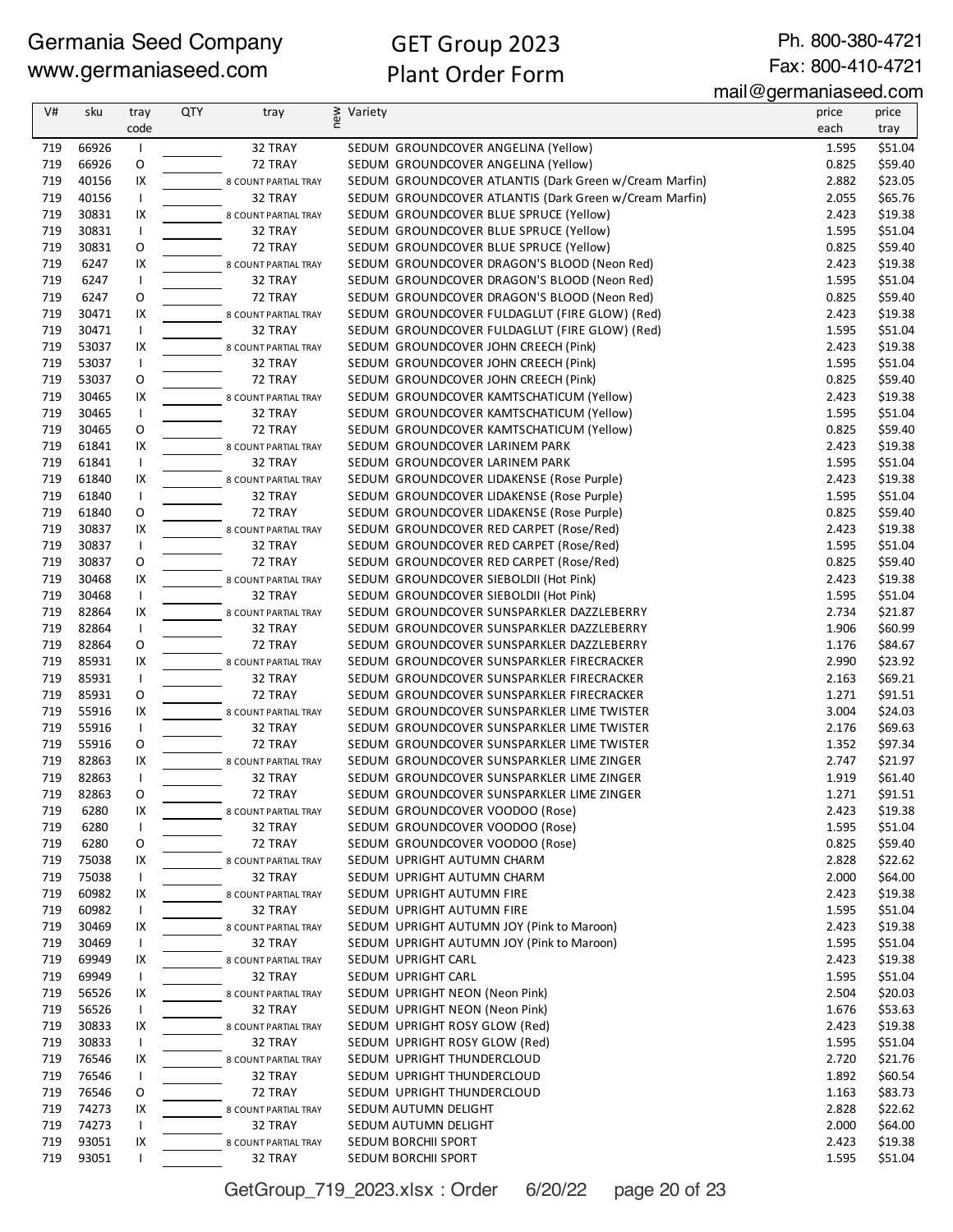Ph. 800-380-4721 Fax: 800-410-4721

mail@germaniaseed.com

| V#         | sku            | tray               | <b>QTY</b> | tray                            | new<br>Variety                                                                        | price          | price              |
|------------|----------------|--------------------|------------|---------------------------------|---------------------------------------------------------------------------------------|----------------|--------------------|
|            |                | code               |            |                                 |                                                                                       | each           | tray               |
| 719        | 90539          | IX                 |            | 8 COUNT PARTIAL TRAY            | SEDUM OCHROLEUCUM RED WIGGLE                                                          | 2.423          | \$19.38            |
| 719        | 90539          | $\mathbf{I}$       |            | 32 TRAY                         | SEDUM OCHROLEUCUM RED WIGGLE                                                          | 1.595          | \$51.04            |
| 719        | 90539          | O                  |            | 72 TRAY                         | SEDUM OCHROLEUCUM RED WIGGLE                                                          | 0.825          | \$59.40            |
| 719        | 93650          | IX                 |            | 8 COUNT PARTIAL TRAY            | SEDUM ORIENTAL DANCER                                                                 | 2.423          | \$19.38            |
| 719        | 93650          | $\mathsf{I}$       |            | 32 TRAY                         | SEDUM ORIENTAL DANCER                                                                 | 1.595          | \$51.04            |
| 719<br>719 | 93050<br>93050 | IX<br>$\mathbf{I}$ |            | 8 COUNT PARTIAL TRAY<br>32 TRAY | SEDUM PLUM PERFECTION                                                                 | 2.720<br>1.892 | \$21.76<br>\$60.54 |
| 719        | 30836          | IX                 |            | 8 COUNT PARTIAL TRAY            | SEDUM PLUM PERFECTION<br>SEDUM REFLEXUM (RUPESTRE) GREEN SPRUCE                       | 2.423          | \$19.38            |
| 719        | 30836          | $\mathbf{I}$       |            | 32 TRAY                         | SEDUM REFLEXUM (RUPESTRE) GREEN SPRUCE                                                | 1.595          | \$51.04            |
| 719        | 76618          | IX                 |            | 8 COUNT PARTIAL TRAY            | SEDUM SPECTABILE ELSIE'S GOLD                                                         | 2.828          | \$22.62            |
| 719        | 76618          | $\mathbf{I}$       |            | 32 TRAY                         | SEDUM SPECTABILE ELSIE'S GOLD                                                         | 2.000          | \$64.00            |
| 719        | 56776          | IX                 |            | 8 COUNT PARTIAL TRAY            | SEMPERVIVUM ARACHNOIDEUM COBWEB                                                       | 2.761          | \$22.08            |
| 719        | 56776          | $\mathsf{I}$       |            | 32 TRAY                         | SEMPERVIVUM ARACHNOIDEUM COBWEB                                                       | 1.933          | \$61.85            |
| 719        | 56776          | O                  |            | 72 TRAY                         | SEMPERVIVUM ARACHNOIDEUM COBWEB                                                       | 1.217          | \$87.62            |
| 719        | 74673          | IX                 |            | 8 COUNT PARTIAL TRAY            | SEMPERVIVUM BRAUNII (BROWN)                                                           | 2.693          | \$21.54            |
| 719        | 74673          | $\mathbf{I}$       |            | 32 TRAY                         | SEMPERVIVUM BRAUNII (BROWN)                                                           | 1.865          | \$59.68            |
| 719        | 93053          | IX                 |            | 8 COUNT PARTIAL TRAY            | SEMPERVIVUM CALCAREUM MRS GIUSEPPI                                                    | 2.693          | \$21.54            |
| 719        | 93053          | $\mathbf{I}$       |            | 32 TRAY                         | SEMPERVIVUM CALCAREUM MRS GIUSEPPI                                                    | 1.865          | \$59.68            |
| 719        | 93053          | O                  |            | 72 TRAY                         | SEMPERVIVUM CALCAREUM MRS GIUSEPPI                                                    | 1.163          | \$83.73            |
| 719        | 67563          | IX                 |            | 8 COUNT PARTIAL TRAY            | SEMPERVIVUM COMMANDER HAY                                                             | 2.693          | \$21.54            |
| 719<br>719 | 67563<br>67563 | $\mathsf{I}$<br>O  |            | 32 TRAY<br>72 TRAY              | SEMPERVIVUM COMMANDER HAY                                                             | 1.865          | \$59.68<br>\$83.73 |
| 719        | 56085          | IX                 |            | 8 COUNT PARTIAL TRAY            | SEMPERVIVUM COMMANDER HAY<br>SEMPERVIVUM ODDITY                                       | 1.163<br>2.761 | \$22.08            |
| 719        | 56085          | $\mathsf{I}$       |            | 32 TRAY                         | SEMPERVIVUM ODDITY                                                                    | 1.933          | \$61.85            |
| 719        | 56085          | O                  |            | 72 TRAY                         | SEMPERVIVUM ODDITY                                                                    | 1.217          | \$87.62            |
| 719        | 56945          | IX                 |            | 8 COUNT PARTIAL TRAY            | SEMPERVIVUM PILIOSEUM                                                                 | 2.693          | \$21.54            |
| 719        | 56945          | $\mathbf{I}$       |            | 32 TRAY                         | SEMPERVIVUM PILIOSEUM                                                                 | 1.865          | \$59.68            |
| 719        | 56945          | O                  |            | 72 TRAY                         | SEMPERVIVUM PILIOSEUM                                                                 | 1.163          | \$83.73            |
| 719        | 56946          | IX                 |            | 8 COUNT PARTIAL TRAY            | SEMPERVIVUM PURPLE BEAUTY                                                             | 2.693          | \$21.54            |
| 719        | 56946          | $\overline{1}$     |            | 32 TRAY                         | SEMPERVIVUM PURPLE BEAUTY                                                             | 1.865          | \$59.68            |
| 719        | 56946          | O                  |            | 72 TRAY                         | SEMPERVIVUM PURPLE BEAUTY                                                             | 1.163          | \$83.73            |
| 719        | 67567          | IX                 |            | 8 COUNT PARTIAL TRAY            | SEMPERVIVUM TECTORUM SUNSET                                                           | 2.693          | \$21.54            |
| 719        | 67567          | $\mathsf{I}$       |            | 32 TRAY                         | SEMPERVIVUM TECTORUM SUNSET                                                           | 1.865          | \$59.68            |
| 719        | 67567          | O                  |            | 72 TRAY                         | SEMPERVIVUM TECTORUM SUNSET                                                           | 1.163          | \$83.73            |
| 719        | 93052          | IX                 |            | 8 COUNT PARTIAL TRAY            | SEMPERVIVUM TWILIGHT BLUES                                                            | 2.693          | \$21.54            |
| 719        | 93052          | $\mathsf{I}$       |            | 32 TRAY                         | SEMPERVIVUM TWILIGHT BLUES                                                            | 1.865          | \$59.68            |
| 719        | 93052          | O                  |            | 72 TRAY                         | SEMPERVIVUM TWILIGHT BLUES                                                            | 1.163          | \$83.73            |
| 719        | 93054          | IX                 |            | 8 COUNT PARTIAL TRAY            | SOLIDAGO CROWN OF RAYS                                                                | 2.558          | \$20.46            |
| 719<br>719 | 93054<br>93054 | $\mathsf{I}$<br>O  |            | 32 TRAY<br>72 TRAY              | SOLIDAGO CROWN OF RAYS                                                                | 1.730<br>1.055 | \$55.36<br>\$75.96 |
| 719        | 74055          | IX                 |            | 8 COUNT PARTIAL TRAY            | SOLIDAGO CROWN OF RAYS<br>SOLIDAGO LITTLE LEMON                                       | 2.788          | \$22.30            |
| 719        | 74055          | $\mathsf{I}$       |            | 32 TRAY                         | SOLIDAGO LITTLE LEMON                                                                 | 1.960          | \$62.72            |
| 719        | 61847          | IX                 |            | 8 COUNT PARTIAL TRAY            | SOLIDAGO RUGOSA FIREWORKS (Yellow w/Deep Green Foliage)                               | 2.558          | \$20.46            |
| 719        | 61847          | $\mathbf{I}$       |            | 32 TRAY                         | SOLIDAGO RUGOSA FIREWORKS (Yellow w/Deep Green Foliage)                               | 1.730          | \$55.36            |
| 719        | 30491          | IX                 |            | 8 COUNT PARTIAL TRAY            | STACHYS BYZANTINA                                                                     | 2.152          | \$17.21            |
| 719        | 30491          | $\mathbf{I}$       |            | 32 TRAY                         | STACHYS BYZANTINA                                                                     | 1.325          | \$42.40            |
| 719        | 30492          | IX                 |            | 8 COUNT PARTIAL TRAY            | STACHYS BYZANTINA SILVER CARPET                                                       | 2.531          | \$20.24            |
| 719        | 30492          |                    |            | 32 TRAY                         | STACHYS BYZANTINA SILVER CARPET                                                       | 1.703          | \$54.49            |
| 719        | 32621          | IX                 |            | 8 COUNT PARTIAL TRAY            | STACHYS HELENE VON STEIN (BIG EARS)                                                   | 2.531          | \$20.24            |
| 719        | 32621          | $\mathbf{I}$       |            | 32 TRAY                         | STACHYS HELENE VON STEIN (BIG EARS)                                                   | 1.703          | \$54.49            |
| 719        | 60499          | IX                 |            | 8 COUNT PARTIAL TRAY            | STACHYS MONIERI HUMMELO                                                               | 2.531          | \$20.24            |
| 719        | 60499          | $\mathsf{I}$       |            | 32 TRAY                         | STACHYS MONIERI HUMMELO                                                               | 1.703          | \$54.49            |
| 719        | 93055          | IX                 |            | 8 COUNT PARTIAL TRAY            | STACHYS OFFICINALIS DENSIFLORUS                                                       | 2.531          | \$20.24            |
| 719        | 93055          | $\mathbf{I}$       |            | 32 TRAY                         | STACHYS OFFICINALIS DENSIFLORUS                                                       | 1.703          | \$54.49            |
| 719<br>719 | 77194<br>77194 | IX                 |            | 8 COUNT PARTIAL TRAY            | STACHYS OFFICINALIS PINK COTTON CANDY                                                 | 2.882          | \$23.05            |
| 719        | 30495          | $\mathsf{I}$<br>IX |            | 32 TRAY                         | STACHYS OFFICINALIS PINK COTTON CANDY<br>STOKESIA LAEVIS BLUE DANUBE (Large Mid-Blue) | 2.055<br>2.734 | \$65.76<br>\$21.87 |
| 719        | 30495          |                    |            | 8 COUNT PARTIAL TRAY<br>32 TRAY | STOKESIA LAEVIS BLUE DANUBE (Large Mid-Blue)                                          | 1.906          | \$60.99            |
| 719        | 53040          | IX                 |            | 8 COUNT PARTIAL TRAY            | STOKESIA LAEVIS MARY GREGORY (Frilly Pale Yellow)                                     | 2.734          | \$21.87            |
| 719        | 53040          | $\mathsf{I}$       |            | 32 TRAY                         | STOKESIA LAEVIS MARY GREGORY (Frilly Pale Yellow)                                     | 1.906          | \$60.99            |
| 719        | 93057          | IX                 |            | 8 COUNT PARTIAL TRAY            | TIARELLA CORDIFOLIA SUSQUEHANNA                                                       | 3.085          | \$24.68            |
| 719        | 93057          | T                  |            | 32 TRAY                         | TIARELLA CORDIFOLIA SUSQUEHANNA                                                       | 2.257          | \$72.22            |
|            |                |                    |            |                                 |                                                                                       |                |                    |

GetGroup\_719\_2023.xlsx : Order 6/20/22 page 21 of 23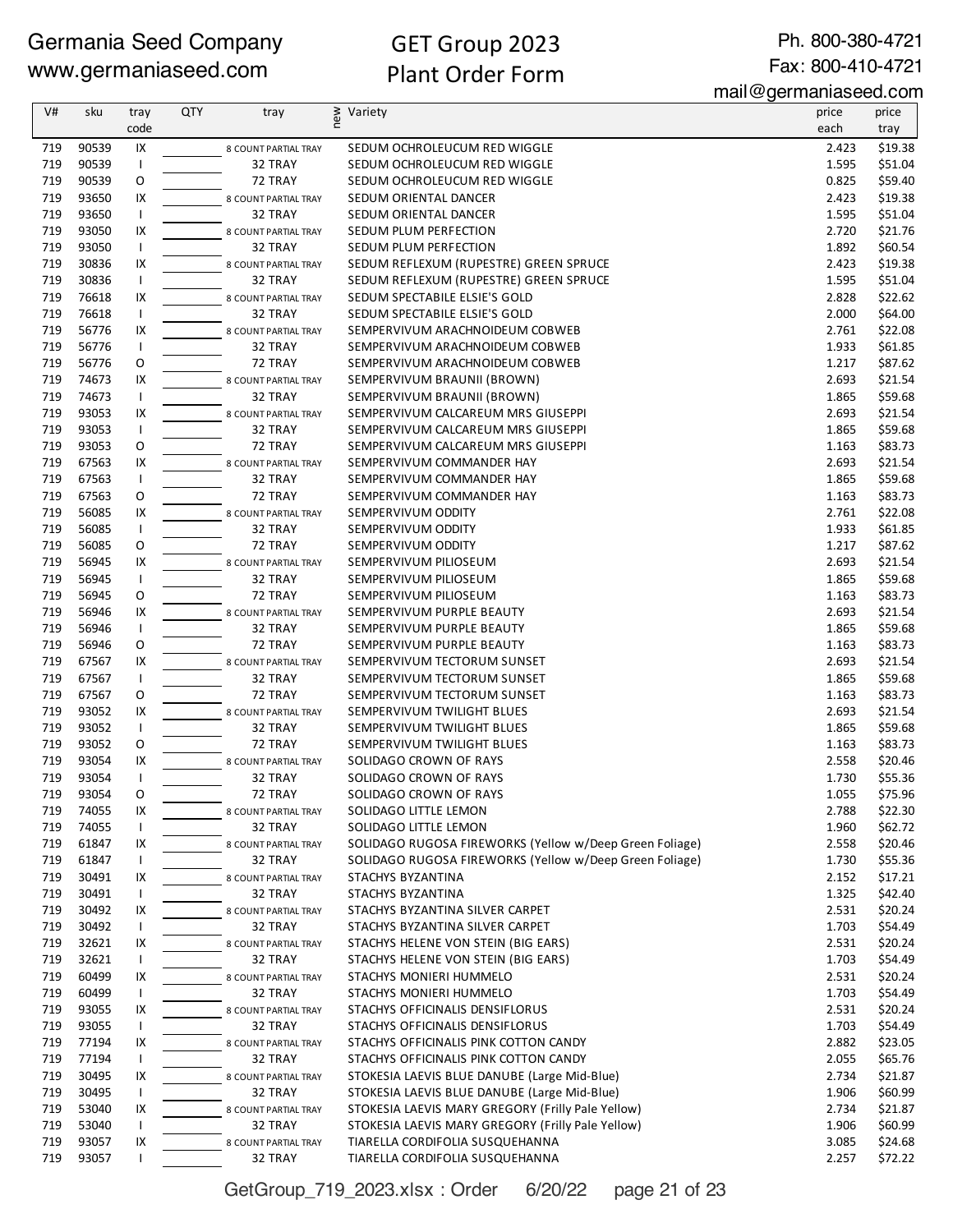Ph. 800-380-4721 Fax: 800-410-4721

| V#  | sku   | tray         | <b>QTY</b> | tray                 | new | Variety                                                            | price | price    |
|-----|-------|--------------|------------|----------------------|-----|--------------------------------------------------------------------|-------|----------|
|     |       | code         |            |                      |     |                                                                    | each  | tray     |
| 719 | 57188 | IX           |            | 8 COUNT PARTIAL TRAY |     | TRADESCANTIA SPIDERWORT CONCORD GRAPE (Deep Purple)                | 2.639 | \$21.11  |
| 719 | 57188 | $\mathsf{I}$ |            | 32 TRAY              |     | TRADESCANTIA SPIDERWORT CONCORD GRAPE (Deep Purple)                | 1.811 | \$57.95  |
| 719 | 61156 | IX           |            | 8 COUNT PARTIAL TRAY |     | TRADESCANTIA SPIDERWORT SWEET KATE (Violet/Blue w/Yellow Stamen)   | 2.639 | \$21.11  |
| 719 | 61156 | $\mathsf{I}$ |            | 32 TRAY              |     | TRADESCANTIA SPIDERWORT SWEET KATE (Violet/Blue w/Yellow Stamen)   | 1.811 | \$57.95  |
| 719 | 93058 | IX           |            | 8 COUNT PARTIAL TRAY |     | TRADESCANTIA SPIDERWORT TOUGH LOVE                                 | 2.950 | \$23.60  |
| 719 | 93058 | $\mathbf{I}$ |            | 32 TRAY              |     | TRADESCANTIA SPIDERWORT TOUGH LOVE                                 | 2.122 | \$67.90  |
| 719 | 93059 | IX           |            | 8 COUNT PARTIAL TRAY |     | TRADESCANTIA X ANDERSONIANA BLUSHING BRIDE                         | 2.923 | \$23.38  |
| 719 | 93059 | $\mathsf{I}$ |            | 32 TRAY              |     | TRADESCANTIA X ANDERSONIANA BLUSHING BRIDE                         | 2.095 | \$67.04  |
| 719 | 93060 | IX           |            | 8 COUNT PARTIAL TRAY |     | TRICYRTIS FORMOSANA DARK BEAUTY                                    | 2.423 | \$19.38  |
| 719 | 93060 | $\mathbf{I}$ |            | 32 TRAY              |     | TRICYRTIS FORMOSANA DARK BEAUTY                                    | 1.595 | \$51.04  |
| 719 | 66726 | IX           |            | 8 COUNT PARTIAL TRAY |     | TRICYRTIS FORMOSANA GILT EDGE (TOADLILY)                           | 2.423 | \$19.38  |
| 719 | 66726 | $\mathbf{I}$ |            | 32 TRAY              |     | TRICYRTIS FORMOSANA GILT EDGE (TOADLILY)                           | 1.595 | \$51.04  |
| 719 | 93061 | IX           |            | 8 COUNT PARTIAL TRAY |     | TROLLIUS CULTORUM CHEDDAR                                          | 4.220 | \$33.76  |
| 719 | 93061 | $\mathbf{I}$ |            | 32 TRAY              |     | TROLLIUS CULTORUM CHEDDAR                                          | 3.392 | \$108.54 |
| 719 | 54345 | IX           |            | 8 COUNT PARTIAL TRAY |     | VERBASCUM PHOENICEUM SOUTHERN CHARM (Cream/Lav/Rose Mix)           | 2.234 | \$17.87  |
| 719 | 54345 | $\mathsf{I}$ |            | 32 TRAY              |     | VERBASCUM PHOENICEUM SOUTHERN CHARM (Cream/Lav/Rose Mix)           | 1.406 | \$44.99  |
| 719 | 75047 | IX           |            | 8 COUNT PARTIAL TRAY |     | <b>VERNONIA LETTERMANNII IRON BUTTERFLY</b>                        | 2.761 | \$22.08  |
| 719 | 75047 | $\mathbf{I}$ |            | 32 TRAY              |     | VERNONIA LETTERMANNII IRON BUTTERFLY                               | 1.933 | \$61.85  |
| 719 | 30848 | IX           |            | 8 COUNT PARTIAL TRAY |     | VERONICA AUSTRIACA CRATER LAKE BLUE                                | 2.734 | \$21.87  |
| 719 | 30848 | $\mathsf{I}$ |            | 32 TRAY              |     | VERONICA AUSTRIACA CRATER LAKE BLUE                                | 1.906 | \$60.99  |
| 719 | 93063 | IX           |            | 8 COUNT PARTIAL TRAY |     | <b>VERONICA BLUE YONDER</b>                                        | 2.747 | \$21.97  |
| 719 | 93063 | $\mathsf{I}$ |            | 32 TRAY              |     | <b>VERONICA BLUE YONDER</b>                                        | 1.919 | \$61.40  |
| 719 | 54348 | IX           |            | 8 COUNT PARTIAL TRAY |     | VERONICA GILES VAN HEES (Bright Pink)                              | 2.828 | \$22.62  |
| 719 | 54348 | $\mathbf{I}$ |            | 32 TRAY              |     | VERONICA GILES VAN HEES (Bright Pink)                              | 2.000 | \$64.00  |
| 719 | 54348 | O            |            | 72 TRAY              |     | VERONICA GILES VAN HEES (Bright Pink)                              | 0.946 | \$68.11  |
| 719 | 93064 | IX           |            | 8 COUNT PARTIAL TRAY |     | VERONICA LONGIFOLIA PINK EVELINE                                   | 2.788 | \$22.30  |
| 719 | 93064 | $\mathbf{I}$ |            | 32 TRAY              |     | VERONICA LONGIFOLIA PINK EVELINE                                   | 1.960 | \$62.72  |
| 719 | 85939 | IX           |            | 8 COUNT PARTIAL TRAY |     | VERONICA LONGIFOLIA VERY VAN GOGH                                  | 2.761 | \$22.08  |
| 719 | 85939 | $\mathbf{I}$ |            | 32 TRAY              |     | VERONICA LONGIFOLIA VERY VAN GOGH                                  | 1.933 | \$61.85  |
| 719 | 85939 | O            |            | 72 TRAY              |     | VERONICA LONGIFOLIA VERY VAN GOGH                                  | 1.271 | \$91.51  |
| 719 | 53906 | IX           |            | 8 COUNT PARTIAL TRAY |     | VERONICA ROYAL REMBRANDT (Violet Purple)                           | 2.761 | \$22.08  |
| 719 | 53906 | $\mathbf{I}$ |            | 32 TRAY              |     | VERONICA ROYAL REMBRANDT (Violet Purple)                           | 1.933 | \$61.85  |
| 719 | 53906 | O            |            | 72 TRAY              |     | VERONICA ROYAL REMBRANDT (Violet Purple)                           | 1.271 | \$91.51  |
| 719 | 53913 | IX           |            | 8 COUNT PARTIAL TRAY |     | <b>VERONICA SOUTHERN CROSS</b>                                     | 2.558 | \$20.46  |
| 719 | 53913 | $\mathsf{I}$ |            | 32 TRAY              |     | <b>VERONICA SOUTHERN CROSS</b>                                     | 1.730 | \$55.36  |
| 719 | 80649 | IX           |            | 8 COUNT PARTIAL TRAY |     | VERONICA SPEEDWELL TIDAL POOL (Mid To Deep Blue)                   | 3.017 | \$24.13  |
| 719 | 80649 | $\mathbf{I}$ |            | 32 TRAY              |     | VERONICA SPEEDWELL TIDAL POOL (Mid To Deep Blue)                   | 2.190 | \$70.08  |
| 719 | 30516 | IX           |            | 8 COUNT PARTIAL TRAY |     | VERONICA SPICATA RED FOX (Bright Fuchsia Pink)                     | 2.463 | \$19.70  |
| 719 | 30516 |              |            | 32 TRAY              |     | VERONICA SPICATA RED FOX (Bright Fuchsia Pink)                     | 1.636 | \$52.35  |
| 719 | 30516 | 0            |            | 72 TRAY              |     | VERONICA SPICATA RED FOX (Bright Fuchsia Pink)                     | 0.946 | \$68.11  |
| 719 | 58993 | IX           |            | 8 COUNT PARTIAL TRAY |     | VERONICA SPICATA ROYAL CANDLES (Violet Blue)                       | 2.774 | \$22.19  |
| 719 | 58993 | $\mathbf{I}$ |            | 32 TRAY              |     | VERONICA SPICATA ROYAL CANDLES (Violet Blue)                       | 1.946 | \$62.27  |
| 719 | 58993 | O            |            | 72 TRAY              |     | VERONICA SPICATA ROYAL CANDLES (Violet Blue)                       | 1.277 | \$91.94  |
| 719 | 90191 | IX           |            | 8 COUNT PARTIAL TRAY |     | <b>VERONICA VERNIQUE BLUE</b>                                      | 3.071 | \$24.56  |
| 719 | 90191 | $\mathbf{I}$ |            | 32 TRAY              |     | VERONICA VERNIQUE BLUE                                             | 2.244 | \$71.80  |
| 719 | 88467 | IX           |            | 8 COUNT PARTIAL TRAY |     | <b>VERONICA VERNIQUE DARK BLUE</b>                                 | 3.071 | \$24.56  |
| 719 | 88467 | $\mathbf{I}$ |            | 32 TRAY              |     | VERONICA VERNIQUE DARK BLUE                                        | 2.244 | \$71.80  |
| 719 | 90192 | IX           |            | 8 COUNT PARTIAL TRAY |     | <b>VERONICA VERNIQUE PINK</b>                                      | 3.071 | \$24.56  |
| 719 | 90192 | $\mathbf{I}$ |            | 32 TRAY              |     | VERONICA VERNIQUE PINK                                             | 2.244 | \$71.80  |
| 719 | 88468 | IX           |            | 8 COUNT PARTIAL TRAY |     | <b>VERONICA VERNIQUE ROSE</b>                                      | 3.071 | \$24.56  |
| 719 | 88468 | $\mathbf{I}$ |            | 32 TRAY              |     | VERONICA VERNIQUE ROSE                                             | 2.244 | \$71.80  |
| 719 | 90193 | IX           |            | 8 COUNT PARTIAL TRAY |     | VERONICA VERNIQUE SHINING SEA                                      | 3.071 | \$24.56  |
| 719 | 90193 | $\mathbf{I}$ |            | 32 TRAY              |     | VERONICA VERNIQUE SHINING SEA                                      | 2.244 | \$71.80  |
| 719 | 90194 | IX           |            | 8 COUNT PARTIAL TRAY |     | VERONICA VERNIQUE WHITE                                            | 3.071 | \$24.56  |
| 719 | 90194 | $\mathbf{I}$ |            | 32 TRAY              |     | VERONICA VERNIQUE WHITE                                            | 2.244 | \$71.80  |
| 719 | 54349 | IX           |            | 8 COUNT PARTIAL TRAY |     | VERONICA WATERPERRY BLUE                                           | 2.734 | \$21.87  |
| 719 | 54349 | $\mathbf{I}$ |            | 32 TRAY              |     | VERONICA WATERPERRY BLUE                                           | 1.906 | \$60.99  |
| 719 | 96695 | IX           |            |                      |     | 8 COUNT PARTIAL TRAY * VERONICASTRUM VIRGINICUM APOLLO (Pale Blue) | 2.734 | \$21.87  |
| 719 | 96695 | $\mathbf{I}$ |            | 32 TRAY              |     | <b>* VERONICASTRUM VIRGINICUM APOLLO (Pale Blue)</b>               | 1.906 | \$60.99  |
| 719 | 93065 | IX           |            | 8 COUNT PARTIAL TRAY |     | VERONICASTRUM VIRGINICUM FASCINATION                               | 2.734 | \$21.87  |
| 719 | 93065 |              |            | 32 TRAY              |     | VERONICASTRUM VIRGINICUM FASCINATION                               | 1.906 | \$60.99  |
| 719 | 81995 | IX           |            | 8 COUNT PARTIAL TRAY |     | VIOLA WALTERI SILVER GEM                                           | 2.734 | \$21.87  |

GetGroup\_719\_2023.xlsx : Order 6/20/22 page 22 of 23